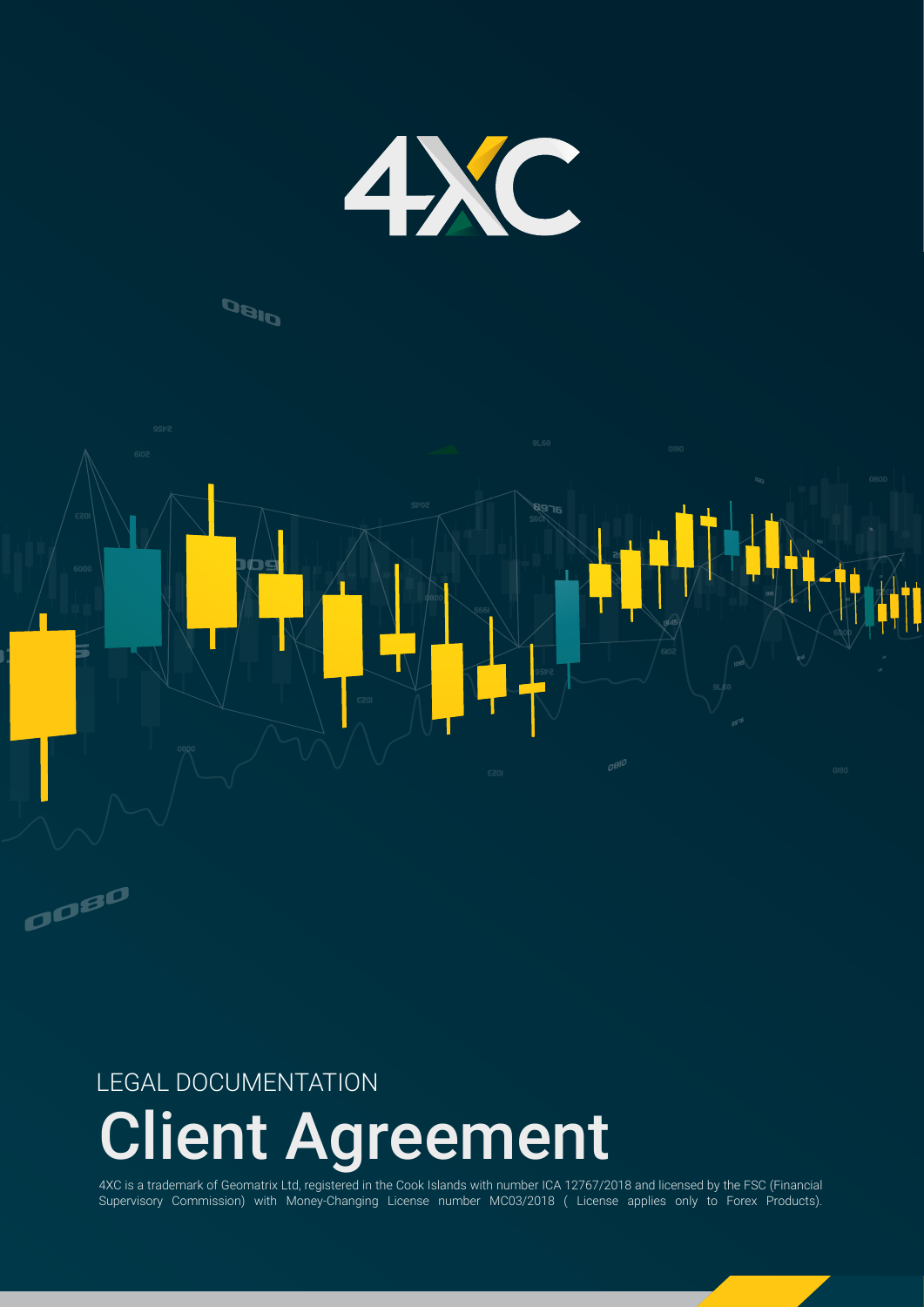CLIENT AGREEMENT

1.0. Introduction

1.1. This Client Agreement ("Agreement") is entered by and between 4XC and the Client.

1.2. Geomatrix Ltd is authorized and regulated by the Financial Supervisory Commission ("FSC") with license MC03/2018 and registered under the International Companies Act 1981-82 in the Cook Islands with number ICA12767/2018. Its head office is at Global House, Avarua, Rarotonga, Cook Islands.

1.3. The Operative Agreements as amended from time to time, set out the terms upon which 4XC will deal with the Client in respect of Instruments. The dealings and relations between 4XC and the Client are subject to Cook Islands law whether or not the terms of the Operative Agreements are accepted by the Client and will be conducted in the English language unless otherwise agreed with the Client.

1.4. The Operative Agreements shall govern all trading activity of the Client with 4XC and should be read carefully by the Client. Amongst other things, they set out those matters which 4XC is required to disclose to the Client under the Applicable Regulations.

1.5. The defined terms used in this Agreement are set out in Appendix A ("Interpretation of Terms").

#### 2.0. Commencement

2.1. The Operative Agreements will commence on the date on which the Client receives notice from 4XC in accordance with clause 3.1 and will continue unless or until terminated by either party in accordance with clause 20.

2.2. This Agreement is an initial service agreement which relates to a series of successive or separate operations including, without limitation, Transactions in Instruments.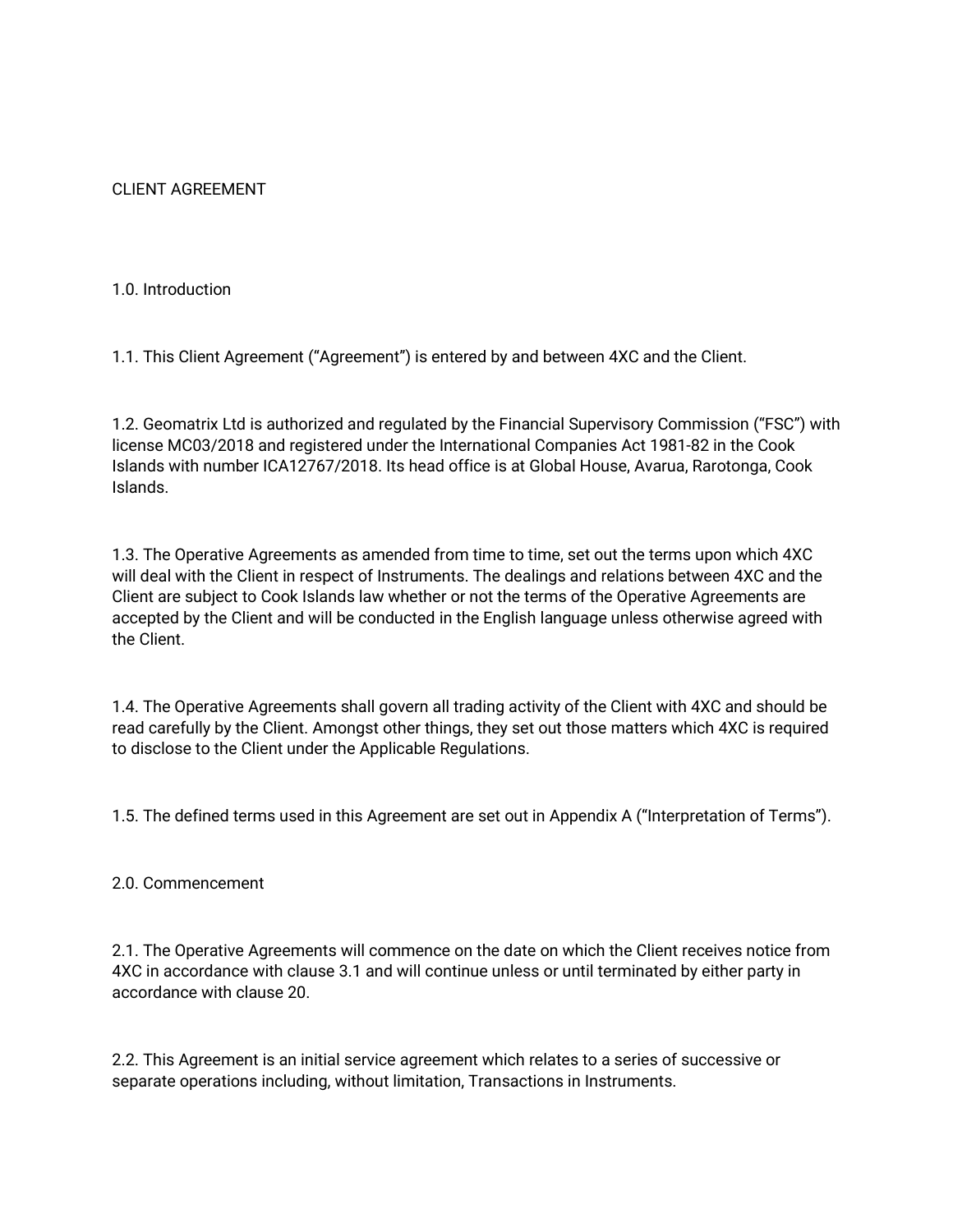2.3. 4XC is not to be required to (and may be unable to under Applicable Regulations) accept the Client as a client until all documentation it requires has been received by 4XC, properly and fully completed by the Client.

2.4. The Client has no right to cancel the Agreement on the basis that it is a distance contract.

3.0. Account Activation

3.1. The Client's Trading Account will be activated by 4XC giving notice to the Client as soon as 4XC has received a completed signed and dated copy of "Application to Open a Personal/Corporate Margin Trading Account" Form and identity checks have been completed to 4XC's satisfaction.

3.2. 4XC has the right to request minimum initial deposit to allow the Client to start using his Trading Account.

4.0. Classification

4.1. 4XC will treat the Client as a Retail Client, Professional Client or Eligible Counterparty, depending on how the Client completes the "Application to Open a Personal/Corporate Margin Trading Account" Form.

4.2. When assessing the Client's classification and thereafter dealing with the Client, 4XC will rely upon the truth, accuracy and completeness of the information provided by the Client in the "Application to Open a Personal/Corporate Margin Trading Account" Form. The Client expressly consents to 4XC using and relying on all such information in making its assessment and its dealings with the Client.

4.3. If there is a change in the personal circumstances of the Client, the Client must immediately notify 4XC of the change in writing.

4.4. 4XC may review the Client's classification from time to time (subject to complying with regulatory requirements) to re-classify the Client if necessary.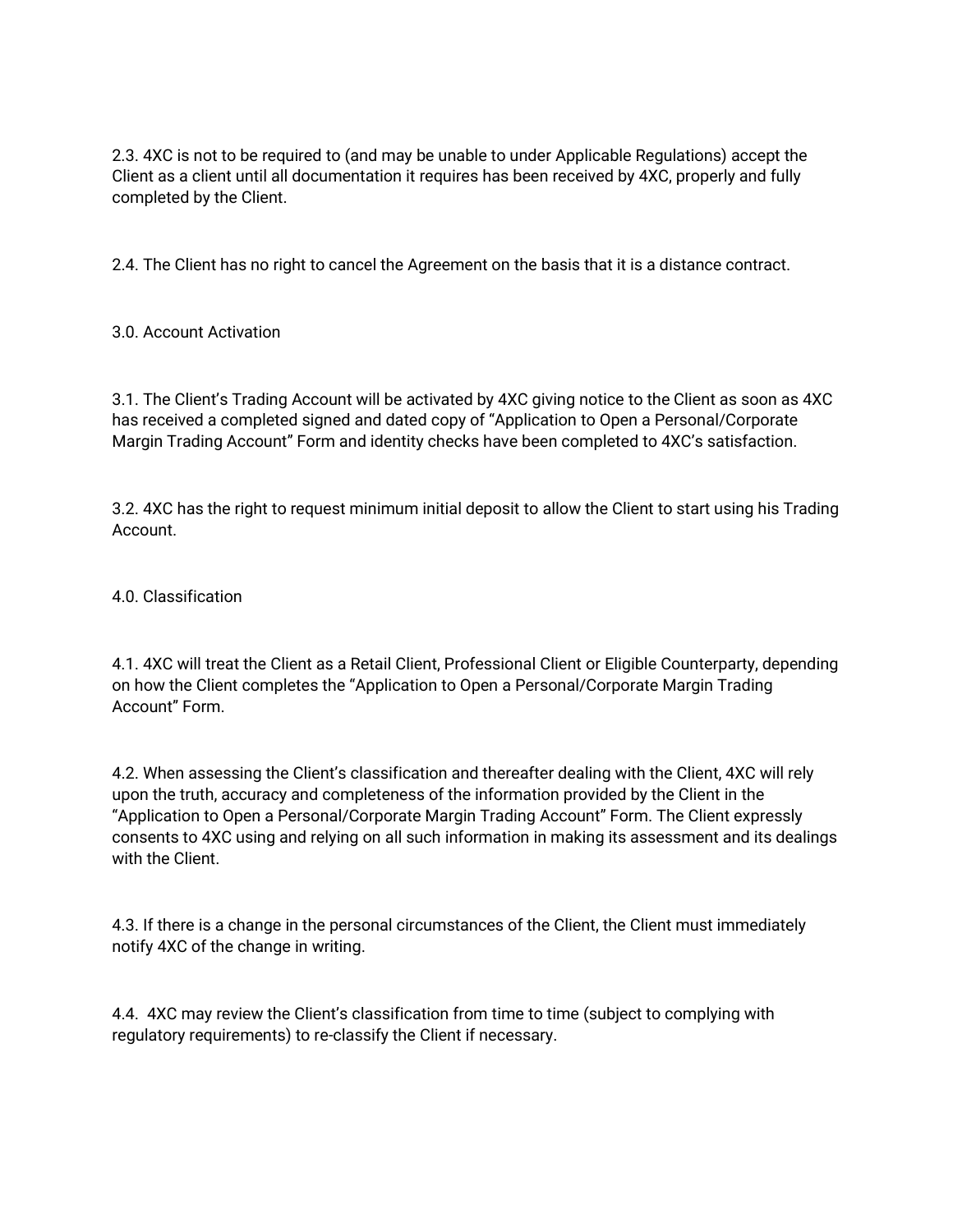4.5. The Client will be categorized and treated by 4XC as a Retail Client unless otherwise expressly specified by 4XC.

5.0. Capacity

5.1. In relation to any Transaction the Client acts as Principal and not as Agent on behalf of any third party. This means that unless otherwise agreed, 4XC will treat the Client as a client for all purposes and the Client shall be directly and fully responsible for performing the obligations under each Transaction made by or on behalf of the Client.

5.2. If the Client acts in relation to or on behalf of someone else, whether or not the Client identifies that person, 4XC shall not accept that person as an indirect client and shall accept no obligation to that person, unless otherwise specifically agreed.

5.3. Any person or Agent notified to 4XC as being authorized by the Client may give Instructions and Requests to 4XC concerning any Transaction, or proposed Transaction, or any other matter.

5.4. The Client authorizes 4XC to rely and act on any Request, Instruction or other communication received from the Client which purports to have been given by the Client or on behalf of the Client without further enquiry on the part of 4XC as to the authenticity, genuineness, authority or identity of the person giving or purporting to give such Request, Instruction or other communication. The Client will be responsible for and will be bound by all obligations entered into or assumed by 4XC on behalf of the Client in consequence of or in connection with such Requests, Instructions or other communications.

5.5. Unless 4XC receives a written notification from the Client for the termination of the authorization of the person described in clause 5.3., 4XC will continue accepting Requests, Instructions or other communication given by such person on the Client's behalf and the Client will recognize such as valid and committing to him.

5.6. The written notification of clause 5.5. for the termination of the authorization to a third party has to be received by 4XC with at least five (5) Business Days' notice prior the termination date.

5.7. In the event of the death or mental incapacity of the Client (who is the only person that forms the Client), 4XC will have no responsibility or liability whatsoever in respect of the actions or omissions or fraud of the authorized third party (appointed under clause 5.3. above) in relation to the Client's Trading Account and/or Client Money and 4XC will stop accepting Requests, Instruction or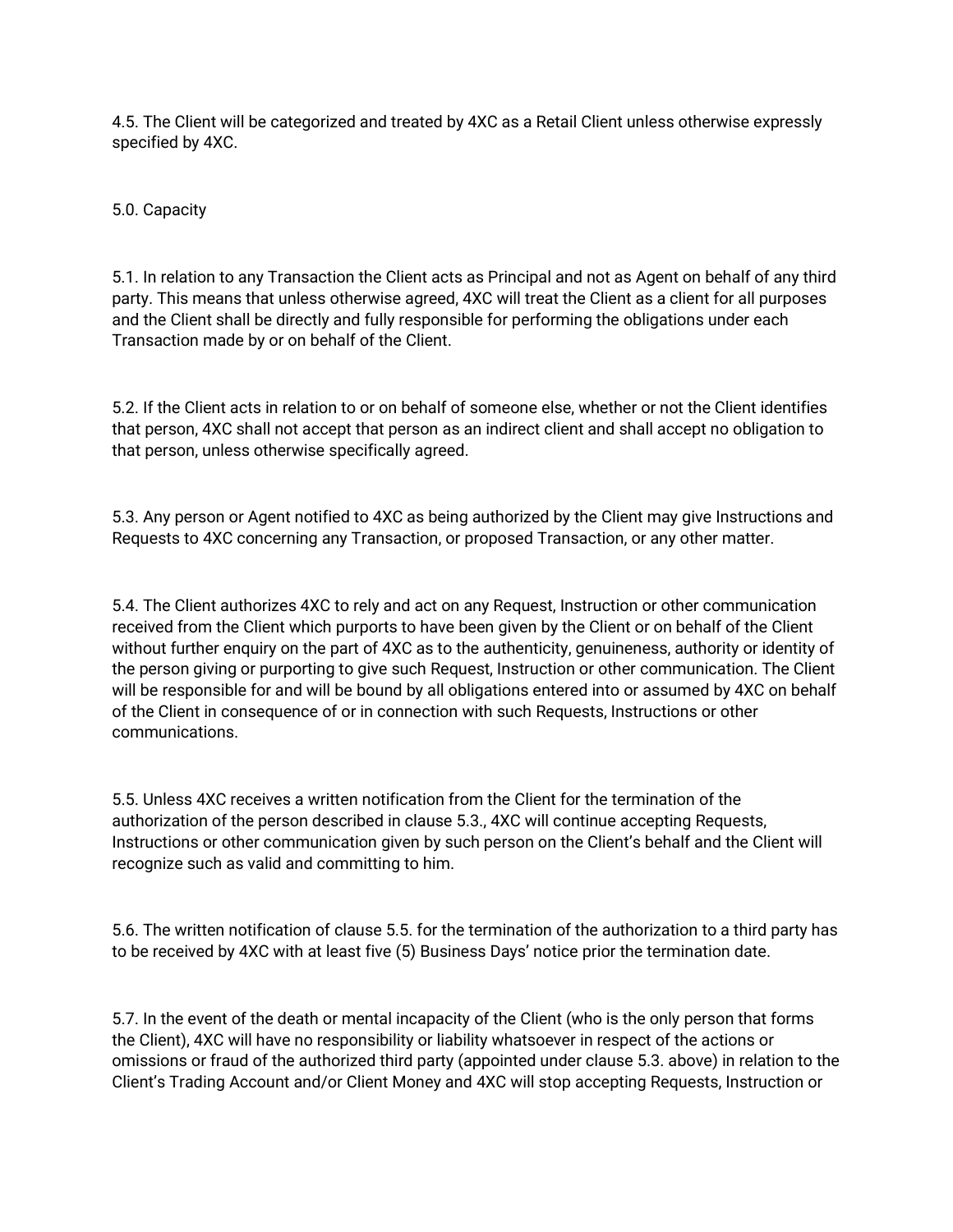other communications given from the account of the Client upon 4XC receives notice of the death or mental incapacity of the Client.

5.8. In relation to any Transaction, 4XC acts as Principal for any duly regulated counterparty, according to applicable legislation.

5.9. In relation to any Transaction and the Services provided by 4XC to the Client, it is the responsibility of the Client to ensure that the Client can accept the Services and/or enter into the Transactions in the country in which the Client is resident.

6.0. Client Money

6.1. Relevant Amounts held on the Trading Account ("Segregated Funds") will be segregated by 4XC and held in accordance with Applicable Regulations.

6.2. 4XC may hold Client Money and the money of other clients in the same bank account (omnibus account), according to Applicable Regulations.

6.3. 4XC shall not be obliged to pay interest to the Client on any funds which 4XC holds. The Client waives all rights to interest.

6.4. 4XC will promptly place any Segregated Funds held on the Client's behalf and not transferred to or held for 4XC, into a Segregated Account (subject to and according to Applicable Regulations).

6.5. Unless the Client has notified 4XC in writing to the contrary, 4XC may hold Segregated Funds on the Client's behalf in a Segregated Account located outside Cook Islands or pass money held on the Client's behalf to an intermediate broker, settlement agent or OTC counterparty located outside the Cook Islands. The legal and regulatory regime applying to any such person will be different from that of the Cook Islands and in the event of the insolvency or any other equivalent failure of that person, the Client's money may be treated differently from the treatment which would apply if the money was held in a Segregated Account in the Cook Islands. 4XC will not be liable for the solvency, acts or omissions of any third party referred to in this clause.

6.6. The Client agrees that, in the event that there has been no movement on the Client's Trading Account Balance for a period of at least six years (notwithstanding any payments or receipts of charges, interest or similar items) and 4XC is unable to trace the Client despite having taken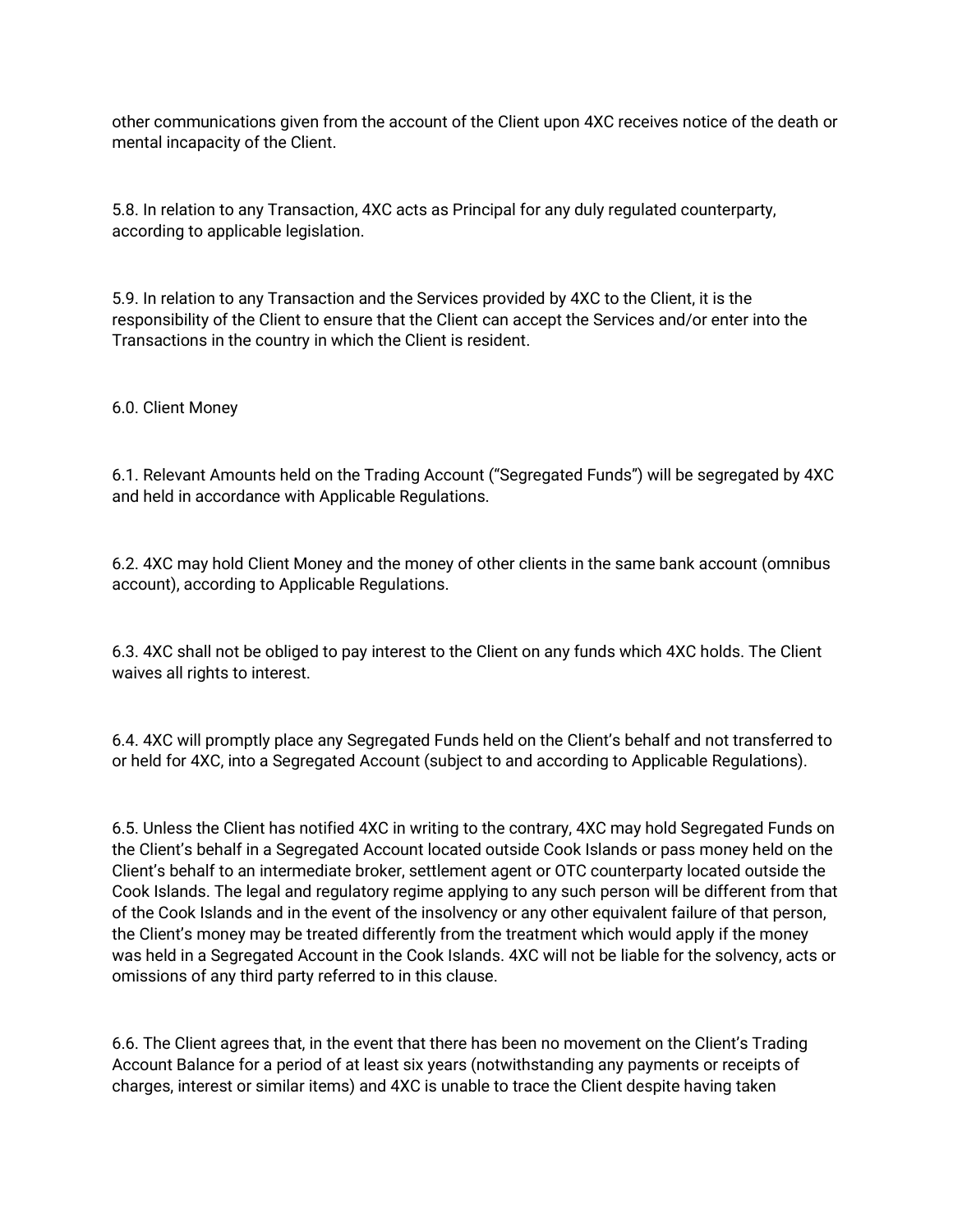reasonable steps to do so, 4XC may release any Client's money balances from the Segregated Account.

6.7. 4XC will carry out reconciliations of records and Segregated Funds with the records and accounts of the money 4XC holds in Segregated Accounts on a daily basis, and any required transfer to or from the Segregated Account will take place by the close of business on the day that the reconciliation is performed. 4XC reserves the right to carry out such reconciliations and transfers more frequently, should 4XC reasonably consider that this is necessary to protect 4XC's or a Client's interests.

6.8. The Client agrees that 4XC shall not be held liable or have any further obligation in the event that any credit or financial institution with which Segregated Funds are held defaults in its obligations with respect to the Segregated Funds.

7.0. Safekeeping and administration of financial instruments, including custodianship and related services

7.1. Subject to the Client's obligations under the Operative Agreements being fulfilled, 4XC may enter into Transactions with the Client in Instruments specified on the Website.

7.2. 4XC shall carry out all Transactions with the Client on an execution-only basis. 4XC is entitled to execute Transactions notwithstanding that a Transaction may be not suitable for the Client. 4XC is under no obligation, unless otherwise agreed in the Operative Agreements, to monitor or advise the Client on the status of any Transaction; to make margin calls; or to close out any Client's Open Positions.

7.3. The Client shall not be entitled to ask 4XC to provide investment advice or to make any statements of opinion to encourage the Client to make any particular Transaction.

7.4. 4XC shall not provide physical delivery of the Underlying Asset of an Instrument in relation to any Transaction. Profit or loss in the Currency of the Trading Account is deposited in/withdrawn from the Trading Account once the Transaction is closed.

7.5. 4XC will not provide personal recommendations or advice on the merits of any specific **Transactions**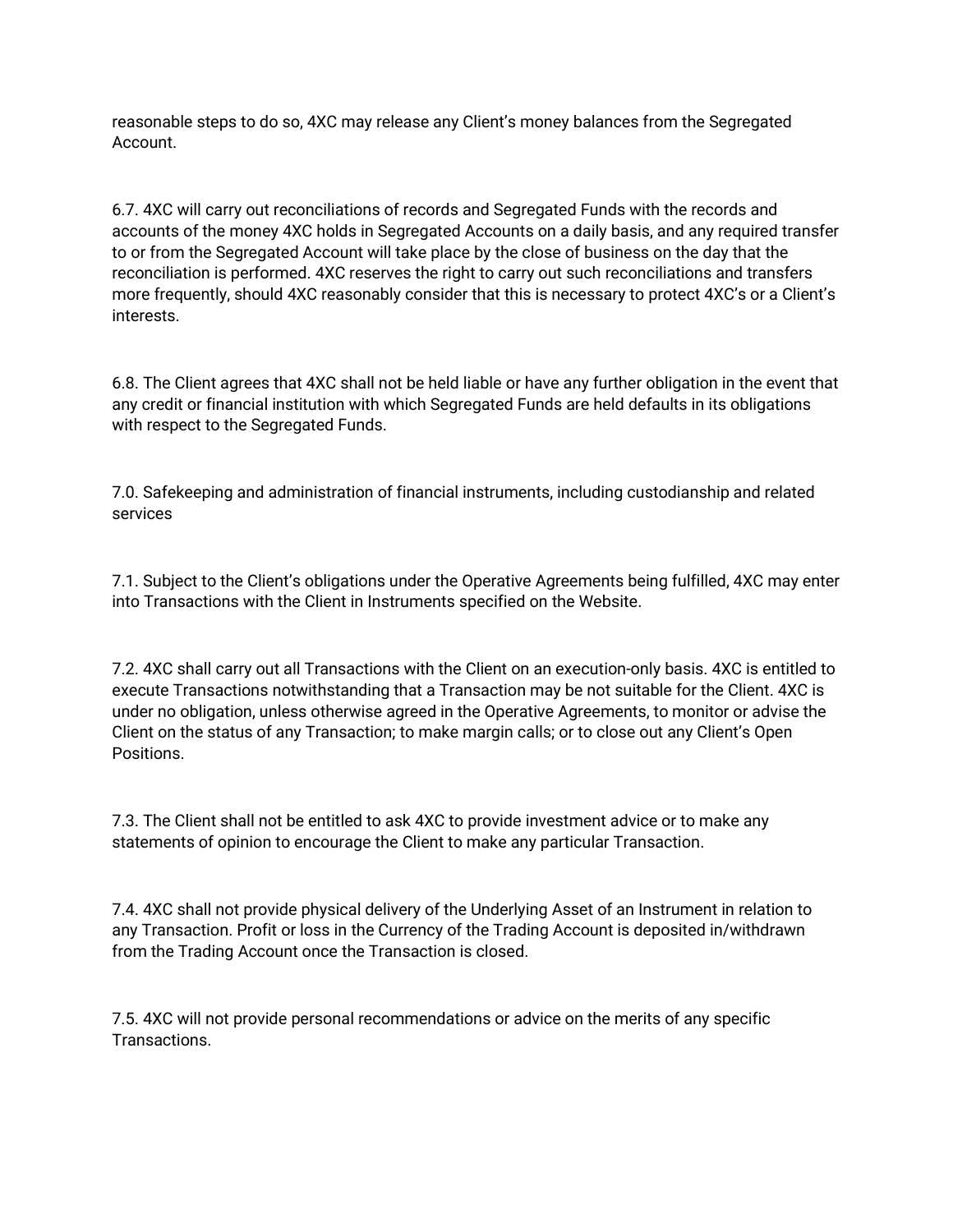7.6. 4XC may from time to time and at its discretion provide information and recommendations in newsletters which it may post on the Website or provide to subscribers via the Website or otherwise. Where it does so:

a) this information is provided solely to enable the Client to make his own investment decisions and does not amount to investment advice;

b) if the document contains a restriction on the person or category of persons for whom that document is intended or to whom it is distributed, the Client agrees that he will not pass it on to any such person or category of persons;

c) 4XC gives no representation, warranty or guarantee as to the accuracy of completeness of such information or as to the tax consequences of any Transaction;

d) the Client accepts that prior to dispatch, 4XC may have acted upon it itself to made use of the information on which it is based. 4XC does not make representations as to the time of receipt by the Client and cannot guarantee that he will receive such information at the same time as other clients. Any published research reports or recommendations may appear in one or more screen information service.

e) It is provided solely to assist the Client to make the Client's own investment decisions and does not amount to investment advice or unsolicited financial promotions to the Client.

f) It does not necessarily take into consideration the relevant legislative or regulatory framework of the country where the Client is resident and it is the Client's responsibility to ensure compliance therewith.

7.7. In providing the Client with reception and transmission and/or execution services 4XC is not required to assess the suitability of the financial instrument in which the Client wishes to transact, nor the service(s) provided or offered to him. As a result, the Client will not benefit from the protection of the Applicable Regulations as regards assessment of suitability.

7.8. 4XC is obliged under Applicable Regulations to obtain information about the Client's knowledge and experience in the investment field so that it can assess whether the service or product envisaged is appropriate for him. If the Client elects not to provide such information to the Client, or if the Client provides insufficient information 4XC will not be able to determine whether the service or product envisaged is appropriate for the Client. 4XC shall assume that information about his knowledge and experience provided from the Client to 4XC is accurate and 4XC will have no responsibility to the Client if such information is incomplete or misleading or changes or becomes inaccurate unless the Client has informed 4XC of such changes.

7.9. 4XC reserves the right, at its discretion, at any time to refuse to provide the Services to the Client and the Client agrees that 4XC will have no obligation to inform the Client of the reasons. 4XC further reserves the right to suspend or delay the provision of any Services in the event of Abnormal Market Conditions.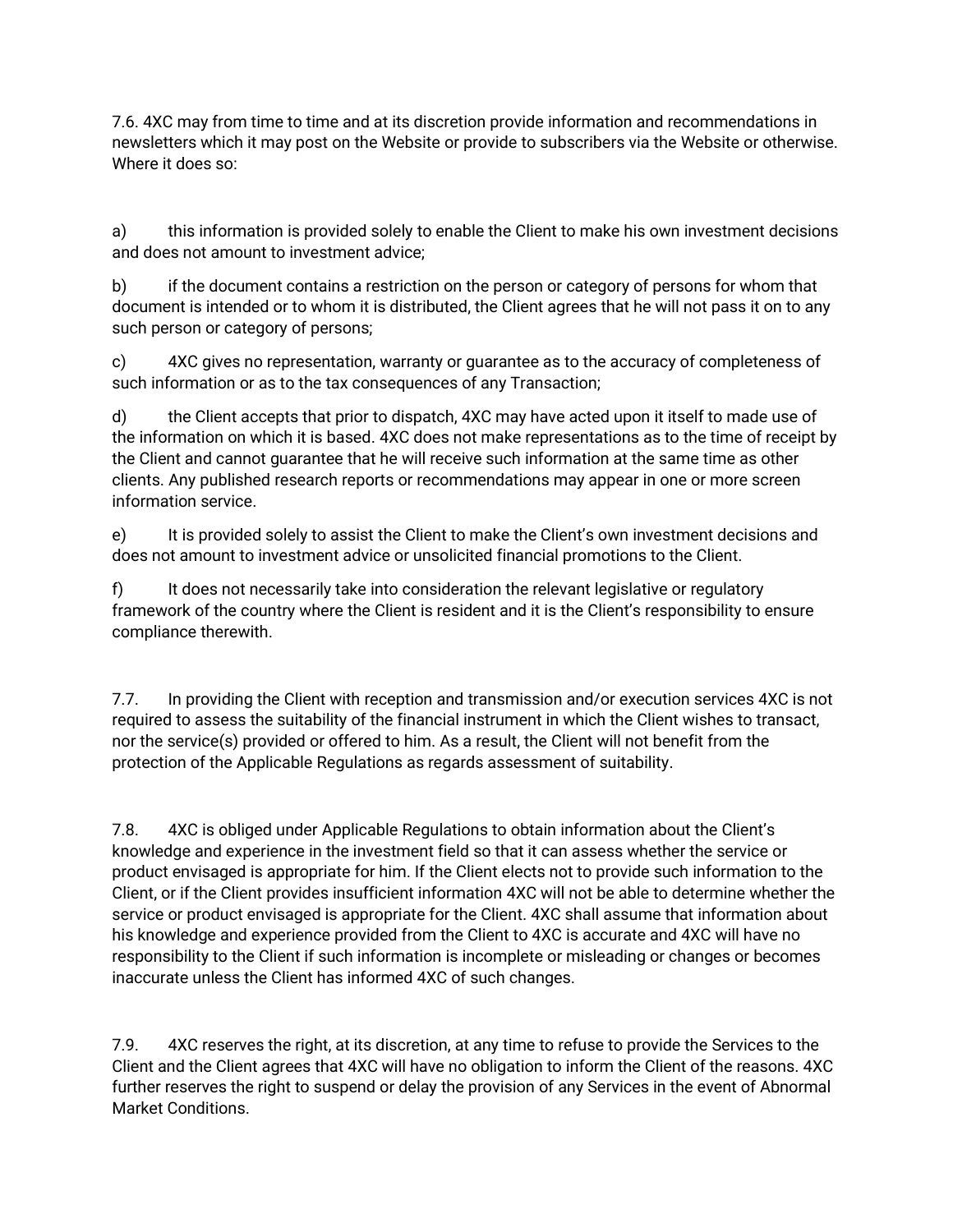7.10 Market commentary, news, or other information are subject to change and may be withdrawn at any time without notice.

7.11. 4XC has the right to offer, at its discretion, through the Website, the opportunity for the Client to open a demo account. The Client is hereby notified and understands that the execution in the demo environment where a demo account operates might differ from the environment of a live account. 4XC shall not be liable for any loss and/or other damage incurred by reason of such differences.

8.0. Conflicts of interest and material interests

8.1. When 4XC deals with or for the Client, 4XC, an associate or some other person connected with 4XC, may have an interest, relationship or arrangement that is material in relation to the Transaction concerned or that conflicts with the Client's interest. By way of example only, when 4XC deals with a Transaction for or on behalf of the Client, 4XC may be:

a) dealing in the Instrument concerned as Principal for 4XC's account by selling to or buying the Instrument from the Client;

b) matching the Client's Transaction with that of another Client by acting on such other Client's behalf as well as on the Client's behalf;

c) dealing in the Instrument Which 4XC recommends to the Client (including holding a Long or Short Position); or

d) advising and providing other services to associates or other Clients of 4XC who may have interests in investments or underlying assets which conflict with the Client's interests.

8.2. The Client consents to and authorizes 4XC to deal with or for the Client in any manner which 4XC considers appropriate, notwithstanding any conflict of interest or the existence of any material interest in a Transaction, without prior reference to the Client. 4XC's employees are required to comply with a policy of independence and to disregard any such material interest or conflict of interest while advising the Client.

8.3. Under the Law, 4XC is required to take all reasonable steps to detect and avoid conflicts of interest. 4XC is committed to act honestly, fairly and professionally and in the best interests of its Clients and to comply, in particular, with the principles set out in the Law when providing the Services. A summary of the policy is found in the document with title "Conflicts of Interest Policy", attached in the schedule.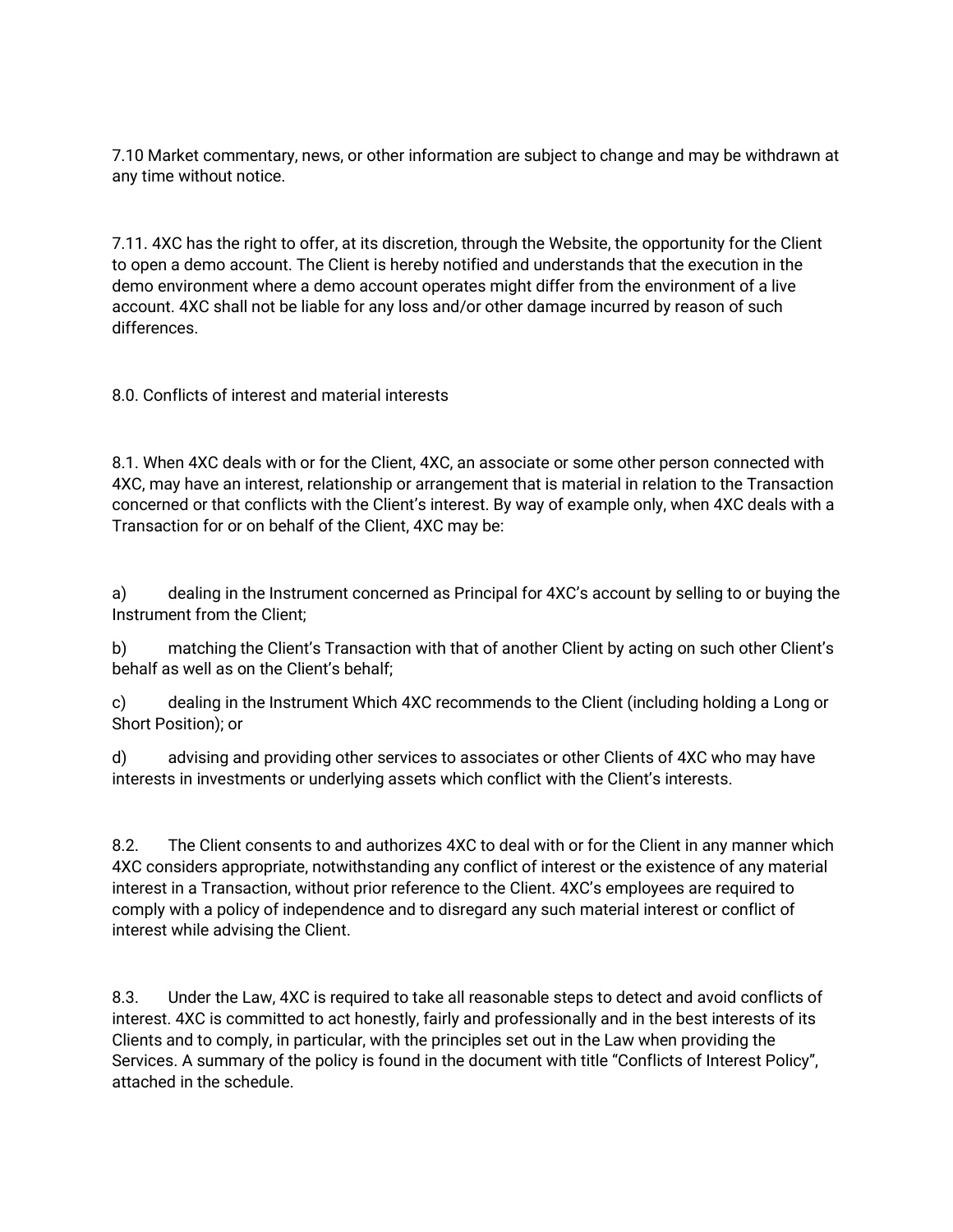#### 9.0. Commissions, charges and other costs

9.1. The Client shall be obliged to pay 4XC the commissions, charges and other costs set out in the

Contracts Specifications. 4XC will display all current commissions, charges and other costs on its Website.

9.2. 4XC may vary commissions, charges and other costs from time to time without prior Written Notice to the Client. All changes in commissions, charges and other costs are displayed on 4XC Website.

9.3 Any commissions or fees which 4XC receives or pays will be effected according to the provisions of Applicable Regulations.

9.4. 4XC may from time to time deal on the Client's behalf with persons whom 4XC has a soft commission agreement which permits 4XC (or another member of 4XC's group) to receive goods or services in return for transacting investment business with such persons or others. It is the policy of 4XC in relation to such agreements to ensure that such arrangements operate in the best interest of the Client as far as practicable, for example, because the arrangements allow access to information or other benefits which would not otherwise be available.

9.5. The Client is hereby informed that in the event where the Client has been introduced to 4XC by a Partner (Introducer and/or Affiliate) of 4XC Ltd and/or any third party, 4XC may pay a fee and/or commission to the Partner directly, for services rendered calculated on the basis of the volume traded by the Client and/or otherwise and/or on the basis of the agreement concluded between the two parties. Upon request from the Client, 4XC shall disclose further details.

9.6. The Client undertakes to pay all stamp expenses relating to this Agreement and any documentation which may be required for the currying out of the Transactions.

9.7. The Client shall be solely responsible for all filings, tax returns and reports on any Transactions which should be made to any relevant authority, whether governmental or otherwise, and for payment of all taxes (including but not limited to any transfer or value added taxes), arising out of or in connection with any Transaction.

10.0. Currency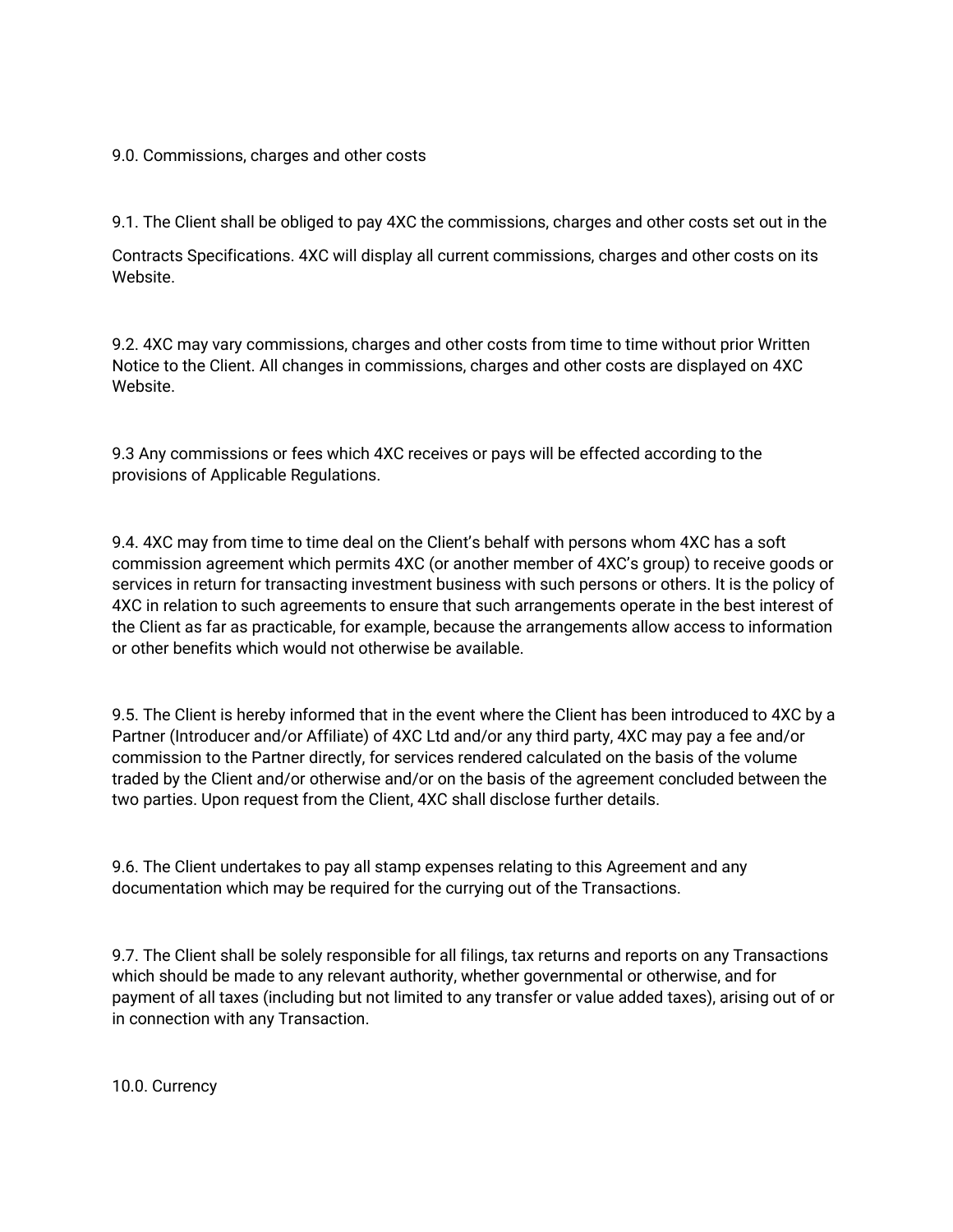10.1. 4XC is entitled, without prior notice to the Client, to make any currency conversions which 4XC considers necessary or desirable for the purposes of complying with its obligations or exercising its rights under the Operative Agreements or any Transaction. Any such conversion shall be effected by 4XC in such manner and at such rates as 4XC may in its discretion determine, having regards to the prevailing rates for freely convertible currencies.

10.2. All foreign currency exchange risk arising from any Transaction or from the compliance by 4XC with its obligations or the exercise by it of its rights under the Operative Agreements will be borne by the Client.

11.0. Providing Quotes

11.1. 4XC provides Quotes to the Client in accordance with the Terms of Business.

11.2. 4XC shall not be obliged to, but may, at its absolute discretion, execute as Principal the Client's Requests and Instructions in respect of any Instrument out of normal trading hours specified in the Contract Specifications for that particular Instrument. In such a case, all the trades executed will be reported and submitted to the Client if required and/or requested.

11.3. 4XC specifies Spread for each Instrument in the Contract Specifications. 4XC is entitled to change Spreads without prior Written Notice to the Client subject to the Terms of Business. Otherwise, 4XC shall notify the Client not less than 7 (seven) calendar days prior to any changes in Spreads.

12.0. Client's Requests and Instructions

12.1. 4XC processes and executes Requests and Instructions in accordance with the Terms of Business.

12.2. 4XC is entitled to decline a Request or an Instruction if any of the conditions set out in the Terms of Business or in clause 12.3 of this Agreement is breached before the Request or Instruction is processed by 4XC. However, 4XC may at its absolute discretion, accept and execute the Request or Instruction, notwithstanding that the conditions in the Terms of Business or in clause 12.3 of this Agreement are breached. If 4XC executes the Request or Instruction and becomes aware of any breach of the conditions set out in the Terms of Business or in clause 12.3 of this Agreement, 4XC may act in accordance with the Terms of Business.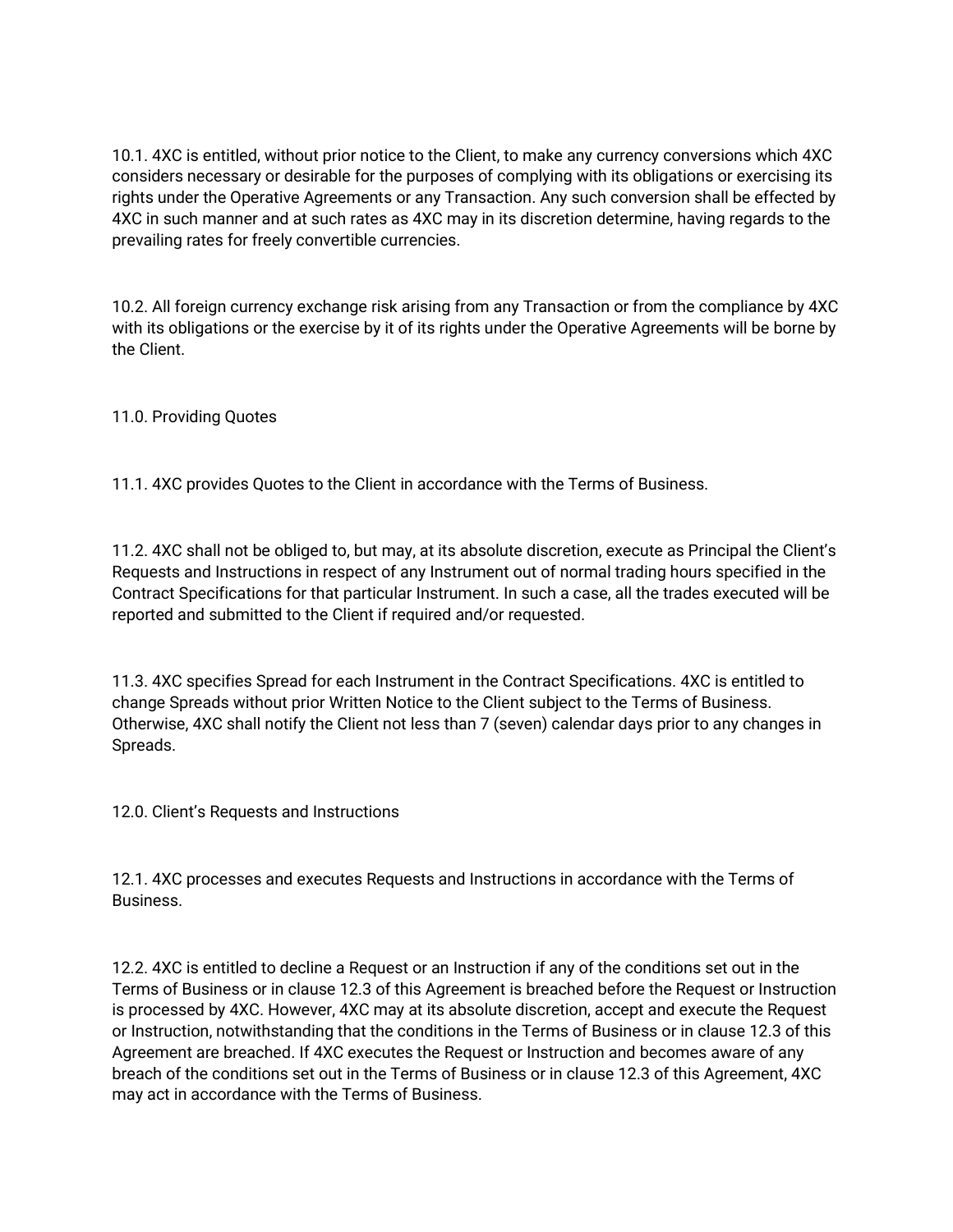12.3. The conditions referred to in clause 12.2 are as follows:

a Quote must be obtained from 4XC;

- a Quote must not be an Indicative Quote;

if a Quote is provided to the Client via the Client Terminal or the telephone, the Client Instruction must be given whilst the Quote is valid;

- 4XC receives and accepts the Instruction before the telephone conversation or before the Internet connection is disrupted;

a Quote must not be manifestly erroneous;

a Quote must not be an Error Quote (Spike);

- the Transaction Size must not be less than the minimum Transaction Size for this Instrument indicated in the Contract Specifications;

a Force Majeure Event must not have occurred;

when the Client gives a Request or an Instruction to 4XC an Event of Default must not have occurred in respect of the Client; and

when the Client opens a position the Client shall have sufficient Free Margin to cover the Initial Margin requirement in respect of that Open Position.

12.4. Terms defined in the Operative Agreements are subject to the Transaction Size within Normal Market Size for the specified Instrument (refer to the Website for details). 4XC may, at its absolute discretion, change these terms if the Client wishes to make a Transaction larger than Normal Market Size for the specified Instrument.

12.5. 4XC reserves the right not to accept any offer or to enter into a Transaction with the Client, e.g., if 4XC believes that it will not be able to hedge the proposed Transaction in the Underlying Market, or the proposed Transaction is of such a size (too small or too large), that 4XC does not wish to accept that Transaction.

12.6. 4XC has the right to delete any cancelled Pending Orders older than 1 month from the Client's Trading Account history.

12.7. The Client understands, confirms and accepts herein that any and/or all of his/her trading account history in MetaTrader 4 Platforms may at any time and without prior written consent and/or notice to the Client, further be archived by 4XC to a single summarized line in the respective MetaTrader 4 trading account, where such trading account history records exceed a timeframe of three (3) months.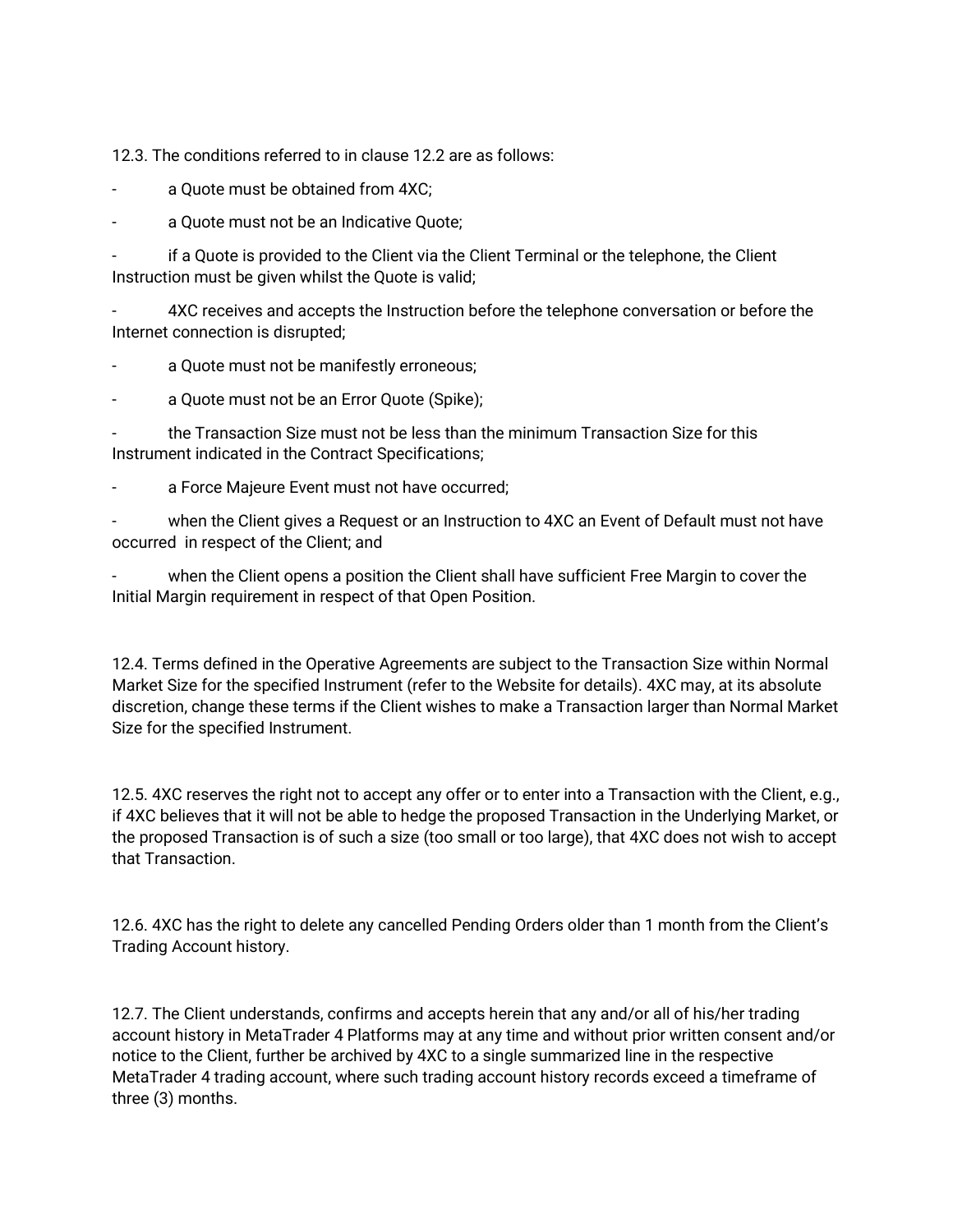12.8. The Client further, understands, confirms and accepts herein that such archived trading and non- trading history shall be accessible and/or downloadable at any time from and/or within the Client's Portal

12.9. 4XC hereby confirms that Client's archived original trading history records from MetaTrader 4 Platforms within the Client's Portal, shall be accessible and/or downloadable by the Client at any time through his/her Portal.

12.10. 4XC hereby confirms that all Client records and/or trading and non-trading activity, current and/or past and/or archived shall be maintained for at least Six (6) years after the termination of the business relationship with the Client and as per applicable legislative requirements.

#### 13.0. Netting

13.1. The amounts payable under the Operative Agreements are automatically converted by 4XC into the Currency of the Trading Account at the relevant exchange rate for spot dealings in the foreign exchange market.

13.2. If the aggregate amount payable under the Operative Agreements by the Client equals the aggregate amount payable under the Operative Agreements by 4XC, then the obligations to make payment of any such amount will be automatically satisfied and discharged.

13.3. If the aggregate amount payable under the Operative Agreements by one party exceeds the aggregate amount payable under the Operative Agreements by the other party, then the party with the larger aggregate amount shall pay the excess to the other party and all obligations to make payment will be automatically satisfied and discharged. This provision shall also apply when a Client that may have multiple Trading Accounts and where an amount is due and owing to 4XC from one of the Trading Accounts whereas there are funds available in any other Trading Account, then 4XC shall be entitled to settle any obligations due by the Trading Account in deficit by transferring funds from the Trading Account(s) which has funds available. In the event of such transfer, 4XC shall not be liable for any margin call or losses that the Client may suffer, including but not limited to losses due to Stop-out Level.

13.4. The Client obligations to pay any due amount shall include all commissions, charges and other costs determined by 4XC.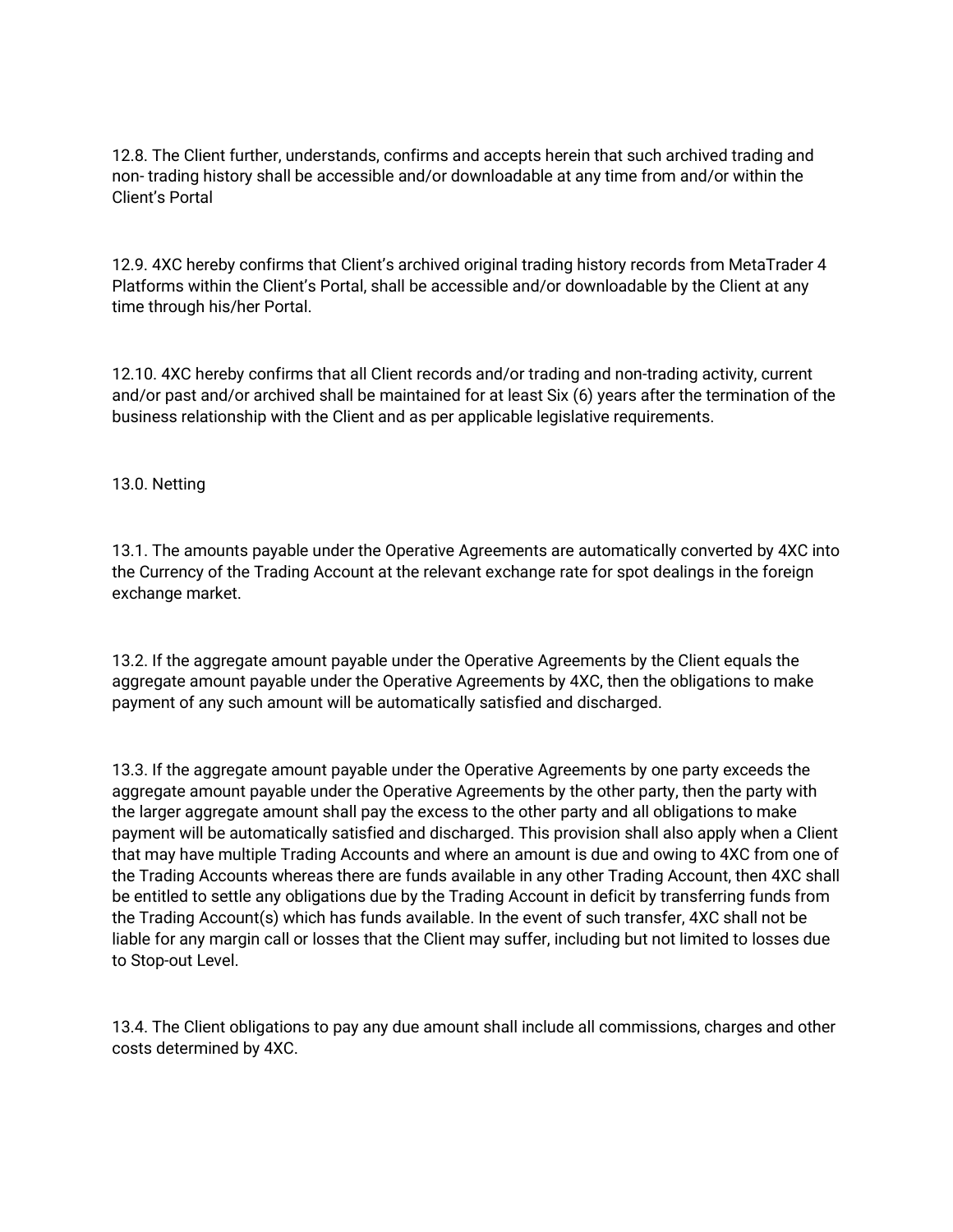#### 14.0. Margin requirements

14.1. The Client shall provide and maintain the Initial Margin and/or Hedged Margin in such limits as 4XC, at its sole discretion, may require from time to time under the Operative Agreements. Such sums of money shall only be paid to 4XC 's bank account in the form of cleared funds. It is the Client's responsibility to ensure that the Client understands how a margin is calculated.

14.2. The Client shall pay Initial Margin and/or Hedged Margin at the moment of opening a position. The amount of Initial Margin and Hedged Margin for each Instrument is defined in the Contract Specifications.

14.3. If no Force Majeure Event has occurred, 4XC is entitled to change margin requirements, giving to the Client 3 (three) Business Days Written Notice prior to these amendments.

14.4. 4XC is entitled to change margin requirements without prior Written Notice in the case of Force Majeure Event.

14.5. 4XC is entitled to apply new margin requirements amended in accordance with clauses 14.3 and

14.4. to the new positions and to the positions which are already open.

14.6. 4XC is entitled to close the Client's Open Positions without the consent of the Client or any prior Written Notice if the Equity is less than certain rate depending on the account type as stipulated on the Website.

14.7. It is the Client's responsibility to notify 4XC as soon as the Client believes that the Client will be unable to meet a margin payment when due.

14.8. 4XC is not obliged to make margin calls for the Client. 4XC is not liable to the Client for any failure by 4XC to contact, or attempt to contact the Client.

14.9. For the purposes of determining whether the Client has breached clause 14.6 above, any sums referred to therein which are not denominated in the Currency of the Trading Account shall be treated as if they were denominated in the Currency of the Trading Account by converting them into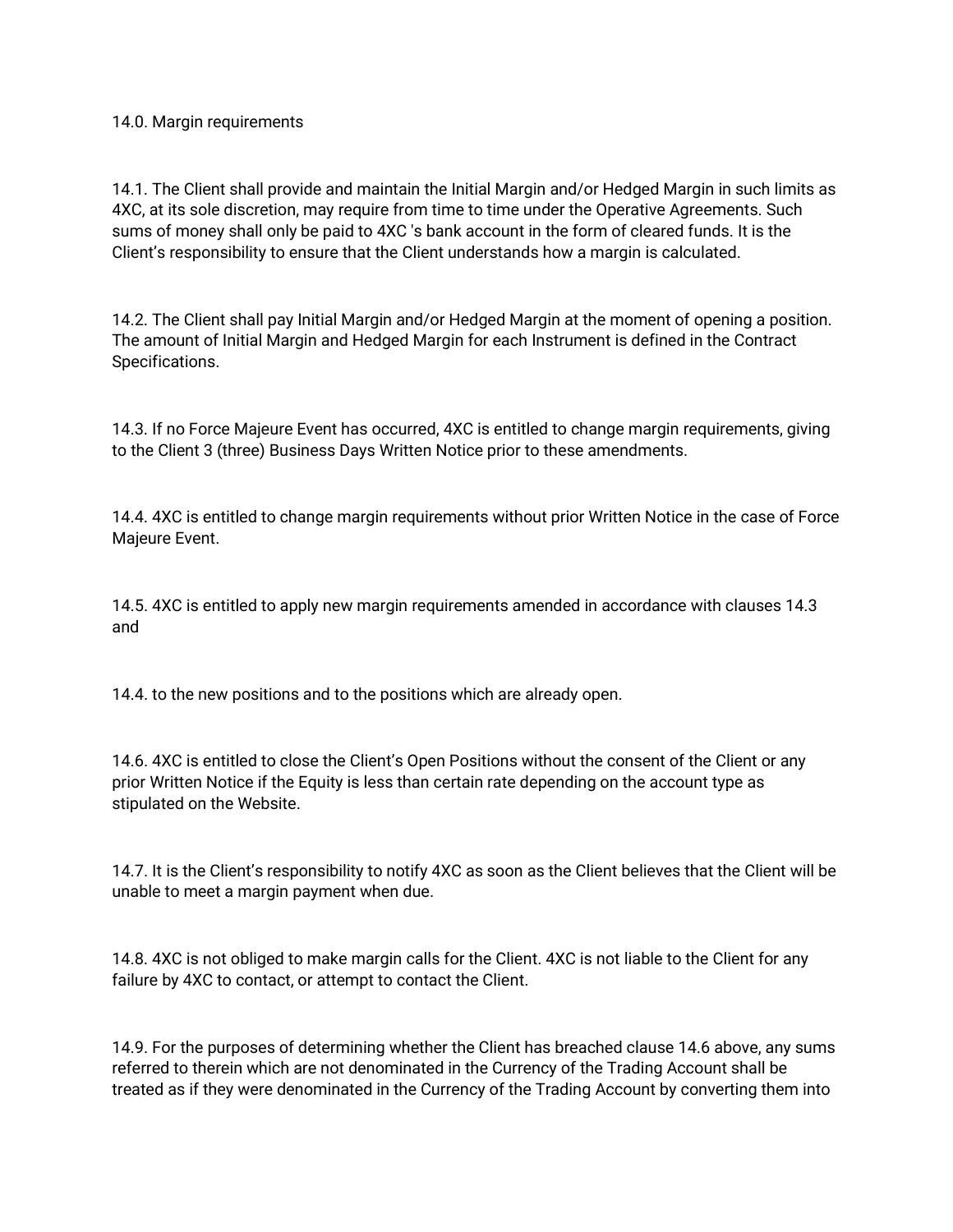the Currency of the Trading Account at the relevant exchange rate for spot dealings in the foreign exchange market.

15.0. Payments

15.1. The Client may deposit funds into the Trading Account at any time. All payments to 4XC shall be made in accordance with Payment Instructions set forth on the Website. Under no circumstances will third party or anonymous payments be accepted.

15.2. The Client may withdraw funds from the Trading Account at any time in accordance with the clause 15.3.

15.3. If the Client gives an instruction to withdraw funds from the Trading Account, 4XC shall pay the specified amount within two (2) Business Days once the instruction has been accepted, if the following requirements are met:

a) the withdrawal instruction includes all necessary information;

b) the instruction is to make a bank transfer to the account of the Client (under no circumstances will payments to third party or anonymous accounts be accepted); and

c) at the moment of payment, the Client's Free Margin exceeds the amount specified in the withdrawal instruction including all payment charges.

15.4. 4XC shall debit the Client's Trading Account for all payment charges. In the event that the Client instructs 4XC to close the Client's Trading Account, the net amount payable to the Client shall be the balance amount less any and all bank charges provided the balance amount is greater than the bank charges; if not, then the Client agrees he will not receive any amount and the account will be closed without any further transfer of funds taking place.

15.5. If the Client has the obligation to pay any amount to 4XC which exceeds the Trading Account Equity the Client shall pay the amount of excess forthwith upon the obligation arising.

15.6. All incoming payments shall be credited to the Client's Trading Account no later than one (1) Business day after funds are cleared by 4XC's bank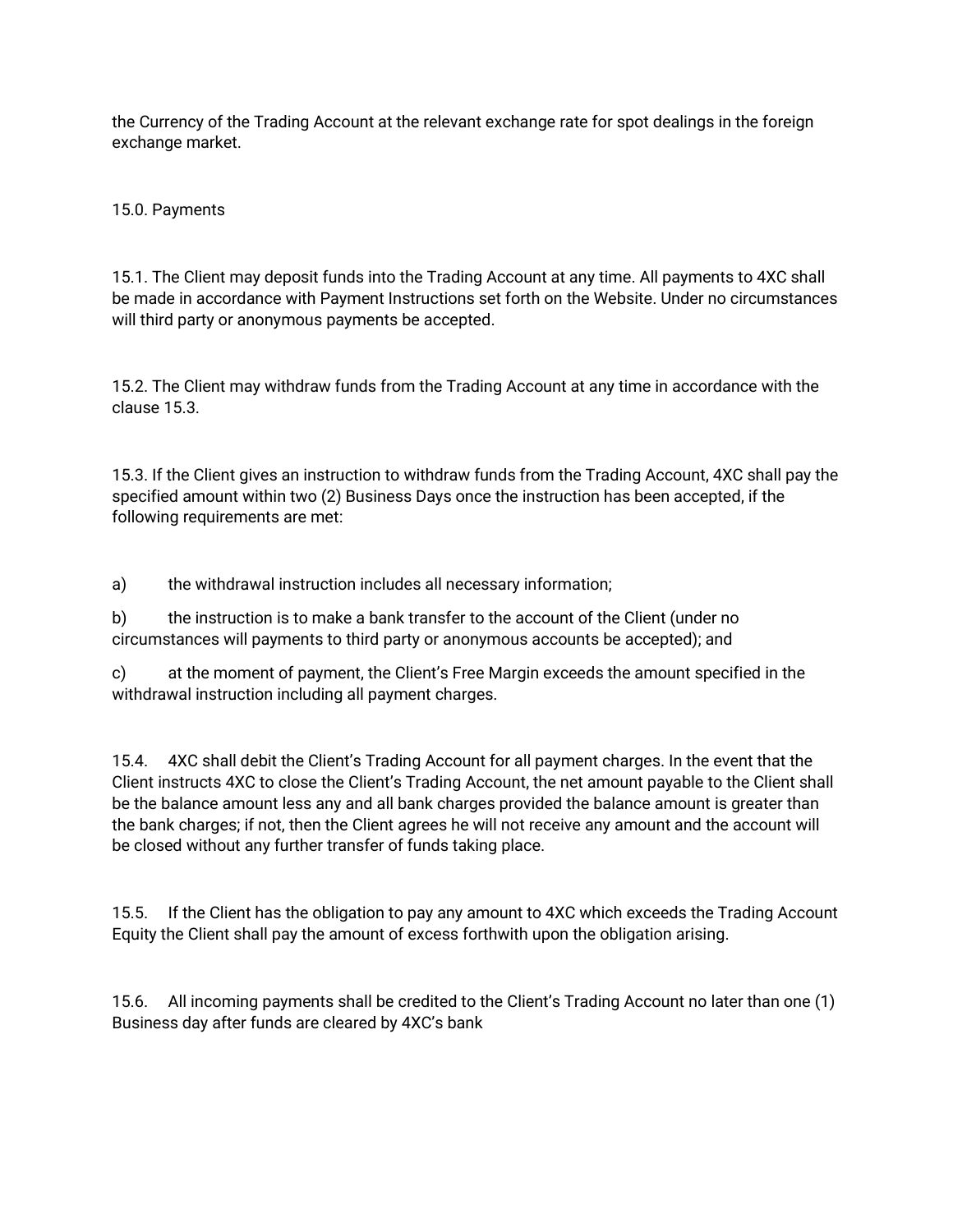15.7. The Client acknowledges and agrees that (without prejudice to any of 4XC's other rights under the Operative Agreements to close out the Client's Open Positions and exercise other default remedies against the Client), where a sum is due and payable to 4XC in accordance with the Operative Agreements and sufficient cleared funds are not yet credited to the Client's Trading Account, 4XC shall be entitled to treat the Client as having failed to make a payment to 4XC and to exercise its rights under the Operative Agreements.

15.8. The Client shall make any margin payments or other payments due in US dollars, Euros, other currencies accepted by 4XC. The payment amount will be converted into the Currency of the Trading Account at the rate determined by the bank of 4XC.

15.9. Any amount which is not paid in accordance with clauses 15.4, 15.5 and 15.7 on the due date therefore shall bear interest at the Applicable Rate plus 4% per annum, for each day for which such amount remains unpaid. All debts are legally enforceable.

#### 16.0. DEPOSITS, REFUNDS AND WITHDRAWALS

#### **DEPOSITS**

We reserve the right to impose deposit limits and deposit fees in our system(s), at any time.

You agree that any funds transmitted to our bank accounts by you or, where permitted, on your behalf, will be deposited into your Account with us at the value date of when the received by us and net of any charges/fees charged by the bank account providers, our payment service providers and/or any other intermediary involved in such transaction process.

Before accepting any such funds into our bank accounts and/or making any such funds available to into your Account with us, we must be fully satisfied that you, as our client, are the sender of such funds, or that such funds have been transmitted to us by an authorized representative of you, as our client; in those instances where we are not satisfied that you, as our client, are the sender of such funds, or that such funds have been transmitted to us by an authorized representative of you, as our client, we reserve the right to refund/send back the net amount received to the same remitter from, and by the same payment method through which such funds were received.

#### REFUNDS AND WITHDRAWALS

We reserve the right to impose withdrawal limits and withdrawal fees in our systems, at any time.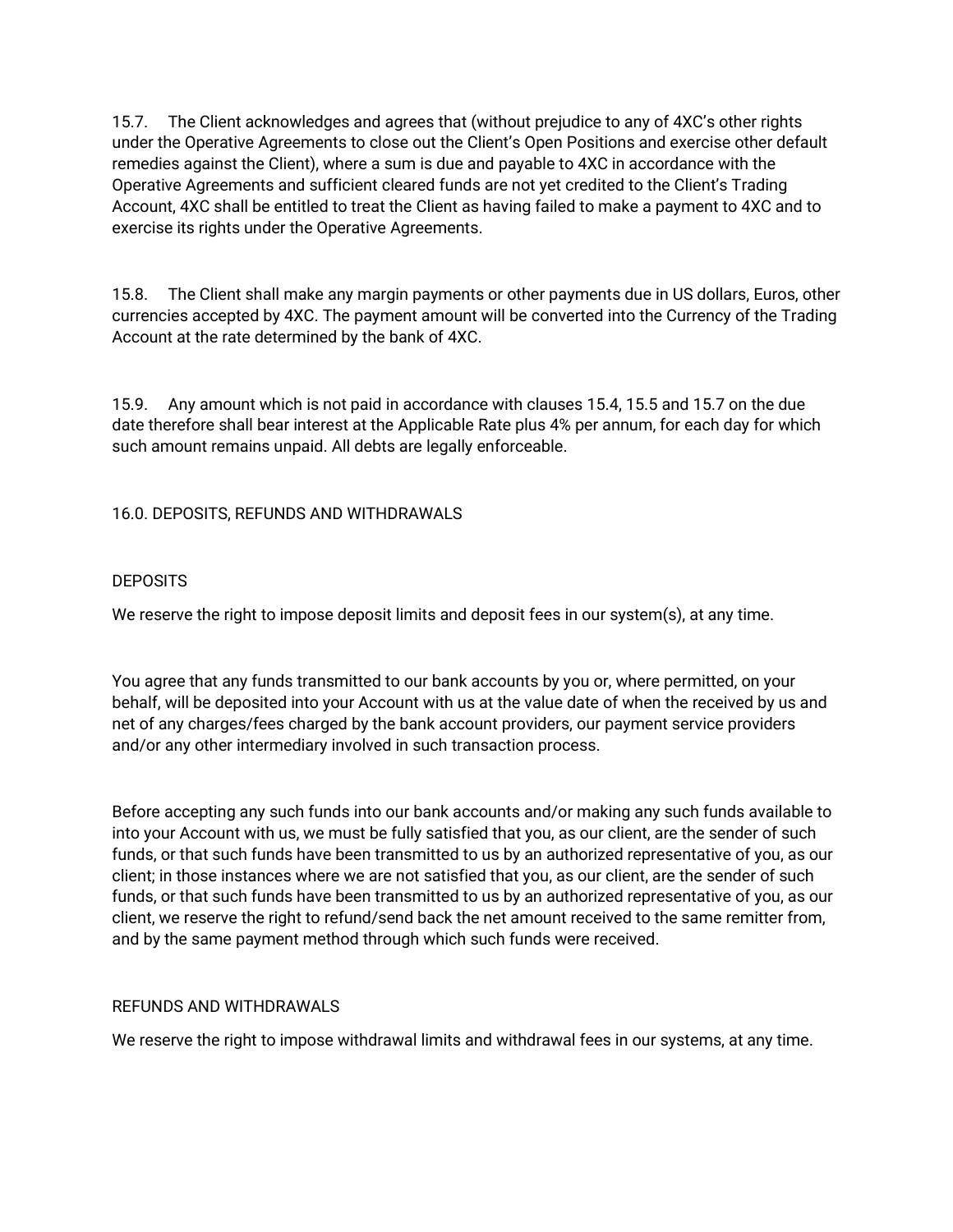Upon submitting a withdrawal request you may be required to submit documentation as required by applicable "Anti-Money Laundering ("AML") & Know Your Customer ("KYC") Legislation" and/or any other similar rules and regulations applicable to us.

When a withdrawal or refund is performed, we reserve the right (but shall under no circumstances be obliged) to remit the funds to the same remitter from, and by the same payment method through which such funds were initially received by us. In that connection, we reserve the right, at our sole discretion, (a) to decline withdrawals via certain specific payment methods; (b) to require another payment method as the one indicated in any withdrawal request, in which instance a new withdrawal request may have to be submitted; and/or (c) to require that further documentation be submitted, as required by "Anti-Money Laundering ("AML") & Know Your Customer ("KYC") Legislation" and/or any other similar rules and regulations applicable to us, before proceeding with any withdrawal request.

If we are unable to remit the funds, or any partial amount thereof, to the same remitter from, and by the same payment method through which such funds were initially received by us, we reserve the right (but shall under no circumstances be obliged) to transmit the funds via an alternative payment method selected by us, at our sole discretion, in any currency we deem fit (regardless of the currency in which the initial deposit was made). Under these circumstances, we shall not be responsible for any transfer fees or charges charged by the receiver and/or for any currency exchange rates resulting from the payment of such amount and the provisions of Section 50 hereinabove shall be applicable mutatis mutandis.

Withdrawal requests that are accepted and approved by us in accordance with the terms of this Agreement are, in principle, processed within one Business Days following the receipt of the transfer request instructions. The amount to be transferred reduces the balance of the relevant Account from which such transfer is to be made, when the transfer request process is concluded. We reserve the right (a) to decline a withdrawal request if the request is not in accordance with the provisions of this Section, or (b) to delay the processing of the request if we are not satisfied with the ancillary documentation submitted with the withdrawal request.

You agree, when we so request, to pay any bank transfer fees incurred when you are withdrawing funds from your Account or when funds are refunded by us to your designated bank account. You are solely responsible for the payments details you are providing us with and we do not accept any responsibility for your funds, if the payment details you have provided to us are incorrect or incomplete. It is also understood that we do not accept any responsibility for any funds that are not directly deposited into our bank accounts.

#### DEPOSITS BY CREDIT/DEBIT CARD

You can deposit funds to your Account with us quickly and easily by credit or debit card. The entire transaction is processed electronically - online.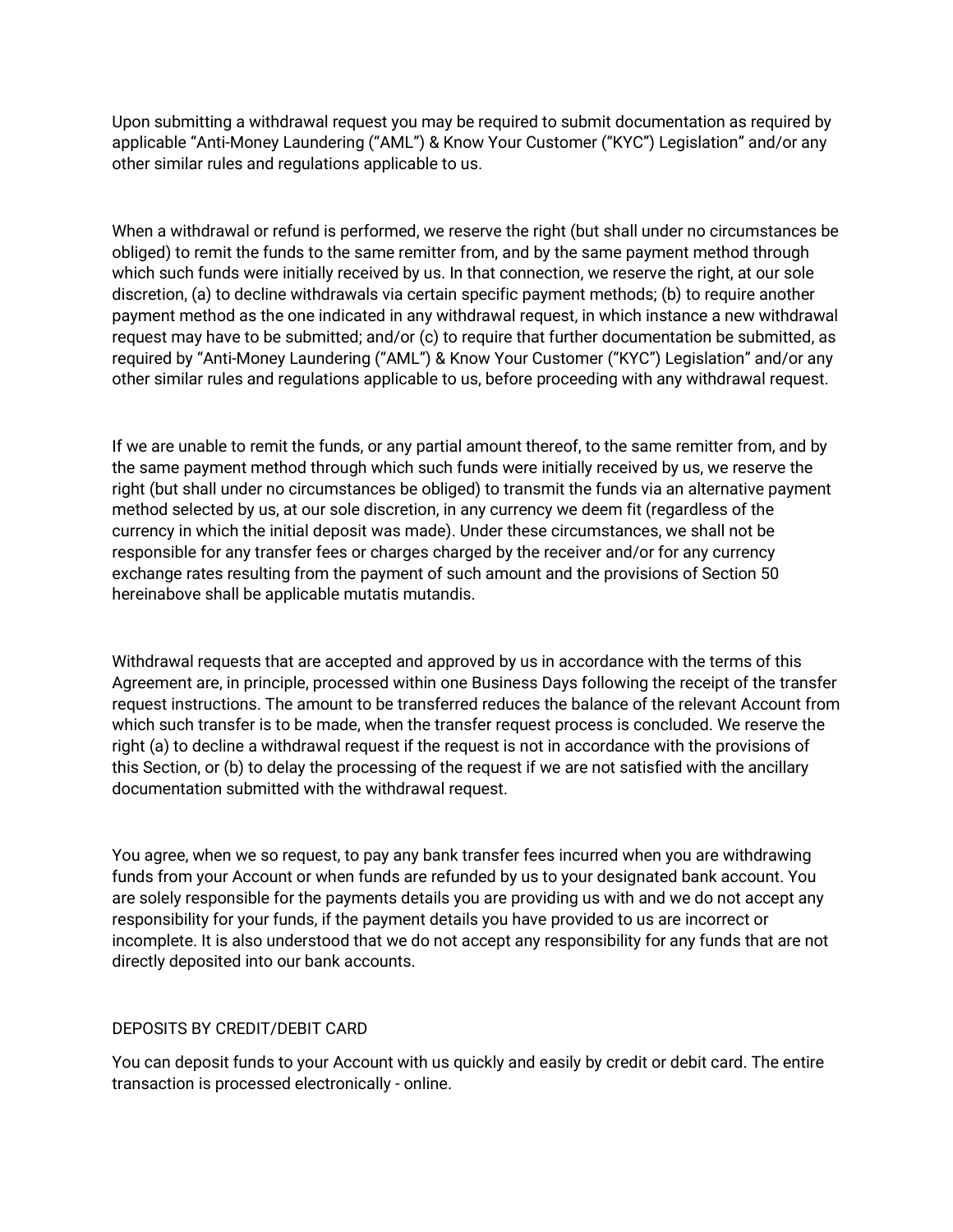Before you can use your credit card, we reserve the right, but shall under no circumstances be obliged, to require that you register it with us. As the case may be, the credit card registration process will be clearly explained on the Credit Card deposit screen displayed on our Online Trading Facility. Upon submitting your credit card registration, you may be required to submit documentation as required by applicable "AntiMoney Laundering ("AML") & Know Your Customer ("KYC") Legislation" and/or any other similar rules and regulations applicable to us. Once your credit card has been successfully registered, you can start depositing funds into your Account by credit card.

Registering and using your debit card is the same as using a credit card. The following information must match:

the mailing address you provided upon your account registration must match your credit/debit card

statement's billing address; and,

your full name must match the name on the credit/debit card; DO NOT USE INITIALS OR NICKNAMES IN ANY ACCOUNT!!

Please note that it is a serious criminal offence to provide false or inaccurate information during your credit/debit card registration. At the very least, you may be prevented from accessing our Online Trading Facility via your current and future Accounts with us. Furthermore, in the event that we suspect or determine, at our sole discretion, that the information you provided during your credit/debit card registration is false or incorrect, we reserve the right, at our sole discretion, to take all action as we see fit, including, without limitation, completely blocking access to our Online Trading Facility, blocking and/or revoking your Access Codes and/or terminating your Account. Under these circumstances, we reserve the right to seize any profits and/or revenues generated directly or indirectly by exercising any such prohibit trading activity and we shall be entitled to inform any Interested third parties of your breach of this clause; any active Orders associated with the same fraudulent credit card and/or Account will also be cancelled immediately; we have, and will continue to develop any tools necessary to identify credit/debit card fraud; any dispute arising from such fraudulent activity will be resolved by us in our sole and absolute discretion, in the manner we deem to be the fairest to all concerned; that decision shall be final and/or binding on all participants; no correspondence will be entered into.

Before accepting any credit card deposits and/or making any such credit card deposits available into your Account with us, we must be fully satisfied that you are the legitimate owner/user of the credit card used and that it is you, as the legitimate owner/user of the credit card, who is making and/or authorizing the deposit by credit card; in those instances where we are not satisfied that you are the legitimate owner/user of the credit card used and that it is you, as the legitimate owner/user of the credit card, who is making and/or authorizing the deposit by credit card, we reserve the right to refuse the credit card deposit(s) in question and to refund/send back the net amount deposited to the same credit card account and via the same payment method through which such deposit(s)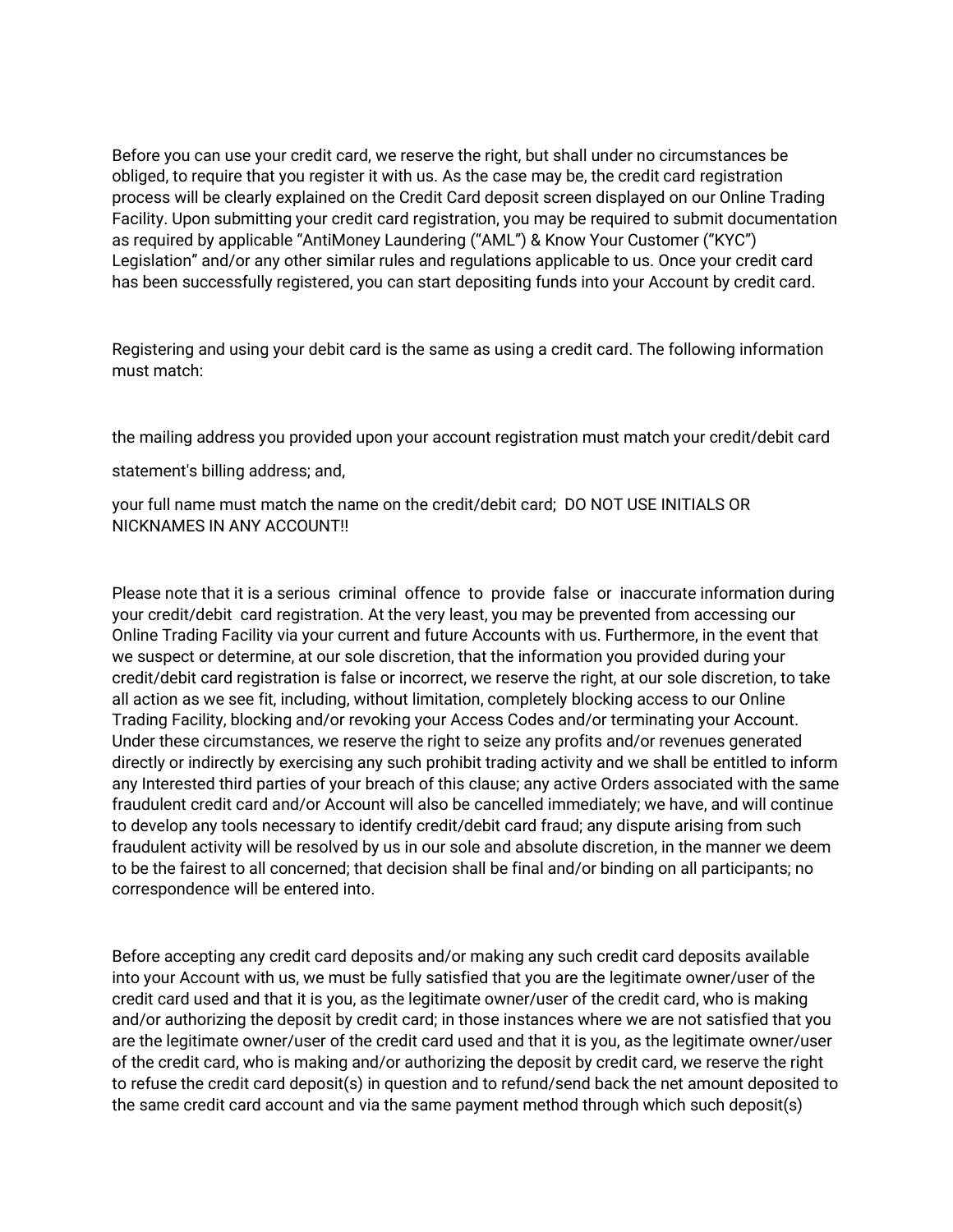was/were made. Fraudulent transactions are immediately cancelled after being detected. Furthermore, in such instances, we reserve the right, at our sole discretion, to take all action as we see fit, including, without limitation, completely blocking access to our Online Trading Facility, blocking and/or revoking your Access Codes and/or terminating your Account. Under these circumstances, we reserve the right to seize any profits and/or revenues generated directly or indirectly by exercising any such prohibit trading activity and we shall be entitled to inform any Interested third parties of your breach of this clause; any active Orders associated with the same fraudulent credit card and/or Account will also be cancelled immediately; we have, and will continue to develop any tools necessary to identify credit/debit card fraud; any dispute arising from such fraudulent activity will be resolved by us in our sole and absolute discretion, in the manner we deem to be the fairest to all concerned; that decision shall be final and/or binding on all participants; no correspondence will be entered into.

We reserve the right, at our sole discretion, to impose such deposit limits and restrictions, as we deem fit. Current deposit limits and restrictions are displayed on the Credit/Debit Card Deposit screen displayed on our Online Trading Facility.

Credit/debit card transactions are generally processed within minutes of being requested. The deposited funds are available for use immediately. We do not charge any fees for using this service. If we accept any payments to be made by a debit card, credit card or any other payment method that may charge processing fees, we do, however, reserve the right to levy a transfer charge. All transactions should be listed as purchases on your credit/debit card statement. You may wish to contact your credit/debit card company to ask if there are any fees on their side in processing these transactions.

For credit/debit cards, we provide you with the option of paying in your own currency. We provide a competitive exchange rate, presented upfront in the payment method interface. Should you choose to pursue this service, the transaction will be processed on your payment method immediately using the exchange rate provided. In case you would like the payment provider to perform the currency exchange for you, the transaction will be posted to your card when processed by your issuing bank while the exchange rate and any additional fees will be determined by your issuing bank.

Before you can use any other credit card, you will need to register it with us in accordance with the procedures described hereinabove.

It is important to keep a record of all of your credit/debit card deposits. To help you maintain these records you should be aware that your credit/debit card deposits are recorded and reported on your credit/debit card statement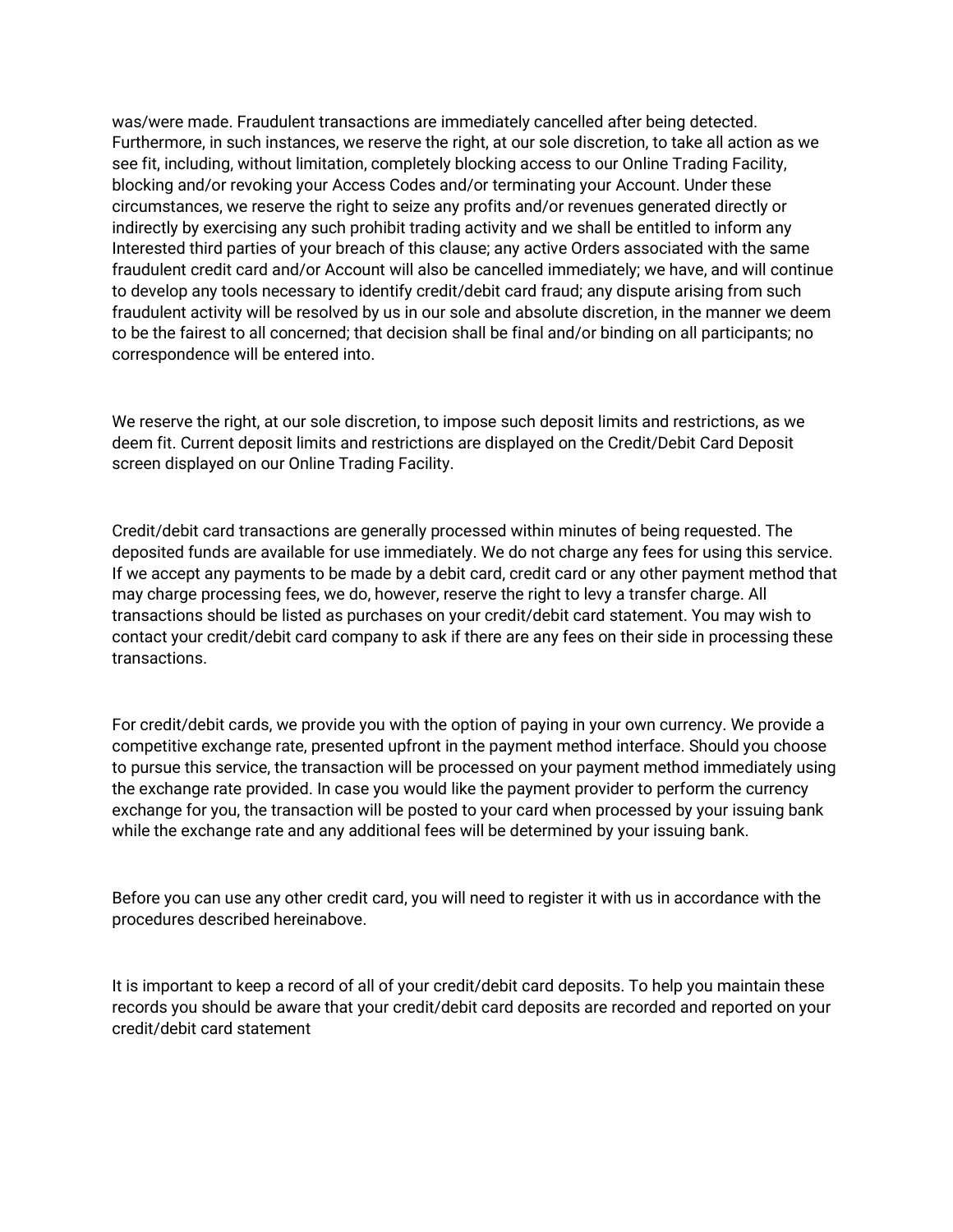We are committed to continuing to provide the highest level of security for our customers when depositing money on-line.

16.0. Limitations of liability and indemnity

16.1. Nothing in the Operative Agreements will exclude or restrict any obligation or liability which 4XC may have or owe to the Client under Applicable Regulations, nor any liability which 4XC may incur under the Law or Applicable Regulations in respect of a breach of any such obligation, nor will anything in the Operative Agreements require the Client to indemnify or compensate 4XC to any extent prohibited by Applicable Regulations.

16.2. In the event 4XC may provide advice, information or recommendations to the Client, 4XC shall not be responsible for the profitability of such advice, information or recommendations. The Client acknowledges that 4XC shall not, in the absence of its fraud, willful default or gross negligence, be liable for any losses, costs, expenses or damages suffered by the Client arising from any inaccuracy or mistake in any information given to the Client including, without limitation, information relating to any Transactions. Subject to the right of 4XC to void or close any Transaction in the specific circumstances set out the Operative Agreements, any Transaction following such inaccuracy or mistake shall nonetheless remain valid and binding in all respects on both 4XC and the Client.

16.3. 4XC will not be liable for any loss or expense incurred by the Client in connection with, or directly or indirectly arising from:

a) any error or failure in the operation of the Trading Platform or any delay caused by the Client Terminal;

b) Transactions made via the Client Terminal or by telephone;

c) any failure by 4XC to perform any of its obligations under the Operative Agreements as a result of a cause beyond its control; or

d) the acts, omissions or negligence of any third party.

16.4. The Client will indemnify 4XC and keep 4XC indemnified on demand in respect of all liabilities, costs, claims, demands and expenses of any nature whatsoever which 4XC suffers or incurs as a direct or indirect result of any failure by the Client to perform any of the Client's obligations under the Operative Agreements.

16.5. 4XC shall in no circumstances be liable to the Client for any consequential special or indirect losses, loss of profits, loss of opportunity (including in relation to subsequent market movements),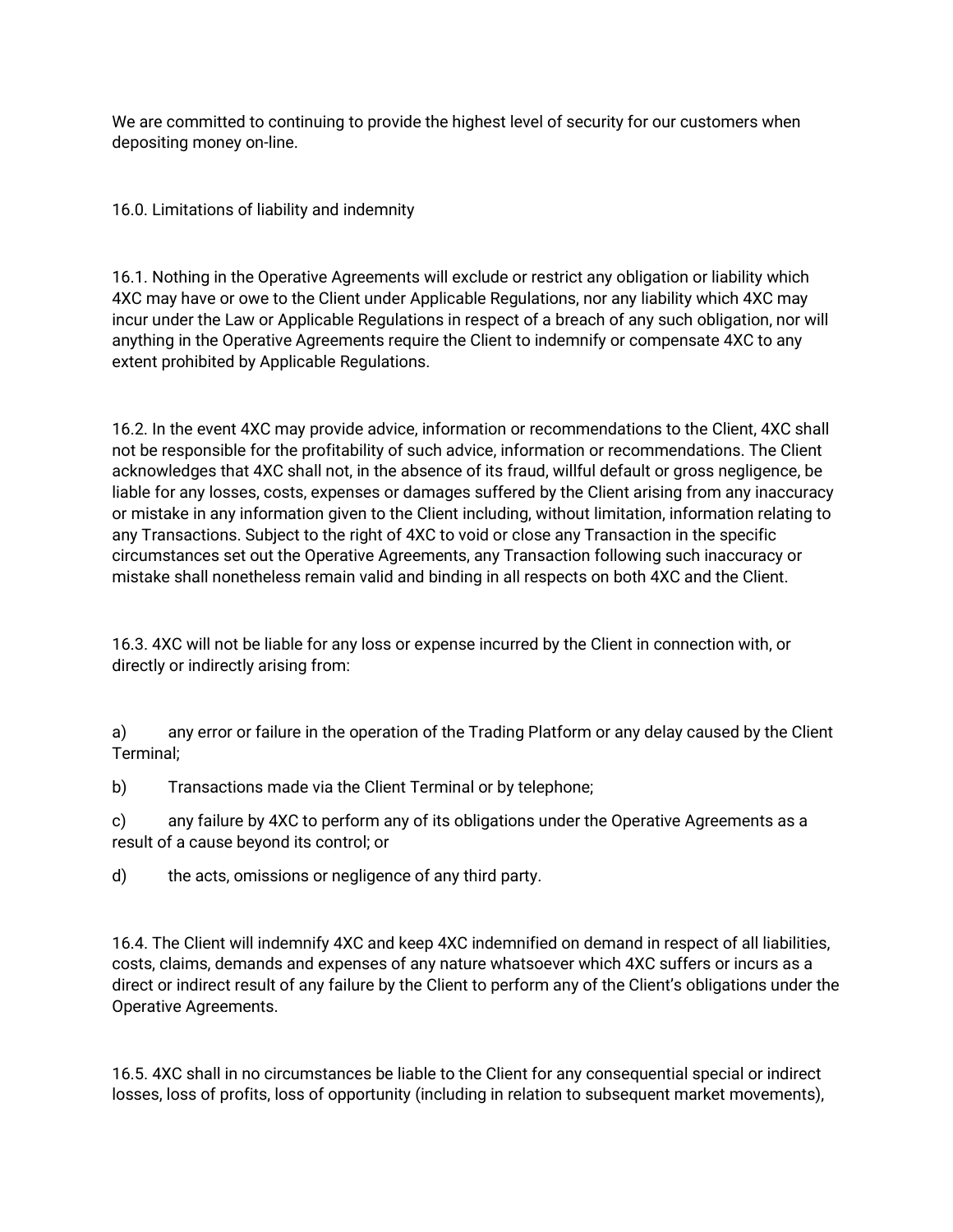costs, expenses or damages the Client may suffer in relation to the Operative Agreements, unless otherwise agreed in the Terms of Business.

17.0. Complaints Management Procedure

17.1. If any conflict situation arises when the Client reasonably believes that 4XC as a result of any action or failure to act has breached one or more of the terms of the Operative Agreements, the Client has the right to lodge a complaint with 4XC as soon as reasonably practicable after the occurrence of the event.

17.2. To file any complaint, the Client should follow the procedure outlined in the Complaints Policy posted on the Website

17.3. 4XC has the right to dismiss a complaint in case it does not comply with the requirements set out above.

17.4. The Server Log-File is the most reliable source of information in a case of any dispute. The Server LogFile has the absolute priority over other arguments including the Client Terminal Log-File as the Client Terminal Log-File does not register every stage of the execution of the Client's Instructions and Requests.

17.5. If the Server Log-File has not recorded the relevant information to which the Client refers, the argument based on this reference may not be considered.

17.6. 4XC may indemnify the Client by:

a) crediting/debiting the Client's Trading Account: this correcting entry will have an explanatory narrative; and/or

b) reopening erroneously closed positions; and/or

c) deleting erroneously opened positions or placed Orders.

17.7. 4XC has the right to choose the method of indemnification at its sole discretion.

17.8. Complaints on matters not mentioned in the Operative Agreements are resolved in accordance with the common market practice and at the sole discretion of 4XC.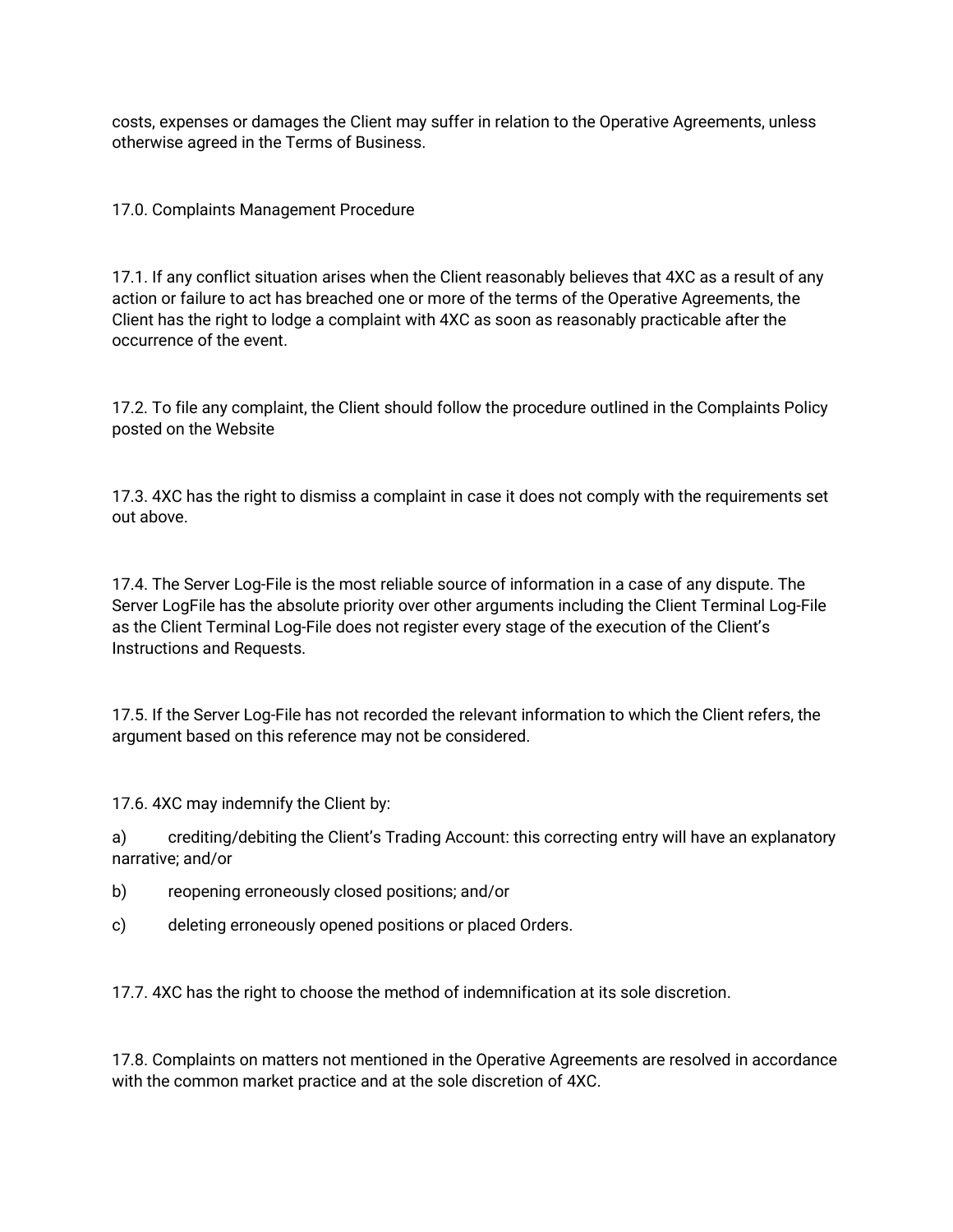17.9. If the Quotes Flow has been interrupted due to a software and/or hardware failure, all decisions in regard to the complaint will be made on a basis of the live Server's Quotes Base synchronized in accordance with the Terms of Business.

17.10. 4XC shall not be liable to the Client if for any reason the Client has received less profit than the Client had hoped for or has incurred a loss as a result of uncompleted action which the Client had intended to complete.

17.11. 4XC shall not be liable to the Client in regard to any indirect, consequential or non-financial damage (emotional distress, etc.).

17.12. The Compliance Department shall consider any Client's complaint and endeavor to investigate any Dispute or complaint as soon as reasonably practicable. All complaints will be considered within five Business Days from the day the complaint is received.

17.13. 4XC shall have the absolute right to refuse a complaint lodged by a Client.

17.14. If the Client has been notified in advance by Trading Platform internal mail or some other way of routine construction on the Server, complaints made in regard to any unexecuted Instructions or Requests which are given during such a construction period, are not accepted. The fact that the Client has not received a notice shall not constitute a reason to lodge a complaint.

17.15. Complaints in regard to a Transaction or Order execution based on the difference in the prices for the Contract for Difference in the Trading Platform and for the underlying asset of the Contract for Difference are not accepted.

17.16. Complaints in regard to time of Order execution notwithstanding the amount of time a Dealer needed to execute the Order as well as the time when the Server Log-File Recorded Order execution are not accepted, unless the Order placed in the queue has not been executed as the Terms of Business provide.

17.17. No Client complaints will be accepted in regard to the financial results of the deals made using temporary excess Free Margin on the Trading Account gained as a result of a profitable position (cancelled by the Company afterwards) opened at an Error Quote (Spike) or at a Quote received as a result of a Manifest Error.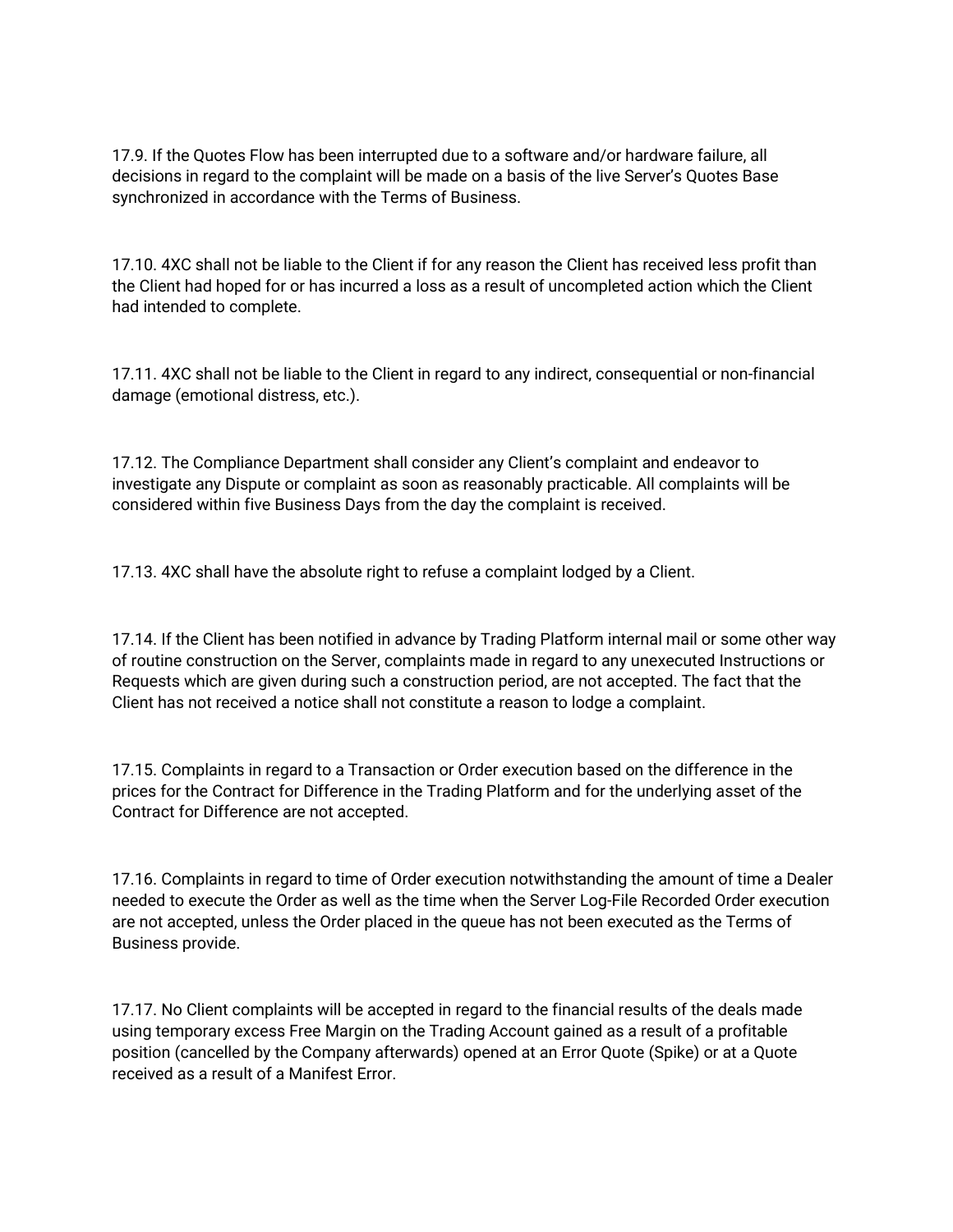17.18. In regard to all disputes any references by the Client to the Quotes of other companies or information systems will not be taken into account.

17.19. The Client acknowledges that he/she will not be able to manage the position while the dispute in regard to this position is being considered and no complaints in regard to this matter are accepted.

17.20. The Client acknowledges that 4XC will not notify him/her that the dispute has been resolved and the position has been reopened and the Client shall be responsible for all the risks in this respect.

17.21. Once the dispute has been resolved the 4XC has the right to trigger the Stop Loss or Take Profit in the chronological order in which they would have been triggered if the Stop Out had not been executed.

17.22. 4XC has the right to void any Transaction if the corresponding hedge trade has been cancelled by a Liquidity Provider.

#### 18.0. Communications

18.1. The rules of communication between the Client and 4XC are set out in the Terms of Business.

18.2. The Client shall give Instructions and Requests only via the Client Terminal or by telephone, in accordance with the Terms of Business.

19.0. Written Notice

19.1. Any Written Notice given under this Agreement may be made as follows:

- a) Trading Platform internal mail;
- b) email;
- c) facsimile transmission;
- d) post; or
- e) information published on 4XC News Webpage. Future add on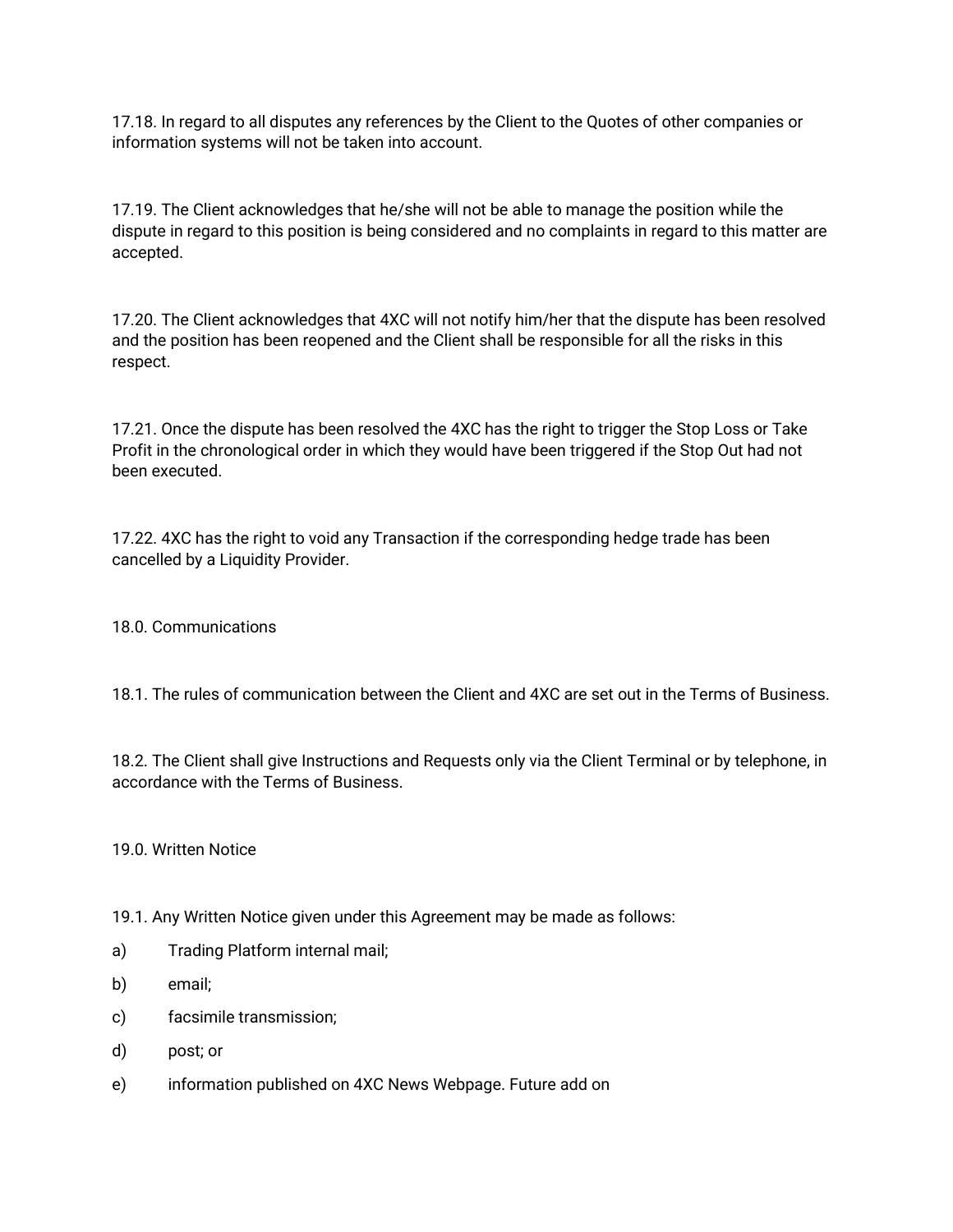19.2. All contact details provided by the Client, e.g. address, email address or fax number as last notified will be used as applicable. The Client agrees to accept any notices or messages from 4XC at any time.

19.3. Any such Written Notice will be deemed to have been served:

a) if sent by email, within one hour after emailing it;

b) if sent by Trading Platform internal mail, immediately after sending it;

c) if sent by fax, at the completion of transmission during business hours at its destination or, if not within business hours, at the opening of the next period of business hours, but subject to:

• proof by the sender that the sender holds a printed transmission report confirming dispatch of the transmitted notice; and

• the sender not receiving any telephone calls from the recipient within one hour from the above time, that the fax has not been received in a legible form.

d) if sent by post, seven calendar days after posting it;

e) if posted on 4XC News Webpage, within one hour after it has been posted.

19.4. For the purpose of clause 19, "business hours" mean between 8:30 a.m. and 6:00 p.m. on a Business Day.

20.0. Amendment and termination

20.1. The Client acknowledges that 4XC has the right to unilaterally modify the terms and conditions of the Operative Agreements at any time and at its sole discretion, giving to the Client Written Notice by email and/or by posting the modification on the Website and the Client shall have an option to terminate the present by giving notice in writing.

20.2. The Client may terminate this Agreement with immediate effect by giving Written Notice to 4XC.

20.3. 4XC may terminate this Agreement with immediate effect by giving Written Notice to the Client.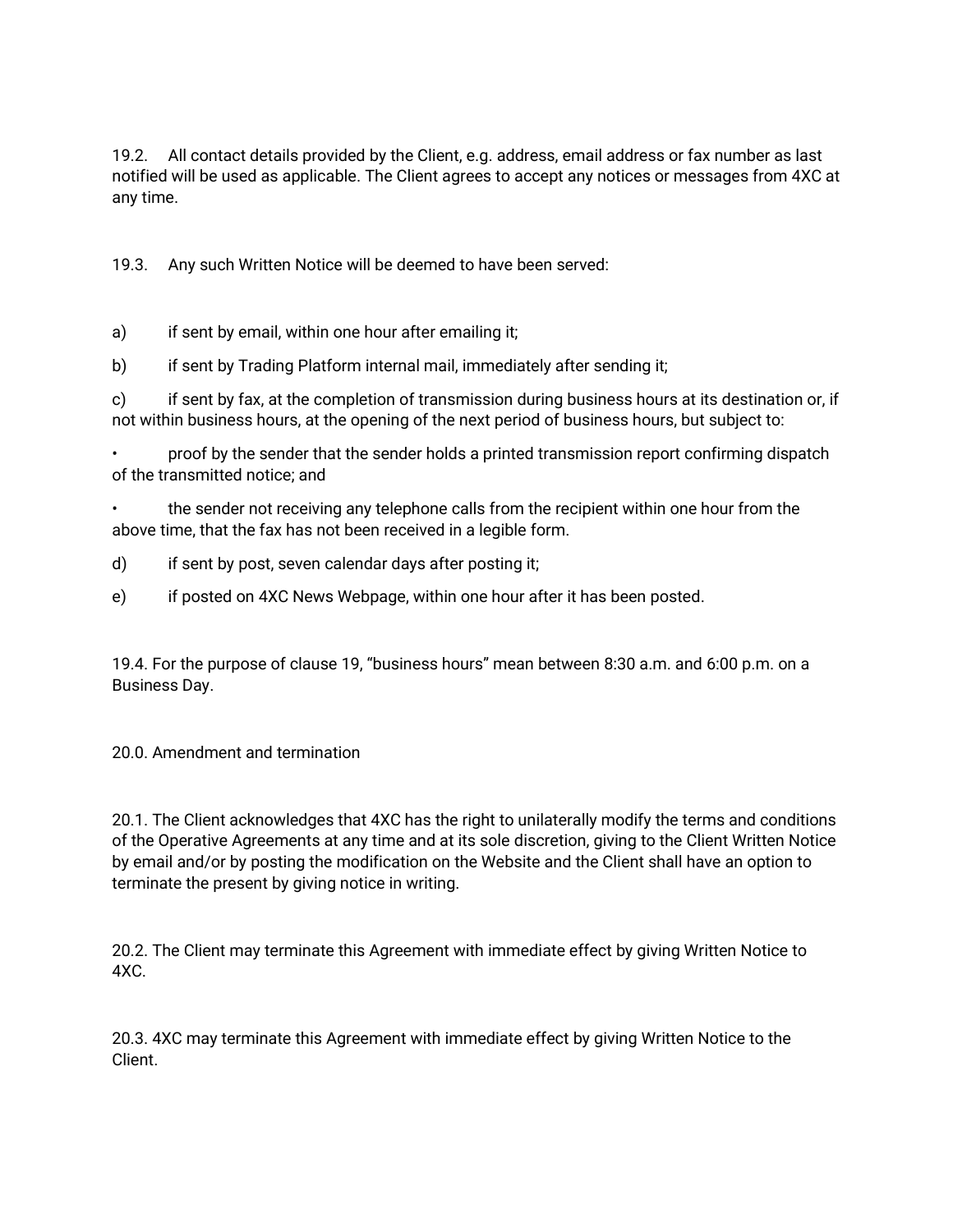20.4. Any such termination will not affect any obligation which has already been incurred by either the Client or 4XC in respect of any Open Position or any legal rights or obligations which may already have arisen under the Operative Agreements or any Transactions and deposit/withdrawal operations made thereunder.

20.5. Upon termination of this Agreement, 4XC will be entitled without prior notice to the Client to cease to grant the Client access to the Trading Platform.

20.6. Upon termination of this Agreement, all amounts payable by the Client to 4XC will become immediately due and payable including (but without limitation):

a) all outstanding fees, charges and commissions;

b) any dealing expenses incurred by terminating this Agreement and charges incurred for transferring the Client's investments to another investment firm; and

c) any losses and expenses realised in closing out any Transactions or settling or concluding outstanding obligations incurred by 4XC on the Client's behalf.

21.0. Personal data and recording of telephone calls

21.1. 4XC may use, store or otherwise process personal information provided by the Client in connection with the provision of the Services.

21.2. If the Client is an individual, 4XC is obliged to supply the Client, on request, with a copy of personal data which it holds about the Client (if any), provided that the Client pays a fee.

21.3. By entering into this Agreement, the Client will be consenting to the transmittal of the Client's Information (and/or have obtained consent from individuals working on the Client's behalf) will be done according to the provisions of Processing of Personal Data (Protection of the Individual) Law of 2001 as amended from time to time. By entering into this Agreement, the Client expressly consents to 4XC transmitting the Client's Information to any third parties which may require same in order to effectively implement the Services or effectively executing any operational function performed to 4XC to Client (e.g.

refunding the Client his money).

21.4. Telephone conversations between the Client and 4XC may be recorded. All Instructions or Requests received by telephone will be binding as if received in writing. Any recordings shall be and remain the sole property of 4XC and will be accepted by the Client as conclusive evidence of the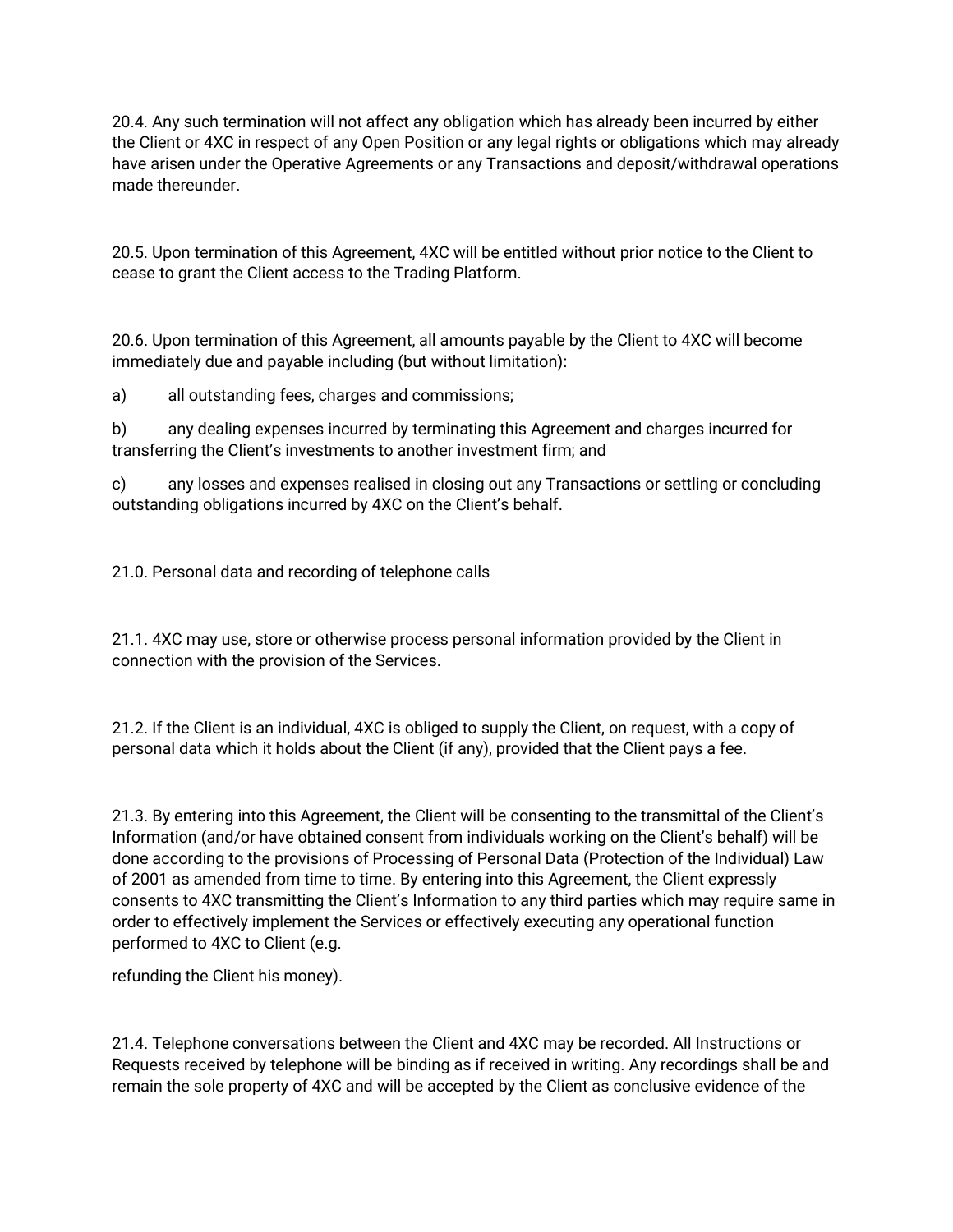Instructions/Requests or conversations so recorded. The Client agrees that 4XC may deliver copies of transcripts of such recordings to any court, regulatory or government authority.

22.0. Consent to direct contact and provision of information

22.1. The Client accepts that 4XC, for the purpose of marketing financial services and products, may, from time to time, make direct contact with the Client by telephone, facsimile or otherwise upon the Client's consent. Once such a consent is obtained the Client agrees to such communications and agrees that the Client will not consider such communication a breach of any of the Client's rights under any relevant data protection and/or privacy regulations. The Client may opt out of receiving such communications by sending 4XC an e-mail at: info@4XC.com

22.2. The Client accepts that 4XC, for the purpose of complying with FATCA, shall have the right to request any information or documentation reasonably required and the Client shall be obliged to provide the same to 4XC immediately.

23.0. Confidentiality and Waiver

23.1. The information which 4XC holds about the Client is confidential and will not be used for any purpose other than in connection with the provision of the Services. Information of a confidential nature will be treated as such provided that such information is not already in the public domain or in the legal possession of 4XC and was not subject to an obligation of confidence or non-disclosure at the moment of its receipt by 4XC. Information of a confidential nature will only be disclosed to any person, in the following circumstances:

a) where required by law or as requested by regulatory and enforcement authorities, courts and similar bodies which have jurisdiction over 4XC;

b) to investigate or prevent fraud or other illegal activity;

c) to those members of 4XC's personnel who require information thereof for the performance of their duties under the Operative Agreements or to any third party in connection with the provision of Services to the Client by 4XC;

d) for purposes ancillary to the provision of the Services or the administration of the Client's Trading Account, including, without limitation,

e) for the purposes of credit or identification enquiries or assessments;

f) at the Client's request or with the Client's consent;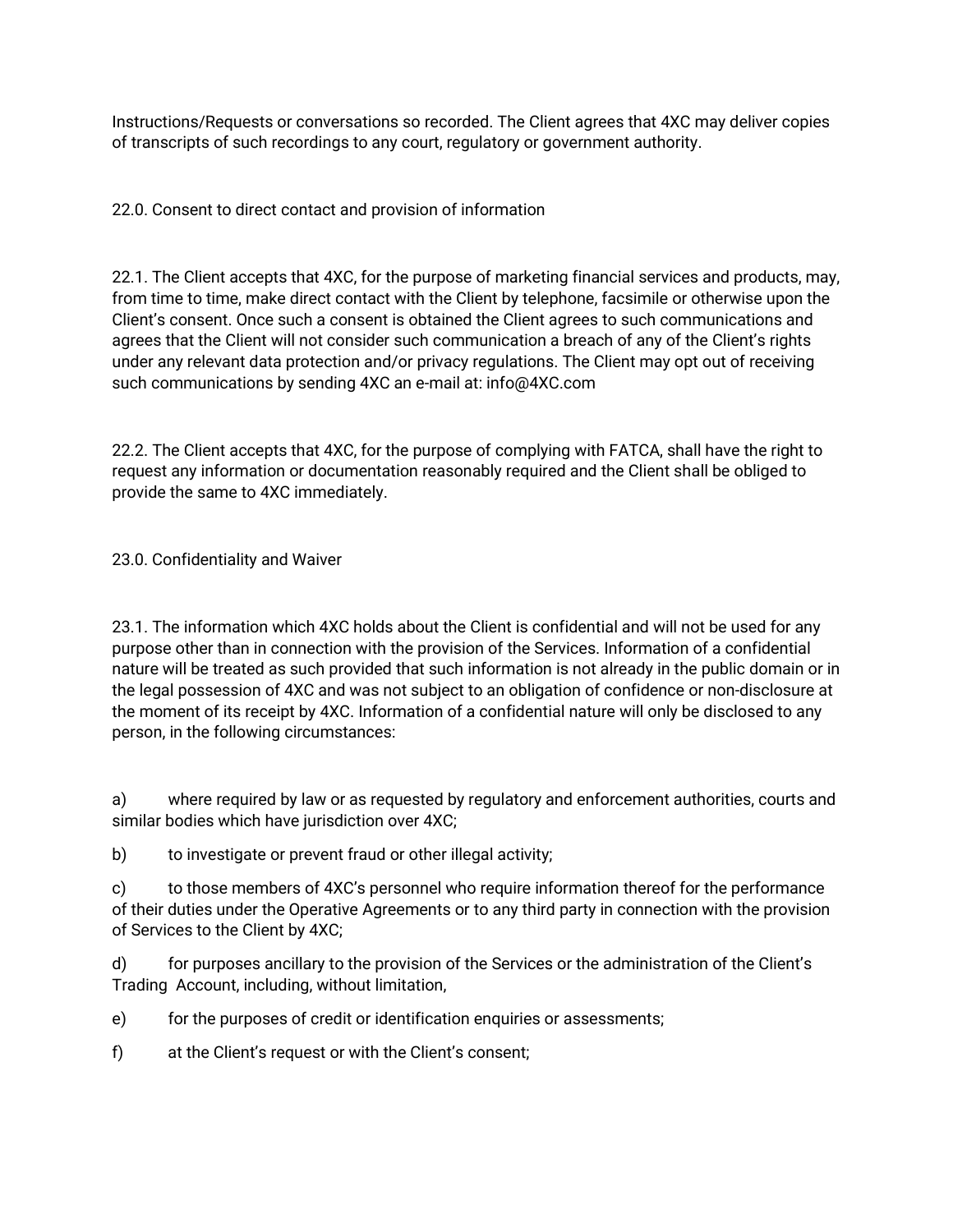g) to 4XC's consultants, lawyers, auditors, provided that in each case the relevant professional shall be informed about the confidential nature of such information and commit to the confidentiality herein obligations as well;

h) to judicial proceeding between 4XC and the Client;

i) where required in compliance with the FATCA.

The consenting party represents and warrants that any third party to whom it owes a duty of confidence in respect of the information disclosed has consented to the disclosure of that information.

24.0. Time of essence

24.1. Time shall be of the essence in the Operative Agreements.

#### 25.0. Default

25.1. Each of the following constitutes an "Event of Default":

a) the failure of the Client to provide any Initial Margin and/or Hedged Margin, or other amount due under the Operative Agreements;

b) the failure of the Client to perform any obligation due to 4XC;

c) any breach of clauses 14 or 15 by the Client;

d) the initiation by a third party of proceedings for the Client's bankruptcy (if the Client is an individual) or for the Client's winding-up or for the appointment of an administrator or receiver in respect of the Client or any of the Client's assets (if the Client is a company) or (in both cases) if the Client makes an arrangement or composition with the Client's creditors or any procedure which is similar or analogous to any of the above is commenced in respect of the Client;

e) where any representation or warranty made by the Client in clause 26 is or becomes untrue;

f) the Client is unable to pay the Client's debts when they fall due;

g) the Client (if the Client is an individual) dies or becomes of unsound mind; or

h) any other circumstance where 4XC reasonably believes that it is necessary or desirable to take any action set out in clause 25.2.

i) The Client has carried out trading: • which can be characterized as excessive without a legitimate intent, to profit from market movements;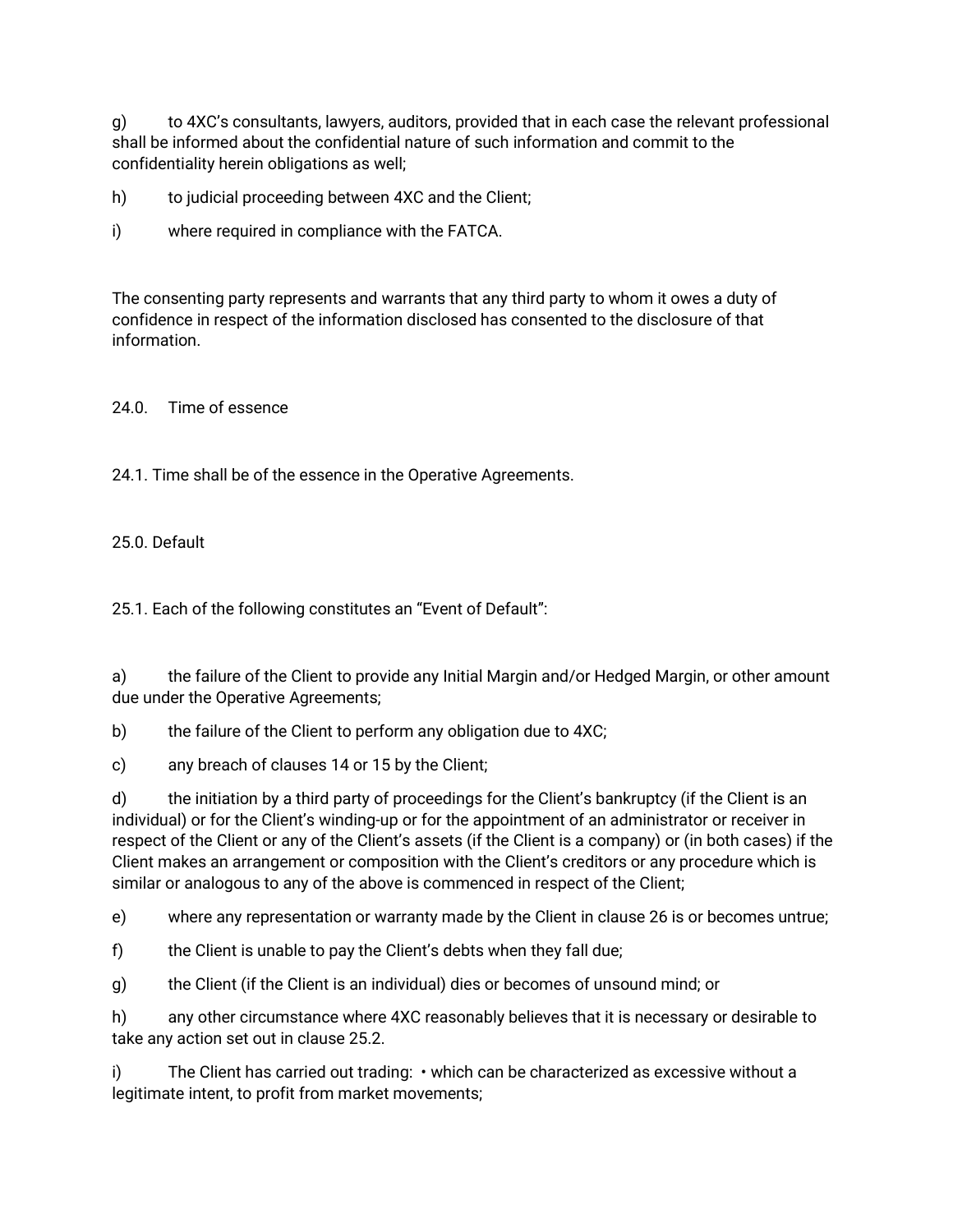- while relying on price latency or arbitrage opportunities; which can be considered as market abuse;
- during Abnormal Market Conditions.

25.2. If an Event of Default occurs 4XC may, at its absolute discretion, at any time and without prior Written Notice, take one or more of the following steps:

- a) close out all or any of the Client's Open Positions at current Quotes;
- b) debit the Client's Trading Account(s) for the amounts which are due to 4XC;
- c) close any or all of the Client's Trading Accounts held with 4XC;
- d) refuse to open new Trading Accounts for the Client;
- e) adjust the Client's trading account balance to remove illicit profit.

26. Representations and warranties

26.1. The Client represents and warrants to 4XC, and agrees that each such representation and warranty is deemed repeated each time the Client gives an Instruction or Request by reference to the circumstances prevailing at such time, that:

a) the information provided by the Client to 4XC in the "Application to Open a Personal/Corporate Margin Trading Account" Form and the Operative Agreements and at any time thereafter is true, accurate and complete in all material respects;

b) the Client has read and fully understood the terms of the Operative Agreements including the Risk Acknowledgement and Disclosure;

c) the Client is duly authorized to enter into the Operative Agreements, to give Instructions and Requests and to perform its obligations thereunder; (d) the Client acts as Principal;

d) the Client is an individual who has completed an "Application to Open a Personal Margin Trading Account" Form or, if the Client is a company, the person who has completed "Application to Open a Corporate Margin Trading Account" Form on the Client's behalf is duly authorized to do so;

e) all actions performed under the Operative Agreements will not violate the Law, the Applicable Regulations or any law, ordinance, charter, by-law or rule applicable to the Client or to the jurisdiction in which the Client is resident, or any agreement by which the Client is bound or by which any of the Client's assets are affected;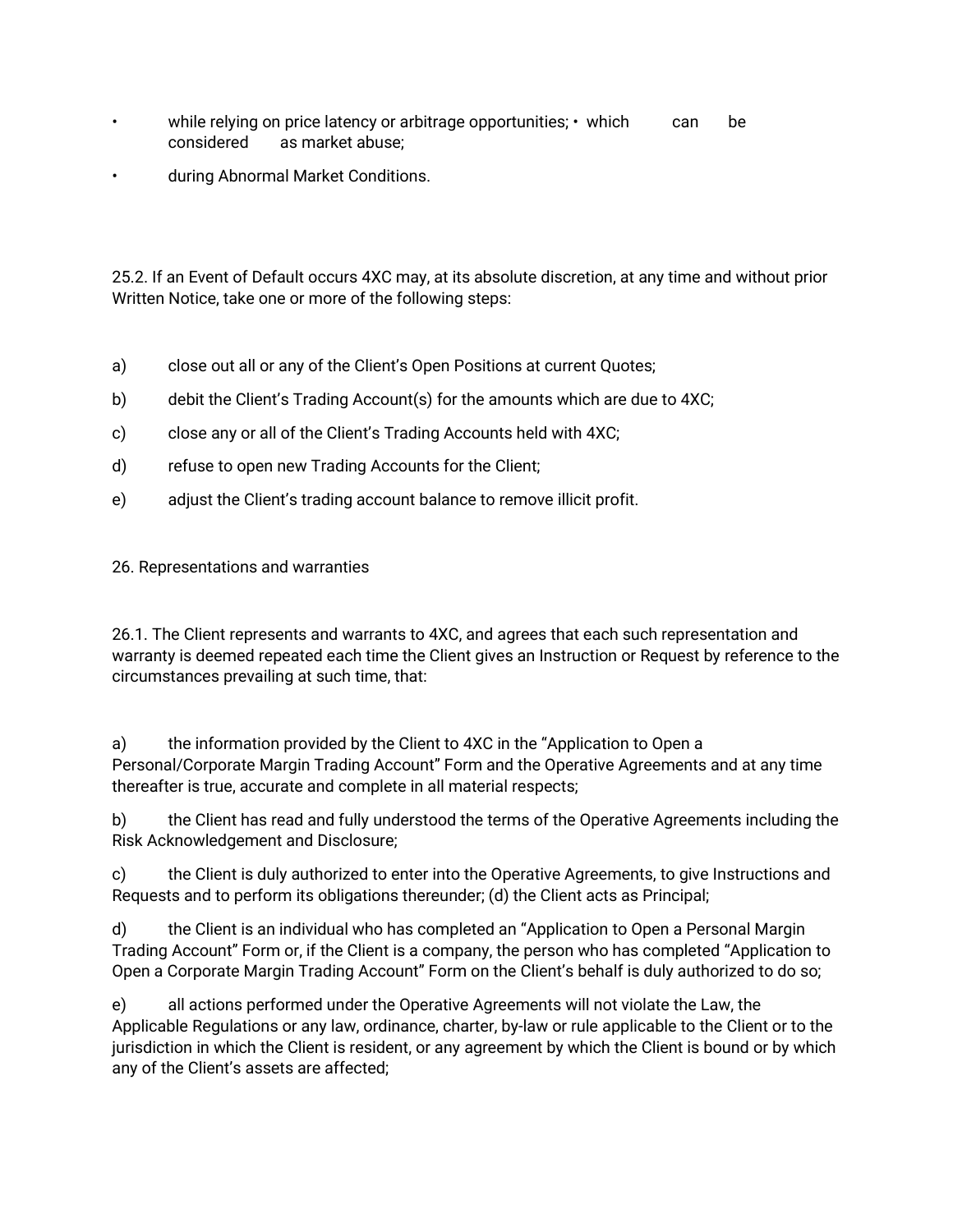f) the Client consents to the provision of the information of the Operative Agreements by means of Website; and

g) the Client confirms that he has regular access to the internet and consents 4XC provides him with information, including, without limitation, information about amendments to the terms and conditions, costs, fees, the Operative Agreements, Policies and information about the nature and risks of investments by posting such information on the Website.

26.2. In addition to all other rights and remedies available to it, 4XC has the right to render any position voidable or to close out any or all positions at the current Quotes at any time, at its absolute discretion, if the Client breaches clause 26.1.

#### 27. Force Majeure

27.1. 4XC may, in its reasonable opinion, determine that a Force Majeure Event exists, in which case 4XC will, in due course, take reasonable steps to inform the Client. A Force Majeure Event includes without limitation:

a) any act, event or occurrence (including, without limitation, any strike, riot or civil commotion, terrorism, war, act of God, accident, fire, flood, storm, interruption of power supply, electronic, communication equipment or supplier failure, civil unrest, statutory provisions, lock-outs) which, in 4XC's reasonable opinion, prevents 4XC from maintaining an orderly market in one or more of the Instruments;

b) the suspension, liquidation or closure of any market or the abandonment or failure of any event to which 4XC relates its Quotes, or the imposition of limits or special or unusual terms on the trading in any such market or on any such event; or

c) Abnormal Market Conditions.

27.2. If 4XC determines in its reasonable opinion that a Force Majeure Event exists (without prejudice to any other rights under the Operative Agreements) 4XC may without prior Written Notice and at any time take any of the following steps:

a) increase margin requirements;

b) close out any or all Open Positions at such prices as 4XC considers in good faith to be appropriate;

c) suspend or freeze or modify the application of any or all terms of the Operative Agreements to the extent that the Force Majeure Event makes it impossible or impractical for 4XC to comply with them; or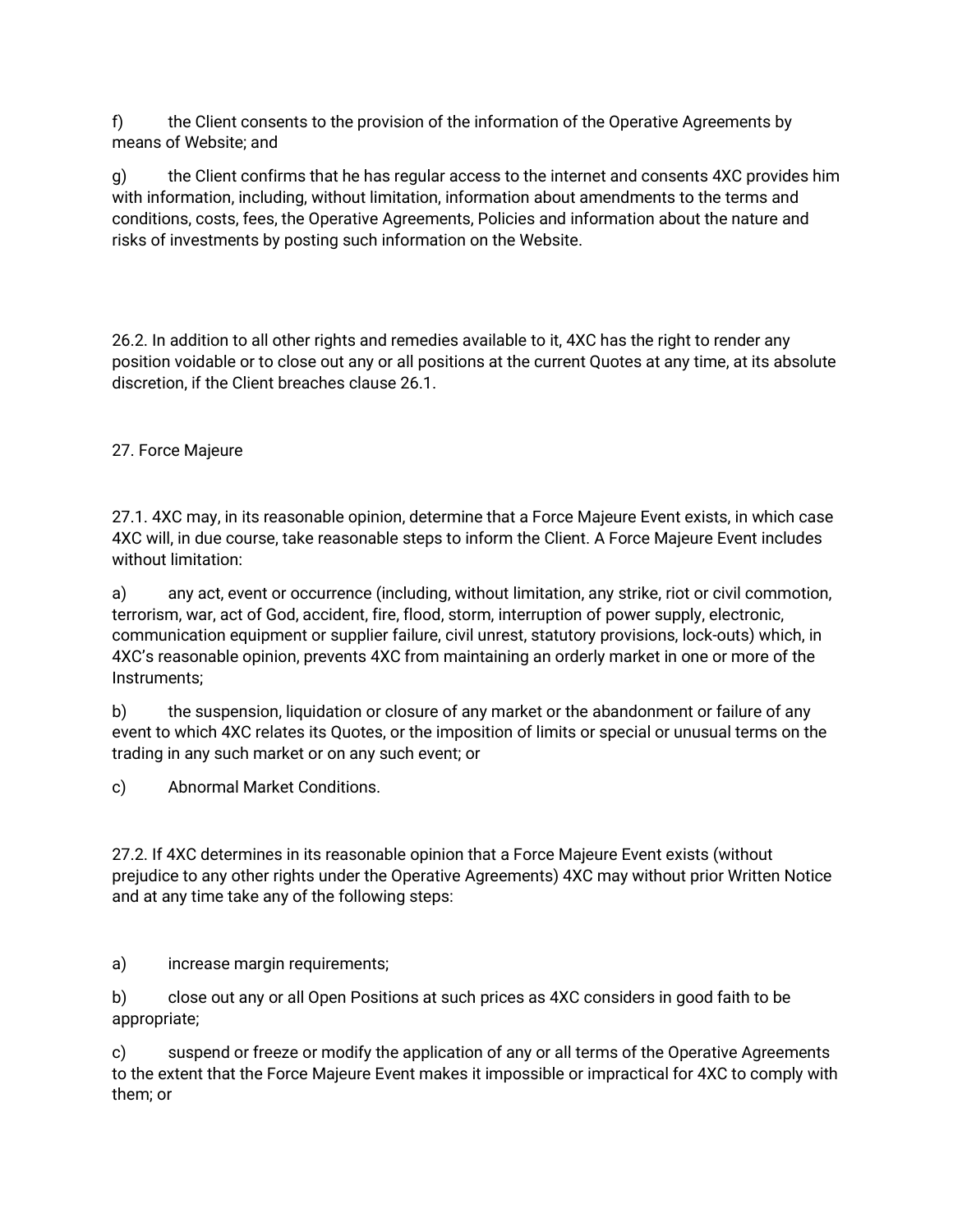d) take or omit to take all such other actions as 4XC deems to be reasonably appropriate in the circumstances with regard to the position of 4XC, the Client and other Clients.

#### 28.0. Miscellaneous

28.1 4XC has the right to suspend the Client's Trading Account at any time for any good reason (including Abnormal Market Conditions) with or without Written Notice to the Client.

28.2 4XC reserves the right to suspend, close or unwind any Transaction which has resulted from any missconfiguration, technical error or if 4XC suspects any fraud, manipulation, arbitrage or other forms of deceitful or fraudulent activity in a Client's account or multiple accounts with 4XC or otherwise related or connected to the any and/or all Transactions. Under such circumstances, 4XC shall be entitled to withdraw any profits and charge any costs which it deems, in its sole discretion, to have been inappropriately gained and shall not be liable for the cancellation of any Transaction or profits or in the event of any damages or losses which may result from the suspension, closure or unwinding.

28.3. In the event that a situation arises that is not covered under the Operative Agreements, 4XC will resolve the matter on the basis of good faith and fairness and, where appropriate, by taking such action as is consistent with market practice.

28.4. No single or partial exercise of, or failure or delay in exercising any right, power or remedy (under these terms or at law) by 4XC shall constitute a waiver by 4XC of, or impair or preclude any exercise or further exercise of, that or any other right, power or remedy arising under the Operative Agreements or at law.

28.5. Any liability of the Client to 4XC under the Operative Agreements may in whole or in part be released, compounded, compromised or postponed by 4XC in its absolute discretion without affecting any rights in respect of that or any liability not so waived, released, compounded, compromised or postponed. A waiver by 4XC of a breach of any of the terms of the Operative Agreements or of a default under these terms does not constitute a waiver of any other breach or default and shall not affect the other terms. A waiver by 4XC of a breach of any of the terms of the Operative Agreements or a default under these terms will not prevent 4XC from subsequently requiring compliance with the waived obligation.

28.6. The rights and remedies provided to 4XC under the Operative Agreements are cumulative and are not exclusive of any rights or remedies provided by law.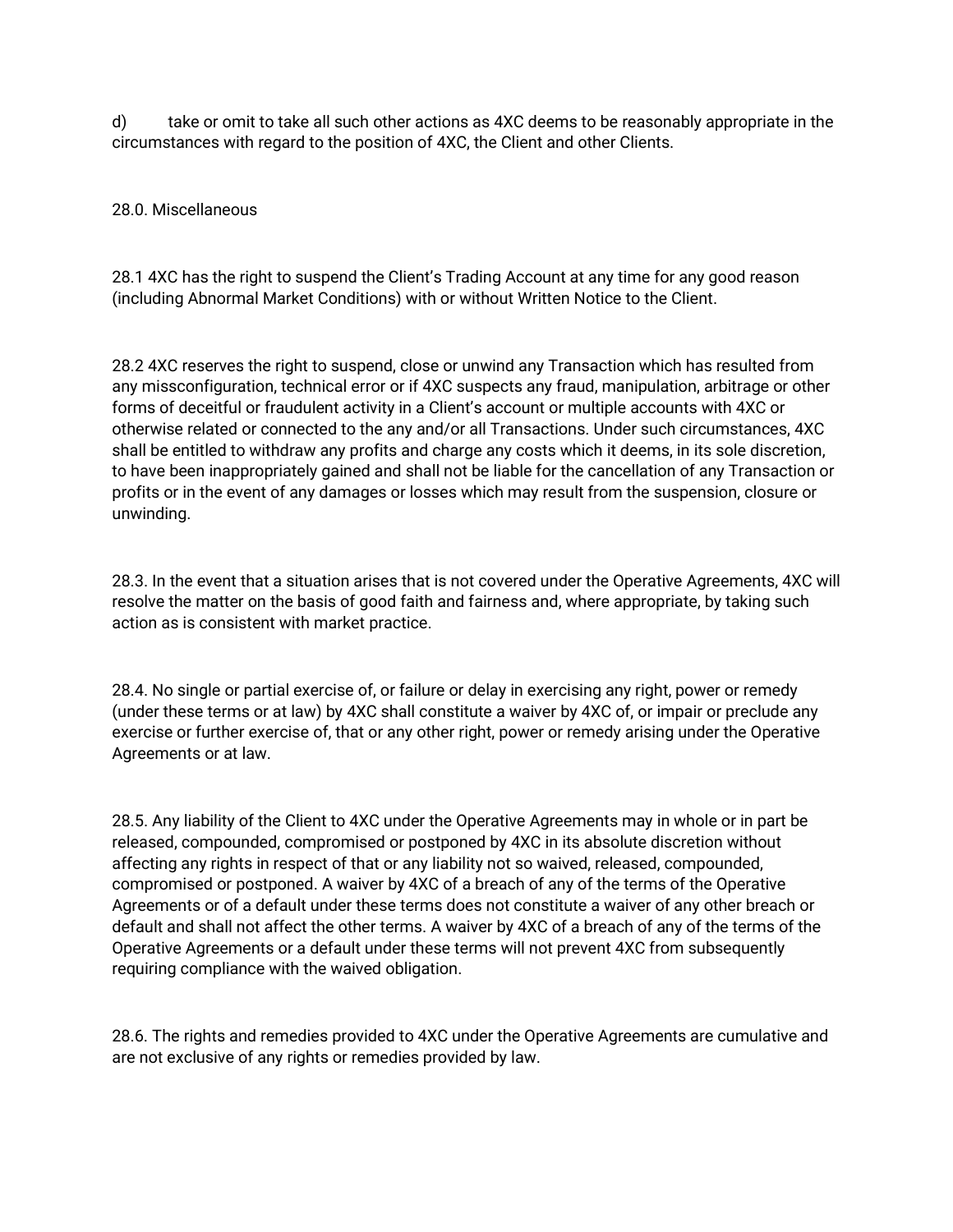28.7. 4XC may assign the benefit and burden of the Operative Agreements to a third party in whole or in part, provided that such assignee agrees to abide by the terms of the Operative Agreements. Such assignment shall come into effect ten Business Days following the day the Client is deemed to have received notice of the assignment in accordance with the Terms of Business.

28.8. If any term of the Operative Agreements (or any part of any term) shall be held by a court of competent jurisdiction to be unenforceable for any reason then such term shall, to that extent, be deemed severable and not form part of this Agreement or the Terms of Business, but the enforceability of the remainder of Operative Agreements shall not be affected.

28.9. The Client may not assign, charge or otherwise transfer or purport to assign, charge or otherwise transfer the Client's rights or obligations under the Operative Agreements without prior written consent of 4XC and any purported assignment, charge or transfer in violation of this term shall be void.

28.10. Where the Client comprises two or more persons, the liabilities and obligations under any agreement with 4XC shall be joint and several. Any warning or other notice given to one of the persons which form the Client shall be deemed to have been given to all the persons who form the Client. Any Order given by one of the persons who form the Client shall be deemed to have been given by all the persons who form the Client.

28.11. In the event of the death or mental incapacity of one of the persons which form the Client, all funds held by 4XC or its Nominee, will be for the benefit and at the order of the survivor Account Holder(s) and all obligations and liabilities owed to 4XC will be owed by such survivor(s).

28.12. The Client accepts and understands that 4XC's official language is the English language and the Client should always read and refer to the main Website for all information and disclosures about 4XC and its activities. Translation or information provided in languages other than English in 4XC's local websites is for informational purposes only and do not bind 4XC or have any legal effect whatsoever, 4XC having no responsibility or liability regarding the correctness of the information therein.

29.0. Governing law and jurisdiction

29.1. This Agreement shall be governed by, and construed in accordance with the laws of the Cook Islands.

29.2. With respect to any proceedings, the Client irrevocably: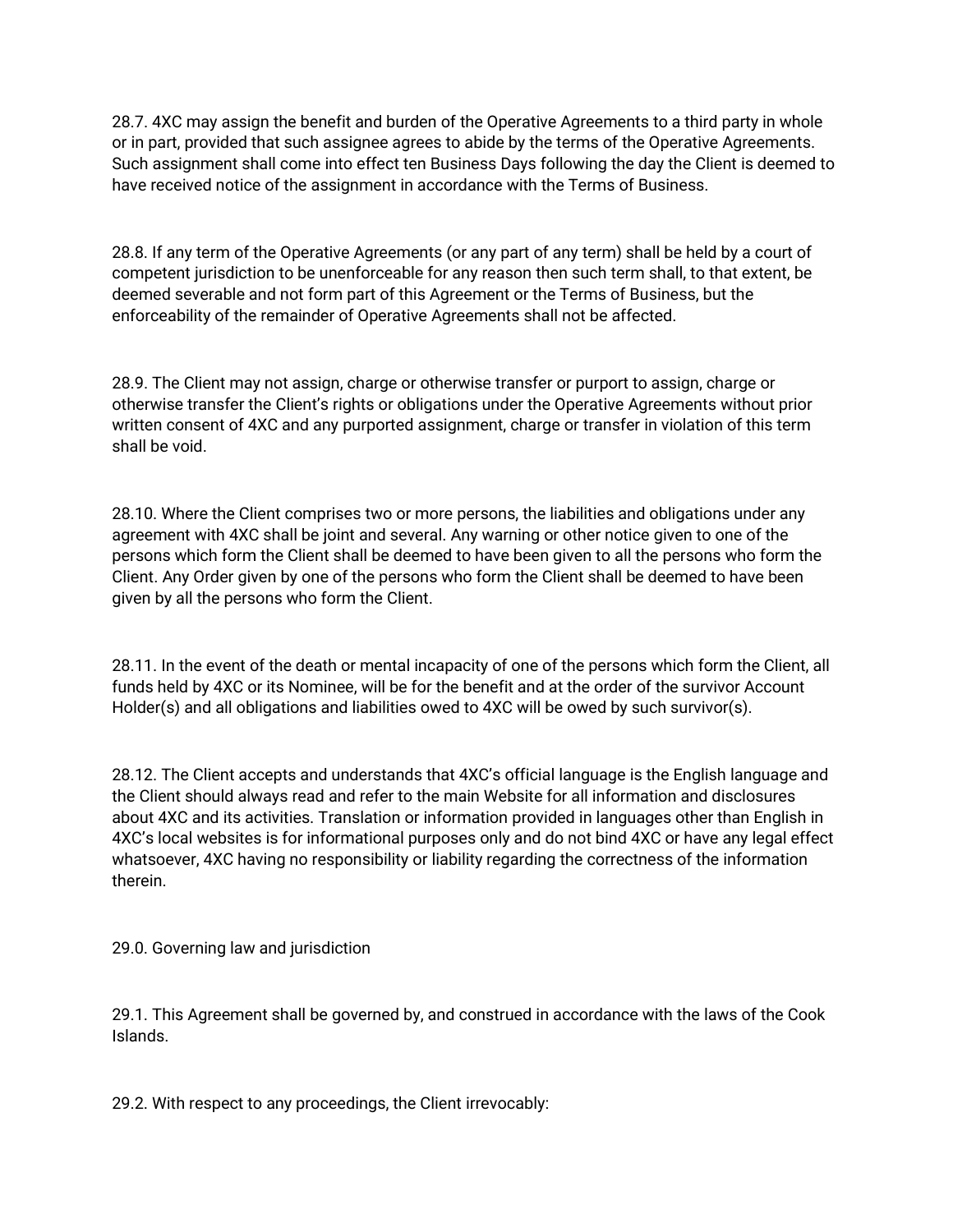a) agrees that the courts of the Cook Islands shall have exclusive jurisdiction to determine any proceedings;

b) submits to the jurisdiction of the Cook Islands courts;

c) waives any objection which the Client may have at any time to the bringing of any proceedings in any such court; and

d) agrees not to claim that such proceedings have been brought in an inconvenient forum or that such court does not have jurisdiction over the Client.

29.3 Intellectual Property Legal Clause.

The Client hereby is deprived from any right to use " 4XC" as the part of or a sole word while registering domain names or as the part of or a sole word while taking nickname in any social network and/or from any other unauthorized usage of "4XC" for personal needs.

30.0. Use of the Trading Platform and Safety

30.1. The Client will not proceed and avoid proceeding in any action that could probably allow the irregular or unauthorized access or use of the Trading Platform. The Client accepts and understands that 4XC reserves the right, at its discretion, to terminate or limit his access to the Trading Platform if it suspects that he allowed such use.

30.2. When using the Trading Platform the Client will not, whether by act or omission, do anything that will or may violate the integrity of the Trading Platform or cause it to malfunction.

30.3. The Client is permitted to store, display, analyze, modify, reformat and print the information made available through the Trading Platform. The Client is not permitted to publish, transmit, or otherwise reproduce that information, in whole or in part, in any format to any third party without 4XC's consent. The Client may not alter, obscure or remove any copyright, trademark or any other notices that are provided on the Trading Platform.

30.4. The Client agrees to keep secret and not to disclose any Access Data to any person other than an individual who has been expressly authorized to act on his behalf according to clause 5.3.

30.5. The Client agrees to notify 4XC immediately if he know or suspect that his Access Data has or may have been disclosed to any unauthorized person.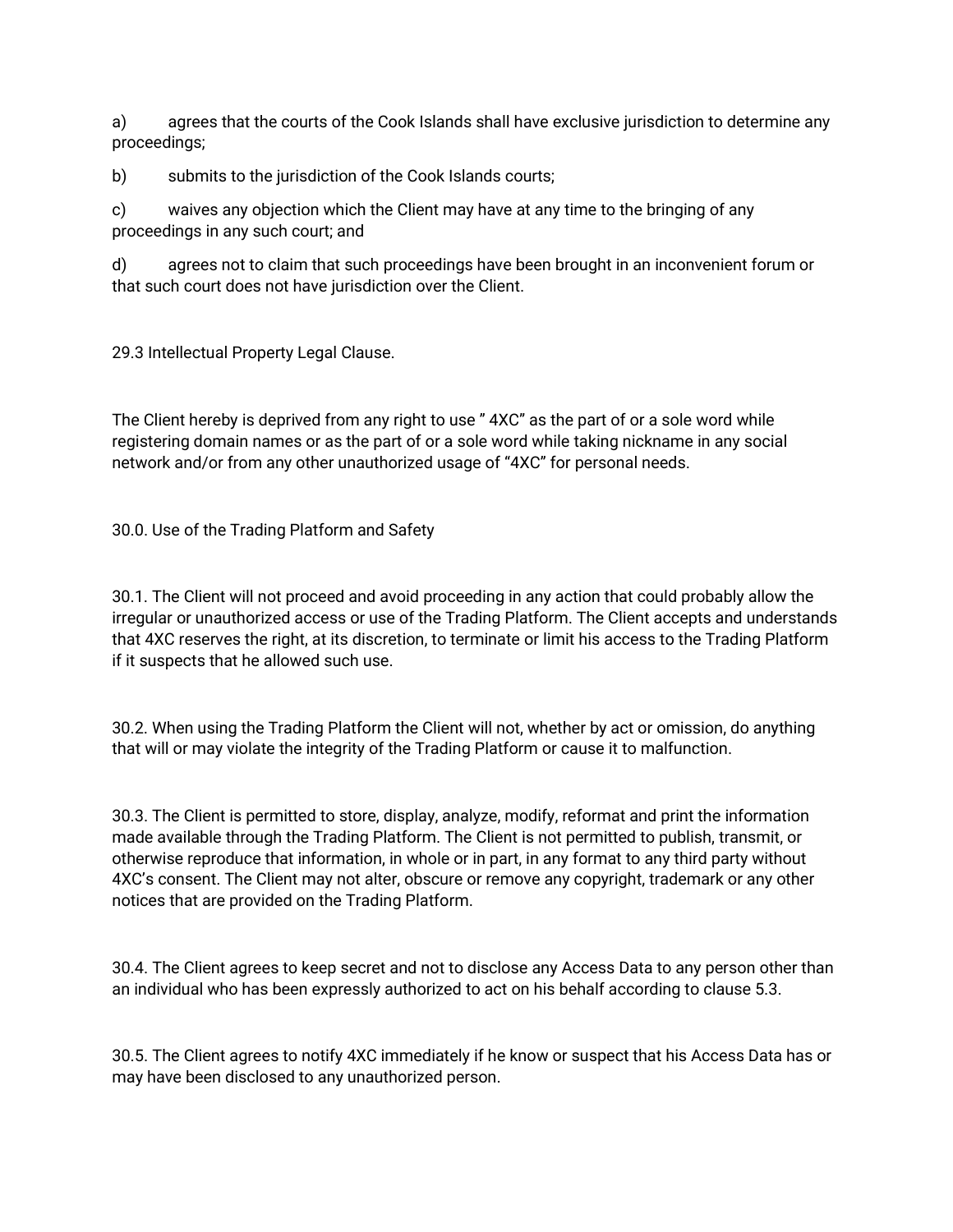30.6. The Client agrees to co-operate with any investigation 4XC may conduct into any misuse or suspected misuse of his Access Data.

30.7. The Client accepts that he will be liable for all orders given through and under his Access Data and any such orders received by us will be considered as received by him. In cases where a third person is assigned as an authorized representative to act on his behalf (according to clause 5.3.), the Client will be responsible for all orders given through and under his representative's

30.8. The Client acknowledges that 4XC bears no responsibility if unauthorized third persons have access to information, including electronic addresses, electronic communication and personal data, when the above are transmitted, using the internet or other network communication facilities, post, telephone, or any other electronic means.

APPENDIX A: Interpretation of terms

In this Agreement:

"Abnormal Market Conditions" shall mean conditions contrary to Normal Markets Conditions e.g. when there is low liquidity in the market or rapid price movements in the market or Price Gaps

"Access Data" shall mean the Client's access codes, any login code, password(s), his Trading Account number and any information required to make Orders with 4XC.

"Affiliate" shall mean in relation to 4XC, any entity controlled directly or indirectly, by 4XC, any entity that controls directly or indirectly, 4XC, or any entity directly or indirectly under common control with

4XC. For this purpose, "control" means ownership of a majority of the voting power of 4XC or entity.

"Agent" shall mean an entity appointed to act solely on the appointing party's behalf to deal with the other party in relation to all or part of the actions under the relevant provision.

"Agreed Process" means any process agreed between the parties in respect of a Dispute other than the Dispute Resolution Procedure, as may be amended between the parties.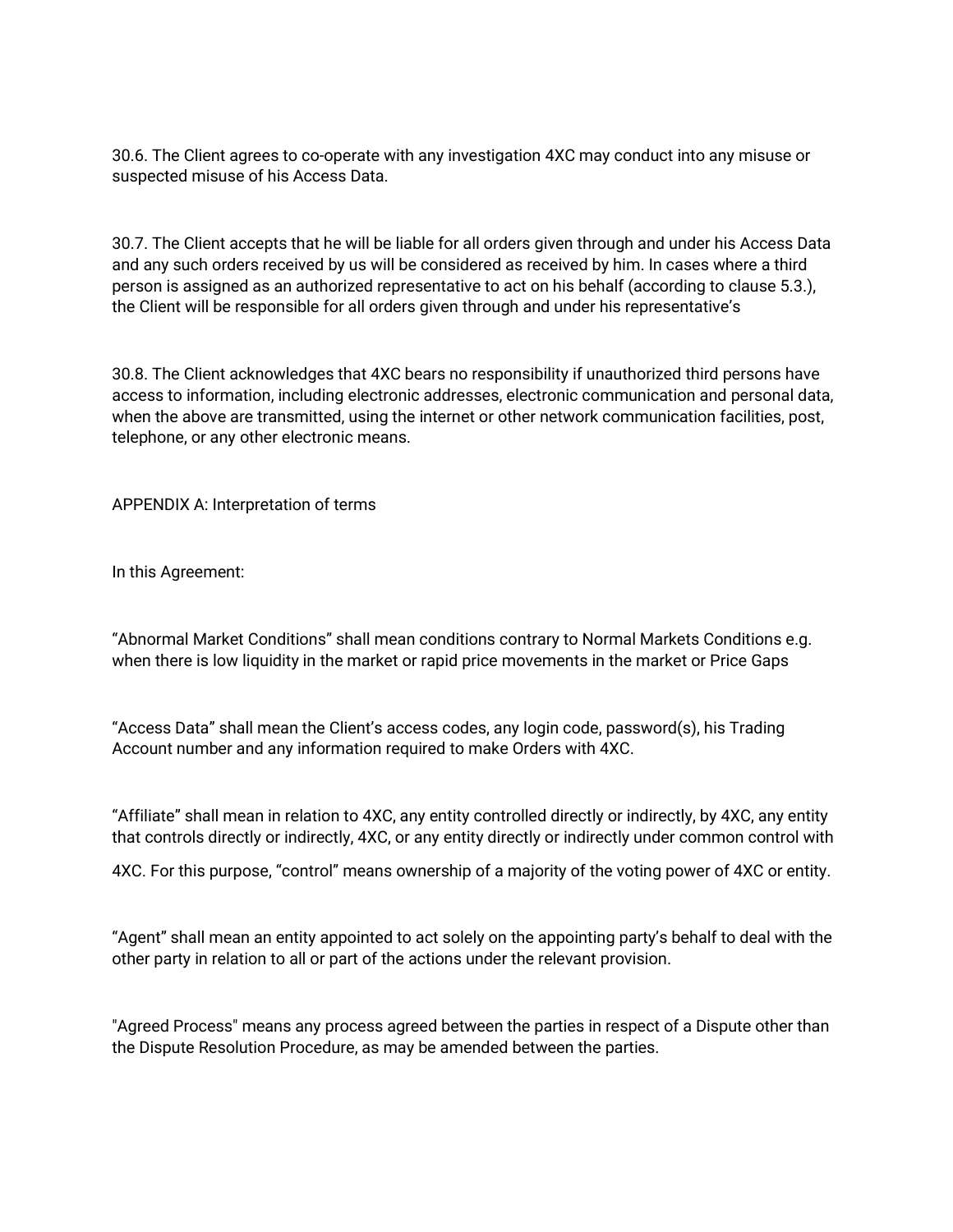"Applicable Rate" means:

Federal Funds rate, if the Currency of the Trading Account is US dollars;

Key European Central Bank (repo) Interest Rate, if the Currency of the Trading Account is Euros;

"Applicable Regulations" shall mean:

FSC Rules or any other rules of a relevant regulatory authority; the

Rules of the relevant Market; and

Geomatrix Ltd Company Registration: ICA 12767/2018 FSC License No. 312/16 all other applicable laws, rules and regulations as in force from time to time in any jurisdiction.

"Ask" shall mean the higher price in the Quote being the price at which the Client may buy.

"Balance" shall mean the total financial result of all Completed Transactions and depositing/withdrawal operations on the Trading Account.

"Base Currency" shall mean the first currency in the Currency Pair against which the Client buys or sells the Quote Currency.

"Bid" shall mean the lower price in the Quote being the price at which the Client may sell.

"Business Day" shall mean any day between Monday and Friday, inclusive, other than the 25th of December, or the 1st of January or any other holiday to be announced by 4XC on the Website. "CFD" shall mean Contract for Differences.

"Client" shall mean a person who has completed the process of Application to Open a Personal/Corporate Margin Trading Account via the Website or any other designated by 4XC method. Persons who complete the process through the domain www.4XC.com shall be considered Clients of the 4XC Ltd.

"Client Terminal" shall mean the MetaTrader program version 4 and 5, which is used by the Client in order to obtain information of financial markets (which content is defined by 4XC) in real-time, to make technical analysis of the markets, make Transactions, place/modify/delete Orders, as well as to receive notices from 4XC. The program can be downloaded on the Website free of charge.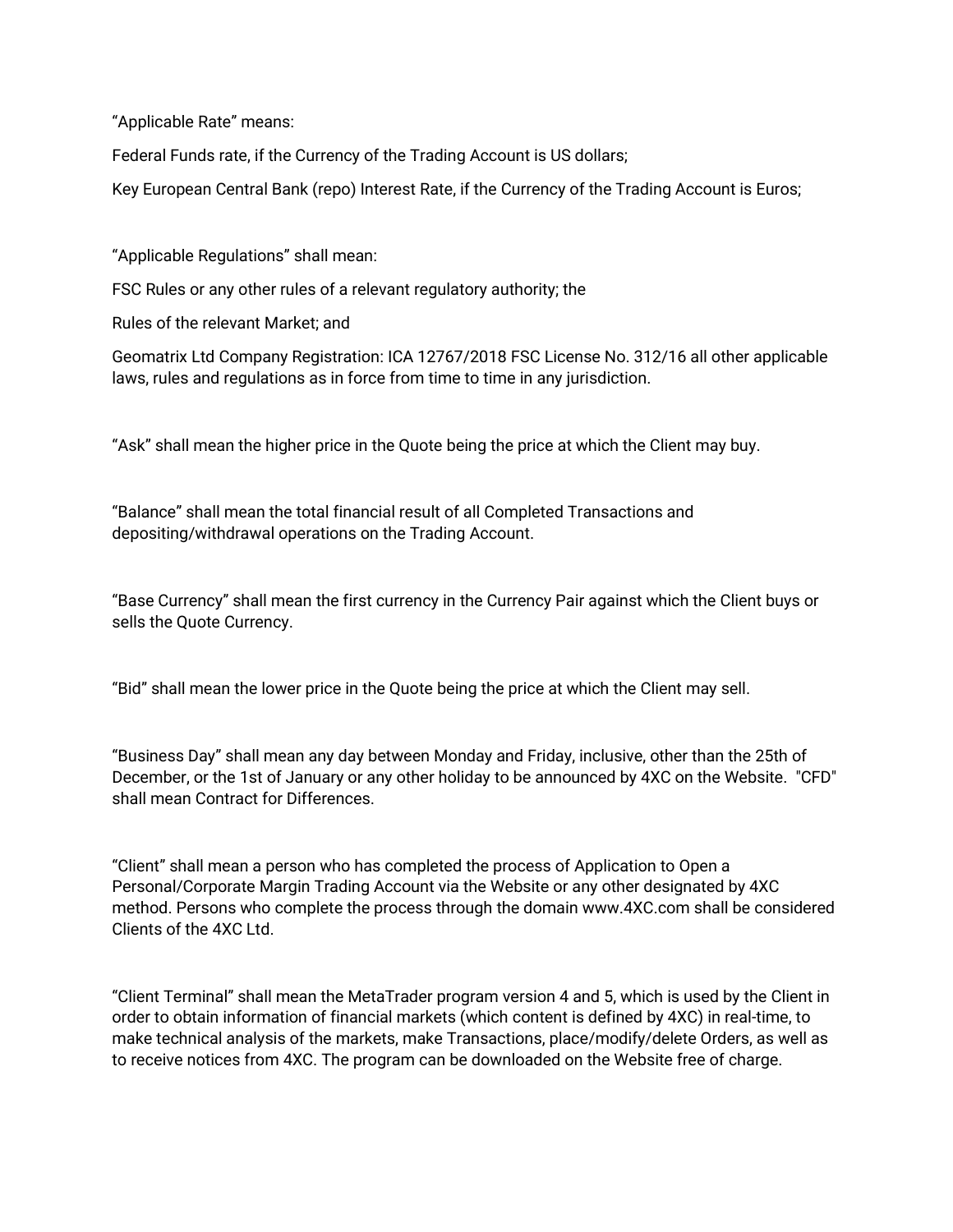"Client Terminal Log File" shall mean the file, which is created by the Client Terminal in order to record all the Client's Requests and Instructions with accuracy to a second.

"Completed Transaction" shall mean two counter deals of the same size in different directions (opening a position and closing the position): buying and then selling or selling and then buying.

"Contract Specifications" shall mean principal trading terms (Spread, Lot Size, Initial Margin, Hedged Margin etc.) for each Instrument, displayed on the Website.

"Currency of the Trading Account" shall mean the currency that the Client chooses when opening the Trading Account.

"Currency Pair" shall mean the object of a Transaction based on the change in the value of one currency against the other.

"Client Information" shall mean any information or documentation that 4XC receives from the Client or otherwise obtain which relates to him, his Account or the provision or the use of the Services.

"Data Delivery Date" means each date agreed as such between the parties provided that, in the absence of such agreement, the Data Delivery Date will be the Joint Business Day immediately prior to the PR Due Date. "Data Reconciliation" means, in respect of a party receiving Portfolio Data, a comparison of the Portfolio Data provided by the other party against such party's own books and records of all outstanding Relevant Transactions between the parties in order to identify promptly any misunderstandings of Key Terms.

"Dispute" shall mean either: the conflict situation when the Client reasonably believes that 4XC as a result of any action or failure to act breaches one or more terms of the Operative Agreements; or

the conflict situation when 4XC reasonably believes that the Client as a result of any action or failure to act breaches one or more terms of the Operative Agreements; or

the conflict situation when the Client makes a deal at an Error Quote (Spike), or before the first Quote comes to the Trading Platform on the Market Opening, or at the Quote received by the Client because a Dealer made a Manifest Error or because of a software failure of the Trading Platform; or

any dispute between the parties (i) which, in the sole opinion of the party delivering the relevant Dispute Notice, is required to be subject to the Dispute Resolution Procedure (or other Agreed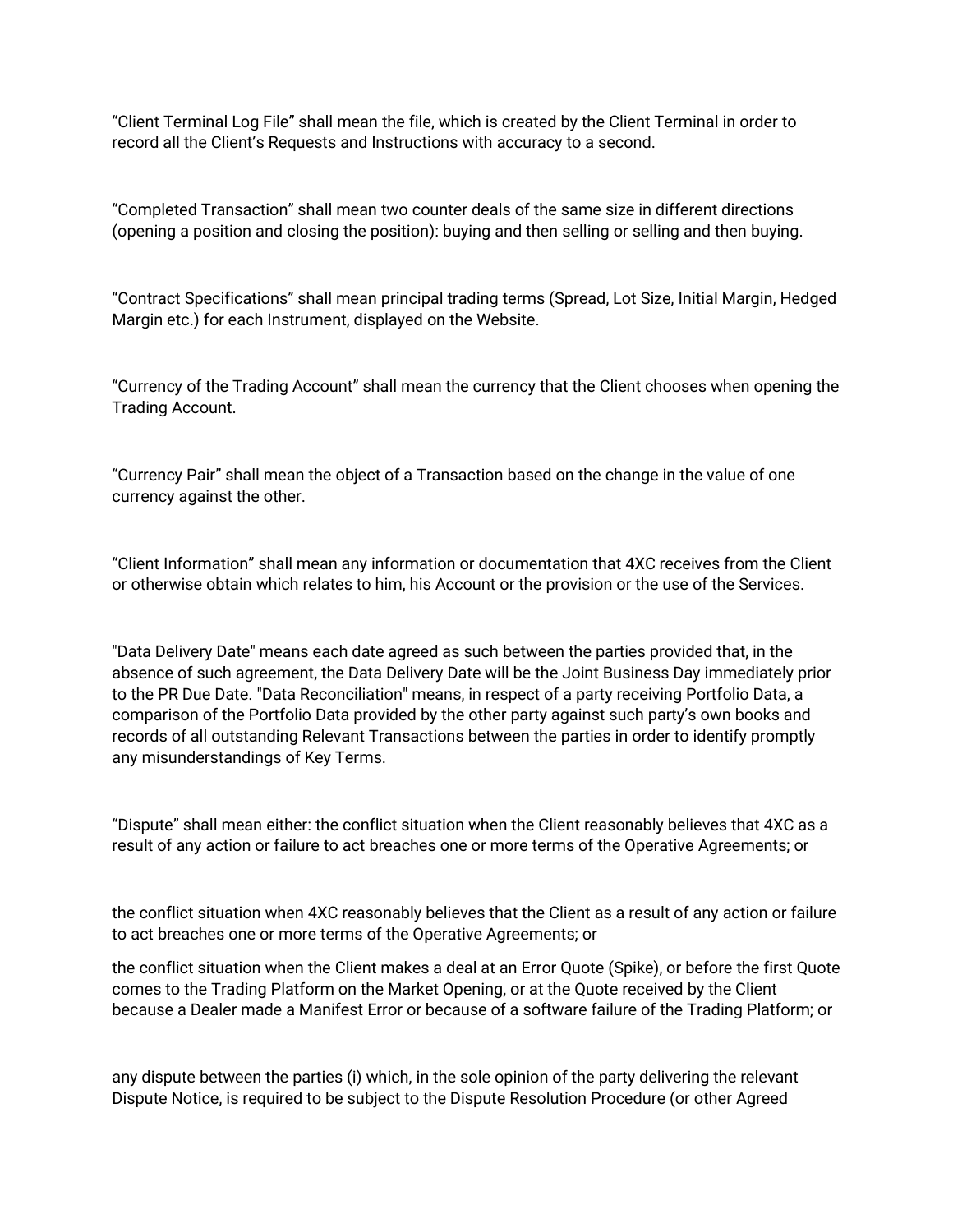Process) pursuant to the Dispute Resolution Risk Mitigation Techniques; and (ii) in respect of which a Dispute Notice has been effectively delivered.

"Dispute Date" means, with respect to a Dispute, the date on which a Dispute Notice is effectively delivered by one party to the other party save that if, with respect to a Dispute, both parties deliver a Dispute Notice, the date on which the first in time of such notices is effectively delivered will be the Dispute Date. Each Dispute Notice will be effectively delivered if delivered in the manner agreed between the parties for the giving of notices in respect of this Agreement.

"Dispute Notice" means a notice in writing which states that it is a dispute notice for the purposes of clause 31 and which sets out in reasonable detail the issue in dispute (including, without limitation, the Relevant Transaction(s) to which the issue relates).

"Eligible Counterparty" shall mean an "Eligible Counterparty" for the purposes of the Law.

"Equity" shall mean: Balance + Floating Profit - Floating Loss.

"Error Quotes" are rates received which are transmitted to the Client's Terminal due to a system of technical error.

"Error Quote (Spike)" shall mean an Error Quote with the following characteristics: (a) a significant Price Gap; and

in a short period of time the price rebounds with a Price Gap; and before

it appears there have been no rapid price movements; and

before and immediately after it appears that no important macroeconomic indicators and corporate reports

are released; and

a significant variance from marketing pricing

4XC has the right to delete an Error Quote (Spike) from the Server's Quotes Base.

"Event of Default" shall have the meaning given in clause 25.

"FATCA" shall mean the Foreign Account Tax Compliance Act.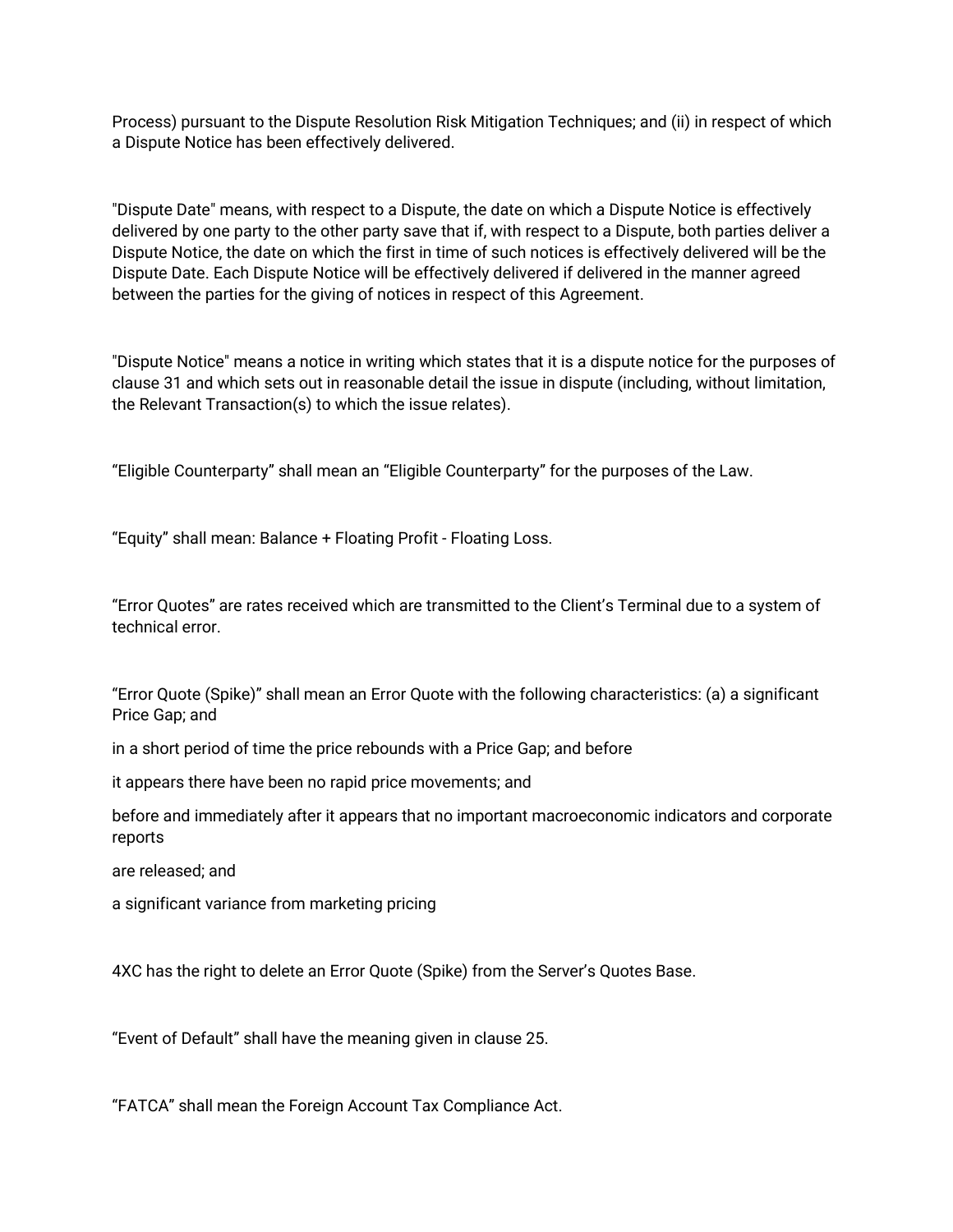"Floating Profit/Loss" shall mean current profit/loss on Open Positions calculated at the current Quotes. "Force Majeure Event" shall have the meaning as set out in clause 27.

"Free Margin" shall mean funds on the Trading Account, which may be used to open a position. It is calculated as Equity Less Necessary Margin.

"Hedged Margin" shall mean the margin required by 4XC sufficient to open and maintain Matched Positions. The details for each Instrument are in the Contract Specifications.

"Illicit Profit" shall mean profit which has been generated as a result of an Event of Default and/or during Abnormal Market Conditions.

"Indicative Quote" shall mean a Quote at which 4XC has the right not to accept any Instructions or execute any Orders.

"Initial Margin" shall mean the margin required by 4XC to open a position. The details for each Instrument are in the Contract Specifications.

"Instruction" shall mean an instruction from the Client to 4XC to open/close a position or to place/modify/delete an Order.

"Instrument" shall mean any Currency Pair, Precious Metal, Stock CFD, Energy.

"Joint Business Day" means a day that is a Local Business Day in respect of each party.

"Key Terms" means, with respect to a Relevant Transaction and a party, the valuation of such Relevant Transaction and such other details the relevant party deems relevant from time to time which may include the effective date, the scheduled maturity date, any payment or settlement dates, the notional value of the contract and currency of the Relevant Transaction, the underlying instrument, the position of the counterparties, the business day convention and any relevant fixed or floating rates of the Relevant Transaction. For the avoidance of doubt, "Key Terms" does not include details of the calculations or methodologies underlying any term.

"Law" shall mean the Cook Islands law as amended from time to time.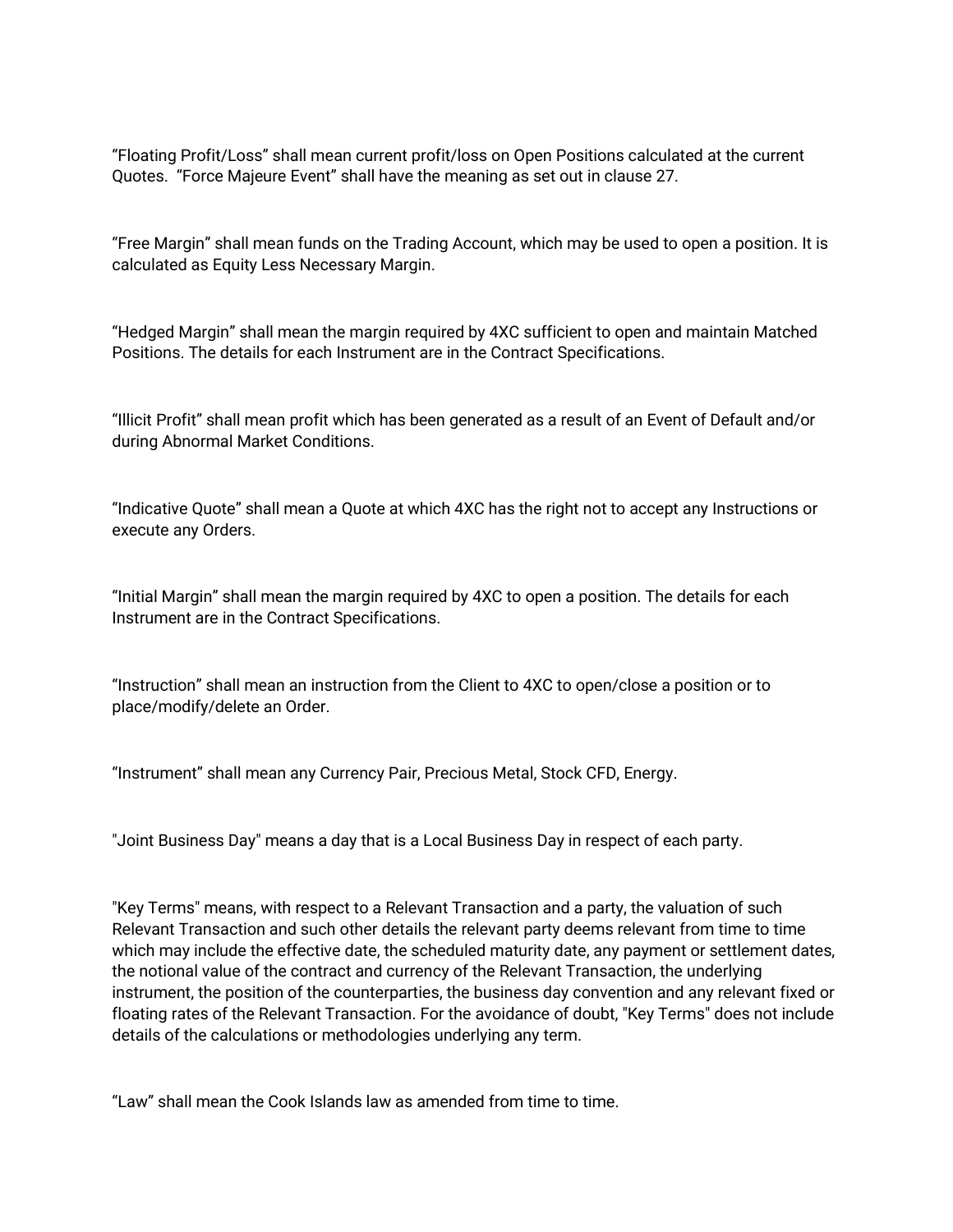"Leverage" shall mean, subject to the Terms of Business, 1:20, 1:25, 1:40, 1:50, 1:100, 1:200, 1:500 ratio in respect of Transaction Size and Initial Margin. 1:100 ratio means that in order to open a position the Initial Margin is one hundred times less than Transaction Size.

"Local Business Day" shall mean a day on which commercial banks and foreign exchange markets settle payments and are open for general business in the Cook Islands."

"Long Position" shall mean a buy position that appreciates in value if market prices increase. In respect of Currency Pairs: buying the Base Currency against the Quote Currency.

"Lot" shall mean a unit of Securities Base Currency or troy oz. of Precious Metal in the Trading Platform.

"Lot Size" shall mean the number of shares, underlying assets or units of Base Currency, or troy oz. of Precious Metal in one Lot defined in the Contract Specifications.

"Margin" shall mean the necessary guarantee funds to maintain Open Positions, as determined in the Contract Specifications for each Instrument.

"Маrgin Level" shall mean the percentage Equity to Necessary Margin ratio. It is calculated as (Equity / Necessary Margin)\* 100%.

"Margin Trading" shall mean Leverage trading when the Client may make Transactions having far less funds on the Trading Account in comparison with the Transaction Size.

"Matched Positions" shall mean Long and Short Positions of the same Transaction Size opened on the Trading Account for the same Instrument.

"Manifest Error" shall mean an error of a Dealer who opens/closes a position or executes an Order at the price which significantly differs from the price for this Instrument in the Quotes Flow at the moment of taking this action, or any other Dealer's action in regard to the prices which are significantly different from the market prices.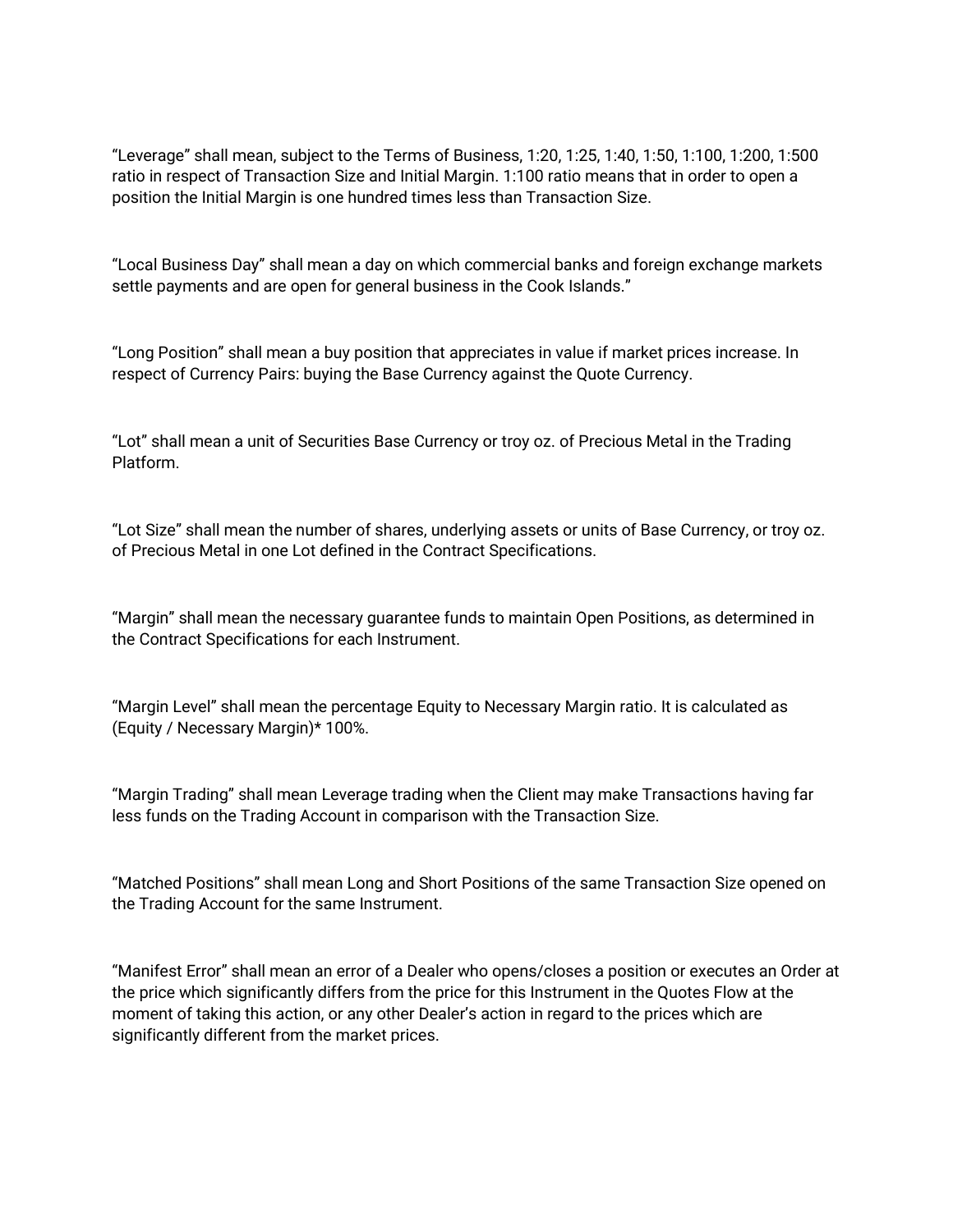"Necessary Margin" shall mean the margin required by 4XC to maintain Open Positions. The details for each Instrument are specified in the Contract Specifications.

"No-Dealing Desk Execution": Clients' orders are sent directly to the interbank market and there is no dealing desk involved in the Transaction.

"Normal Market Size" shall mean:

for the Currency Pair: the maximum number of units of Base Currency that are executed by 4XC in the Instant Execution mode. This information for each Instrument is displayed in the Contract Specifications. For the Precious Metal: the maximum number of troy oz. which can be executed by 4XC in the Instant Execution mode.

"Normal Market Conditions" shall mean the market where there are no:

considerable breaks in the Quotes Flow in the Trading Platform; and fast price movements; and large Price Gap.

"Open Position" shall mean a Long Position or a Short Position which is not a Completed Transaction.

"Operative Agreements" shall mean this Agreement, the Risk Disclosure, the Services document, the Order Execution Policy and the Conflict of Interest Policy and the Terms and Conditions, as these may be found in the Account Opening Agreements section of the Website. The Client acknowledges that the Operative Agreements may be amended by 4XC from time to time and the last version shall be available by accessing the Website.

"Order" shall mean an instruction from the Client to 4XC to open or close a position when the price reaches the Order Level.

"Order Level" shall mean the price indicated in the Order. "Precious Metal" shall mean spot gold or spot silver. "Price Gap" shall mean the following:

the current Quote Bid is higher than the Ask of the previous Quote; or the

current Quote Ask is lower than the Bid of the previous Quote.

"Professional Client" shall mean a "Professional Client" for the purposes of the Applicable Regulations as defined in the Client Categorisation document, attached in the schedules.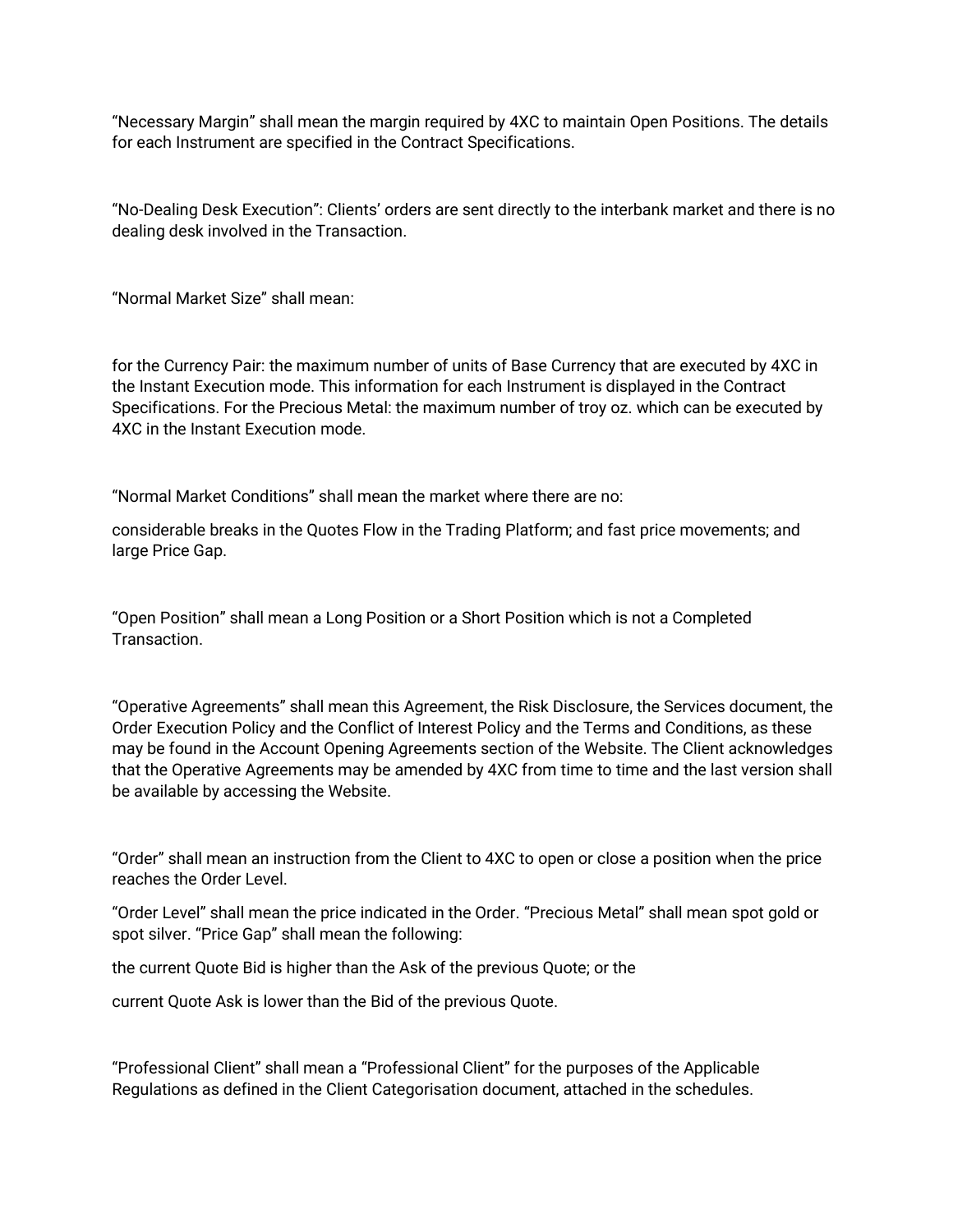"Quote" shall mean the information of the current price for a specific Instrument, in the form of the Bid and Ask prices.

"Quote Currency" shall mean the second currency in the Currency Pair which can be bought or sold by the Client for the Base Currency.

"Quotes Base" shall mean Quotes Flow information stored on the Server. For example, if the Client has a

Long Position of 2.0 Lots and a Short Position of 3.0 Lots in the same Instrument, then the Long Position and 2.0 Lots of the Short Position are considered as Matched Positions and 1.0 Lot of the Short Position is not a Matched Position.

"Quotes Flow" shall mean the stream of Quotes in the Trading Platform for each Instrument.

"Pending Order" shall mean an instruction from the Customer to the Company to open a position once the price has reached the level of the Order.

"Portfolio Data" means, in respect of a party providing or required to provide such data, the Key Terms in relation to all outstanding Relevant Transactions between the parties in a form and standard that is capable of being reconciled, with a scope and level of detail that would be reasonable to the Portfolio Data Sending Entity if it were the receiving party. Unless otherwise agreed between the parties, the information comprising the Portfolio Data to be provided by a party on a Data Delivery Date will be prepared as at the close of business on the immediately preceding Local Business Day of, and as specified in writing by, the party providing the Portfolio Data.

"Principal": 4XC acts as Principal when it is the sole execution venue with respect to the execution of Client orders; "Principal" may refer to "Risk-Less" Principal.

"Rate" shall mean the following: for the Currency Pair: the value of the Base Currency in the terms of the Quote Currency; or

for the Precious Metal: the price of one troy oz. Worth of the Precious Metal against the US dollar or any

other currency specified in the Contract Specifications for this instrument;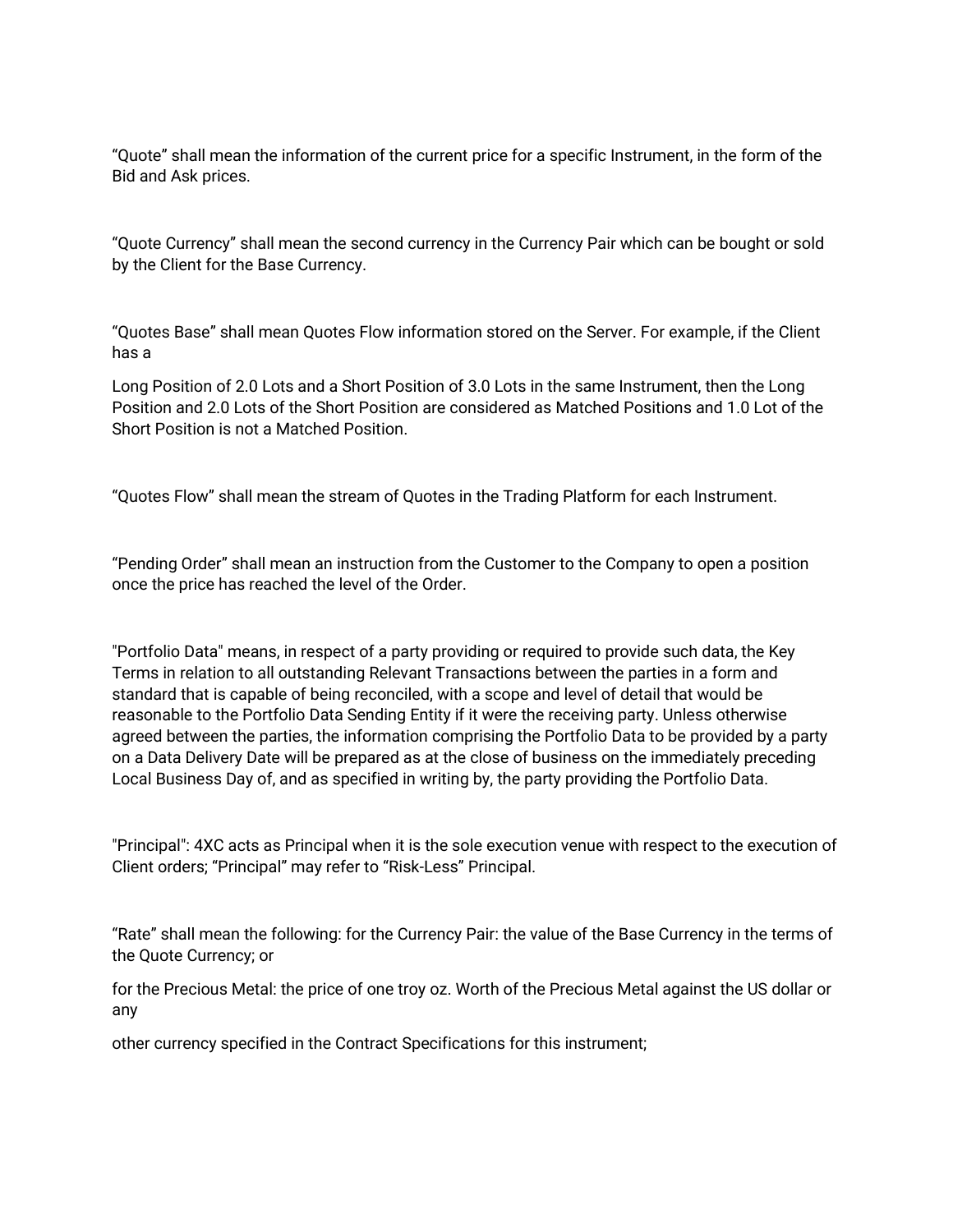"Relevant Amount(s)" shall mean any free Equity in the Client's Trading Account not used for margin purposes.

"Request" shall mean a request from the Client to 4XC given to obtain a Quote. Such a Request shall not constitute an obligation to make a Transaction.

"Relevant Transaction" means any Transaction which is subject to the Portfolio Reconciliation Risk Mitigation Techniques and/or the Dispute Resolution Risk Mitigation Techniques.

"Retail Client" shall mean a "Retail Client" for the purposes of the Applicable Regulations as defined in the Client Categorisation document, attached in the schedules.

"Risk Acknowledgement and Disclosure" shall mean the Risk Acknowledgement and Disclosure attached at the schedule to this Agreement.

"Risk-less Principal": 4XC acts as Risk-less Principal when it receives a Client order for execution and immediately executes an identical order in the market, while taking on the role of Principal, in order to fill the Client's order.

"Rollover/Interest Policy Webpage" shall mean as set out in the "contract specification" page on the Website.

"Segregated Account" shall mean a client bank account as defined by and held in accordance with the Applicable Regulations.

"Segregated Funds" shall have the meaning as set out in clause 6.1.

"Server" shall mean the MetaTrader Server program, version 4 and/or 5. The program is used to execute the Client's Instructions or Requests, to provide trading information in real-time mode (the content is defined by

4XC), in consideration of the mutual liabilities between the Client and 4XC, subject to the Terms of Business. "Server Log File" shall mean the file created by the Server, which records accurately to a second all Requests and Instructions sent by the Client to 4XC as well as the results of the execution.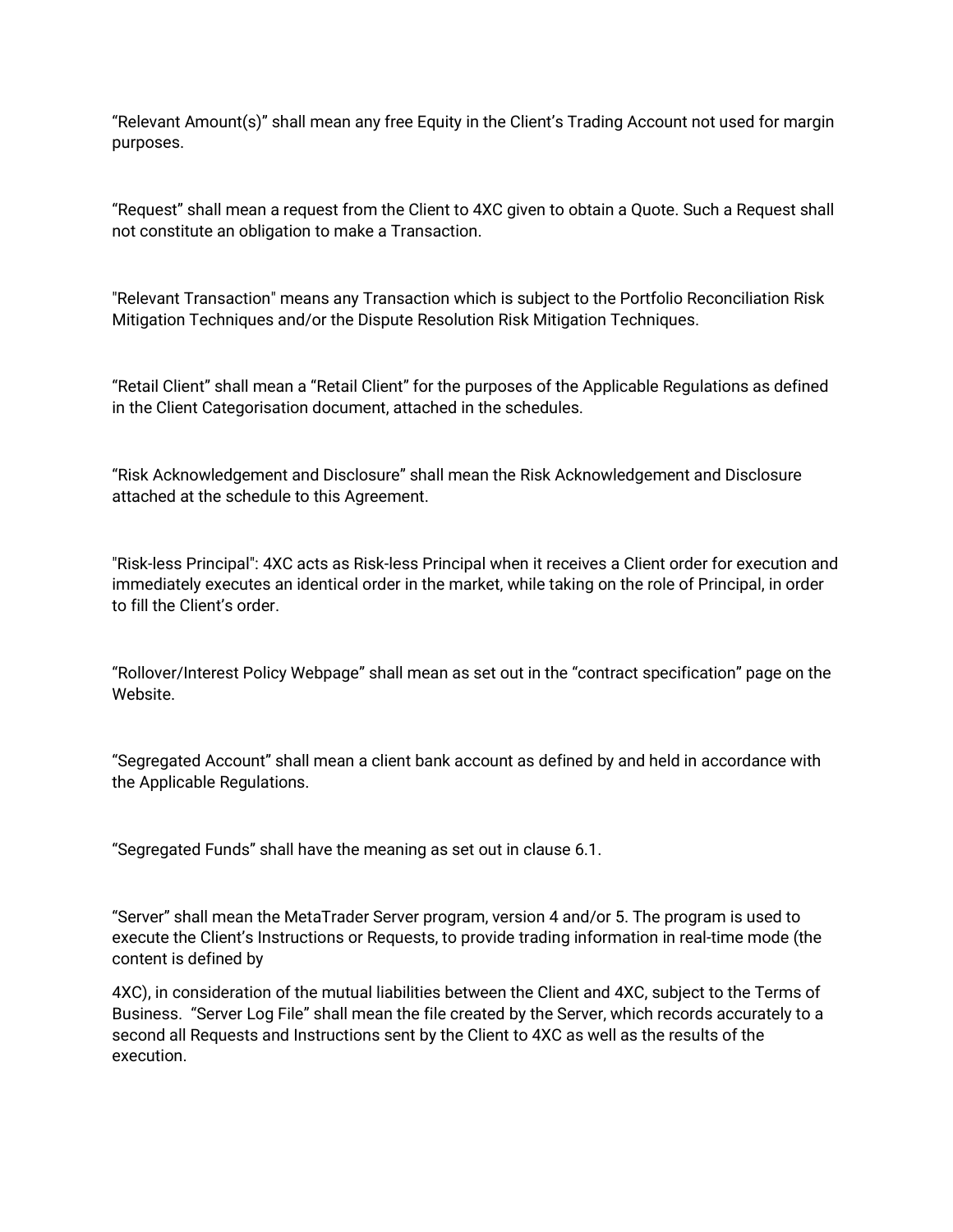"Services" shall mean the services provided by 4XC to the Client as set out in clause 7.

"Short Position" shall mean a sell position that appreciates in value if market prices fall. In respect of Currency Pairs: selling the Base Currency against the Quote Currency.

"Spread" shall mean the difference between Ask and Bid.

#### 33. Trading Benefits

In the event where the Client agrees to participate in a bonus scheme and/or other promotion and/or contest which offers a trading benefit (hereinafter the Trading Benefits Scheme) the following terms and conditions shall apply:

1. A Client shall not be entitled to participate in more than one Trading Benefit Scheme at the same time, unless otherwise explicitly provided in the terms and conditions.

2. 4XC will not be liable for any margin call or losses that the Client may suffer, including but not limited to losses due to Stop-out Level, if the trading benefit is withdrawn for any reason pursuant to the applicable terms and conditions of the Trading Benefit Scheme.

3. 4XC reserves the right, as it in its sole discretion deems fit, to alter, amend, suspend, cancel or terminate the Trading Benefit Scheme, or any aspect of it, at any time and without any prior notice. Under no circumstances shall 4XC be liable for any consequences of any alteration, amendment, suspension, cancelation or termination of the Trading Benefit Scheme.

4. Any indication or suspicion of fraud, manipulation, cash-back or bonus or swap arbitrage, or other forms of deceitful or fraudulent activity in a Client's account or multiple account with 4XC or otherwise related or connected to the Trading Benefit Scheme will nullify any and all transactions executed and/or profits or losses garnered therein.

5. 4XC reserves the right, at its sole discretion, to disqualify any individual from any trading benefit if 4XC suspects misuses or attempts to misuse the Trading Benefit Scheme, or breaches the present Agreement and/or any of 4XC's Business Terms and/or the terms and conditions of the Trading Benefit Scheme and to cancel all orders and annul all profits of such client. In these circumstances, 4XC shall not be liable for any consequences of the trading benefit cancelation.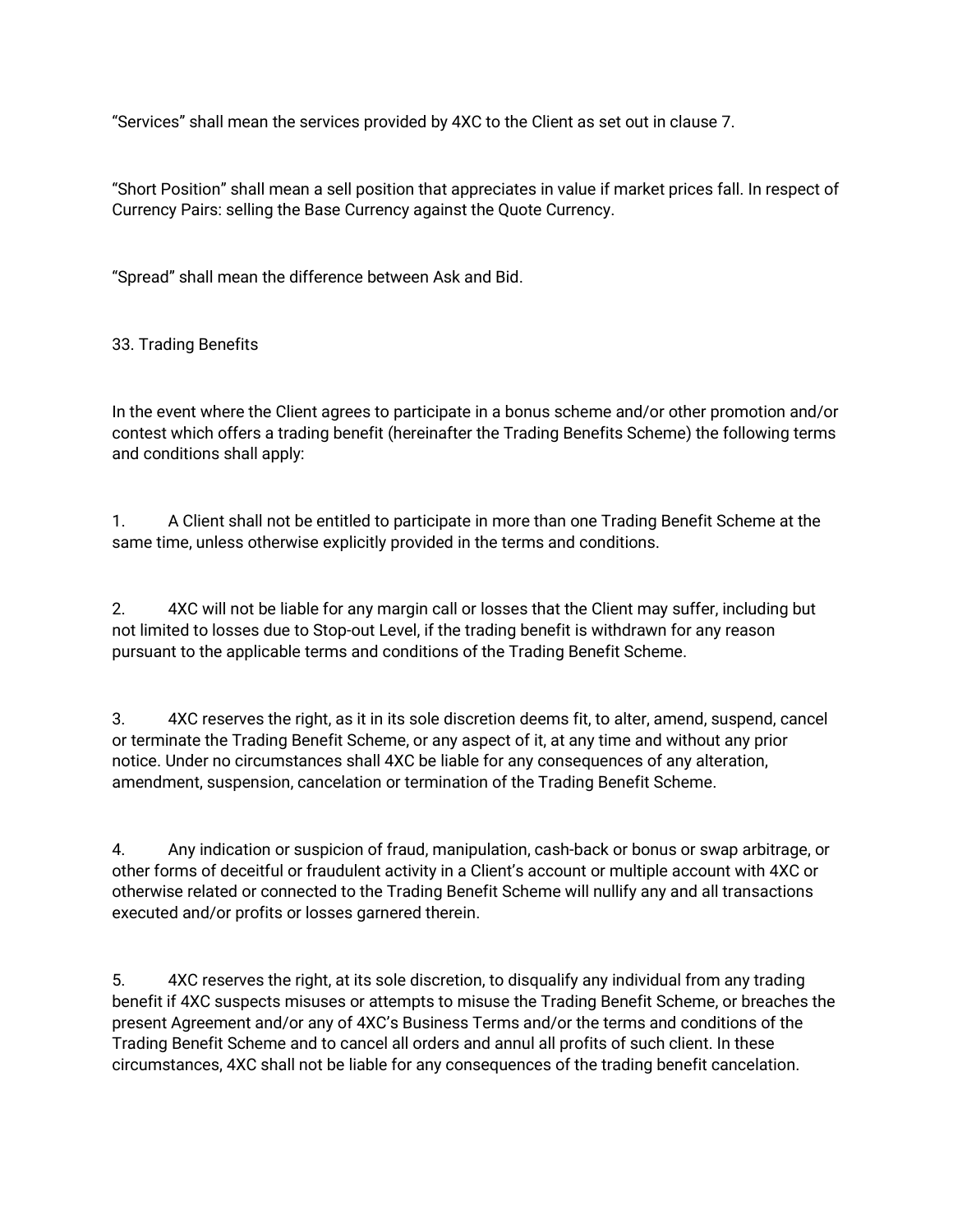6. In the event of dispute, this shall be resolved in accordance to the complaints procedure set out herein.

7. Notwithstanding the translated language of the terms and conditions of a Trading Benefit Scheme, the English wording shall be the binding version in the event of any discrepancy between the two languages.

34.0. Swap Free Account

1. In the case where the Client opens a Swap-Free Trading Account(s) the Client acknowledges and agrees to the following:

a) If 4XC suspects any fraud, manipulation, swap-arbitrage or other forms of deceitful or fraudulent activity in a Client's account(s) or otherwise related or connected to any and/or all Transactions, then 4XC reserves the right, at its sole discretion, to close all open positions in the Client's Trading Account and deduct or add a penalty (equivalent to the swap and/or any profit amount) for all Transactions made in the account(s) and decline from accepting any further requests from the Client to be exempted from any swaps;

b) The Client acknowledges and agrees to:

i. trade only with instruments shown in the List and ii. the Swap Free charge for all positions open as these may be defined and/or issued by 4XC from time to time (inclusive of the day of the position is opened and/or closed) and as such charges and duration is provided within the Contract Specifications for Swap Free Accounts section on the Website.

"Third party service provider" refers to an entity that the parties agree will perform all or part of the actions under the relevant provision for both parties.

"TR" has the meaning given to it in clause 23.2.

"Trading Account" shall mean the unique personified registration system of all Completed Transactions, Open Positions, Orders and deposit/withdrawal transactions in the Trading Platform.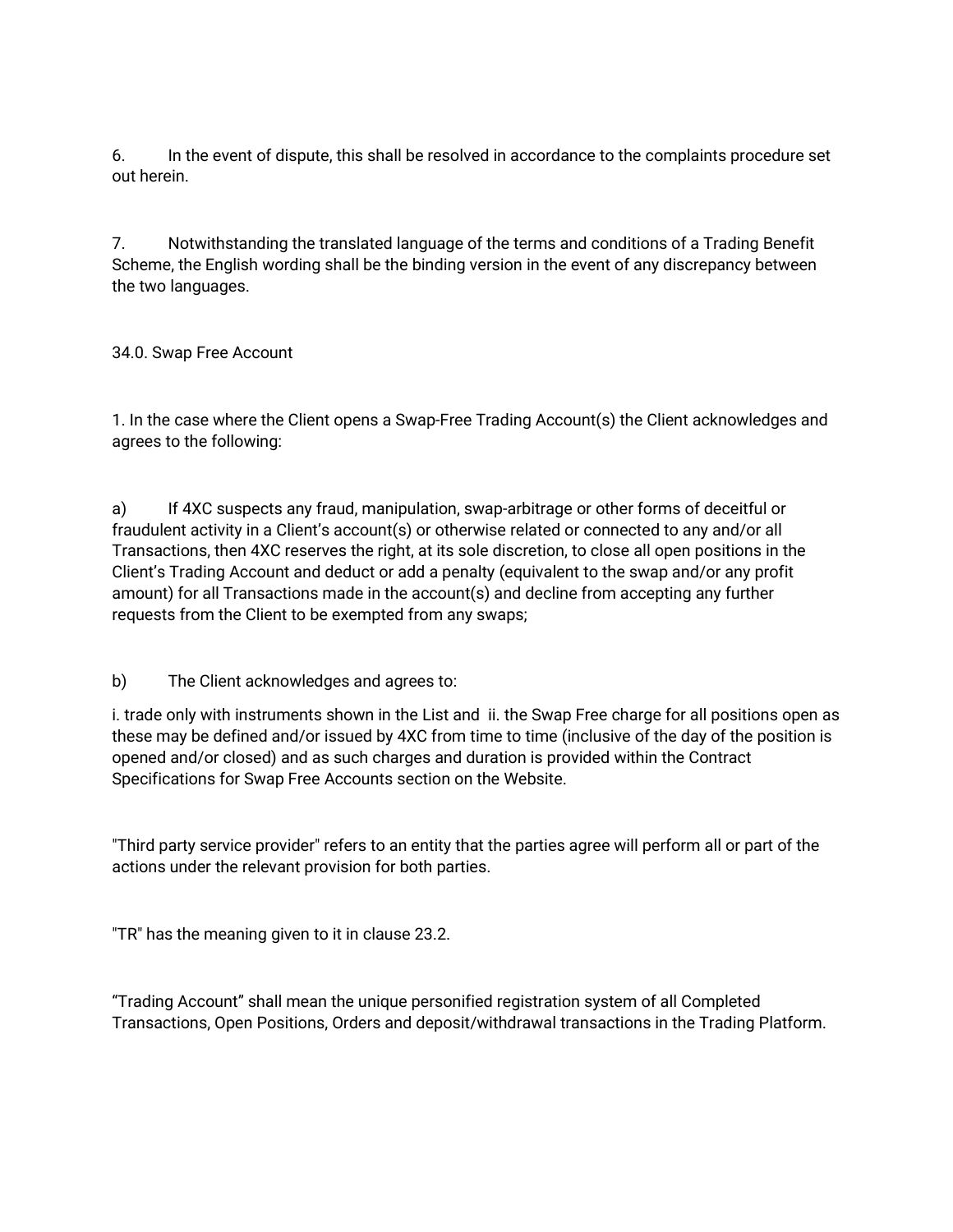"Trading Account History" shall mean any of and/or all Client's trading and/or non-trading activity including but not limited to deposits, withdrawals, credits and/or any other services offered by 4XC within a Client's 4XC account(s), whether these derive from and/or on MetaTrader 4 Platforms and as these may be from

time to time in part of or all be transferred and/or further archived and/or shrunk and/or compressed, however fully accessible at any time by the Client from and/or on his/her Portal, private and personal space.

"Trading Platform" shall mean all programs and technical facilities which provide real-time Quotes, allow Transactions to be made, Orders to be placed/modified/deleted/executed and calculate all mutual obligations between the Client and 4XC. The Trading Platform consists of the Server and the Client Terminal including, but not limited to MetaTrader 4 Platforms.

"Transaction" shall mean any contract or transaction entered into or executed by the Client or on behalf of the Client arising under the Terms of Business.

"Transaction Size" shall mean Lot Size multiplied by number of Lots.

"Website" shall mean the website(s) operated by 4XC, including without limitation the websites at www.4XC.com or any such other website or sub-domain as 4XC may maintain from time to time for access by Clients.

"Written Notice" shall have the meaning set out in clause 19.

II. All references to a statutory provision include references to:

any statutory modification, consolidation or re-enactment of it, whether before or after the date of this Agreement, for the time being in force; all statutory instruments or orders made pursuant to it; and any statutory provision of which

that statutory provision is a re-enactment or modification.

III. Words denoting the singular include the plural and vice versa; words denoting any gender include all genders; and words denoting persons include corporations, partnerships, other unincorporated bodies and all other legal entities and vice versa.